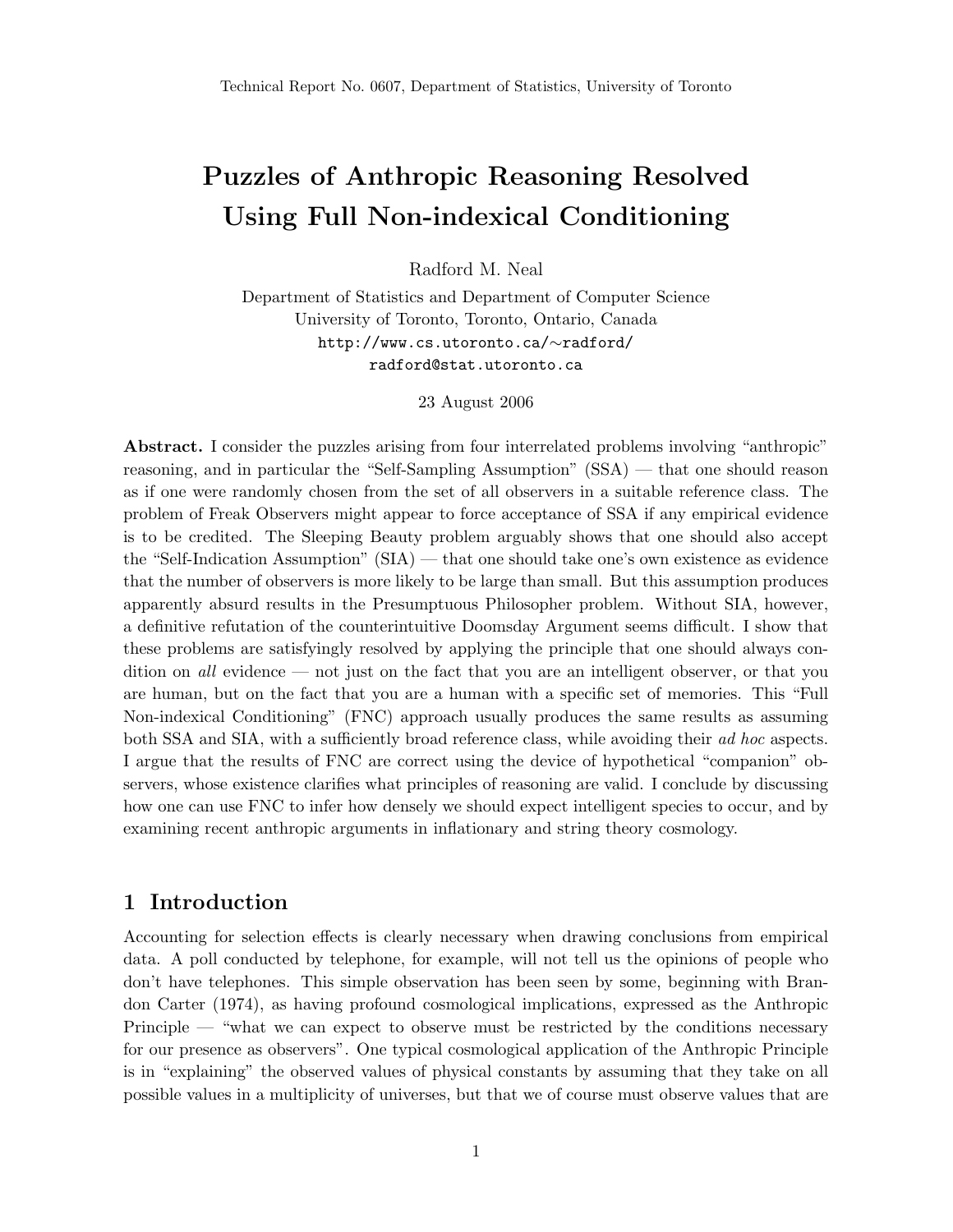compatible with the existence of life. A related use of the Anthropic Principle is to deny that a cosmological theory in which life is common should be considered more probable (other things being equal) than one in which life is rare, as long as the latter theory gives high probability to the existence of at least one intelligent observer.

There is a large literature on the Anthropic Principle, much of it too confused to address. A coherent probabilistic account of the issues involved has been presented by Nick Bostrom (2002, 2005), whose views of the subject I consider worth critiquing. Ken Olum's (2002, 2004) views are also interesting, and are sometimes closer to my own. Leonard Susskind (2006) and Leo Smolin (2006) have contrasting views on the cosmological implications of the Anthropic Principle, which I discuss at the end of this paper.

### 1.1 Four puzzles and two assumptions

One formalization of the intuition regarding observer selection effects is what Bostrom calls the "Self-Sampling Assumption" (SSA):

(SSA) One should reason as if one were a random sample from the set of all observers in one's reference class. (Bostrom 2002, p. 57)

Bostrom regards this as a preliminary formulation; in particular, he later considers more finegrained "observer moments". However, all forms of SSA require some specification of an appropriate "reference class" (eg, all humans, or all intelligent observers), and hence are poorly defined if no precise basis for specifying such a class is given.

Despite this difficulty, something like SSA might appear to be essential in order to deal with the Freak Observers problem:

How can vast-world cosmologies have any observational consequences at all? We shall show that these cosmologies imply, or give very high probability to, the proposition that every possible observation is in fact made. (Bostrom 2002, p. 52)

Bostrom argues that in a sufficiently large universe, brains in any possible state will be emitted as Hawking radiation from black holes, or condense from gas clouds as a result of large thermal fluctuations. We need not consider such extreme possibilities in order to see a problem, however. Scientific experiments commonly have some small probably of producing incorrect results for more mundane reasons. In a large enough universe, it is likely that *some* observer has made a misleading observation of any quantity of interest. So, for example, that some observer in the universe has made observations that with high confidence could be produced only if the cosmic microwave background radiation is anisotropic is no reason at all to think that the background radiation is actually anisotropic. If we are to draw any conclusions from observations we make, we need to see them not just as observations that have been made, but as observations that have been made by us. Bostrom argues that SSA together with the fact that most observations made are not misleading then allows us to conclude that our observations are likely to be correct.

However, if we accept SSA, we are led to the Doomsday Argument expounded by John Leslie (1996), who attributes it to Carter. The Doomsday Argument says that your ordinary estimate of the chance of early human extinction (based on factors such as your assessment of the probability of an asteroid colliding with earth) should be increased to account for an observer selection effect. It is claimed that the circumstance of your being (roughly) the 60 billionth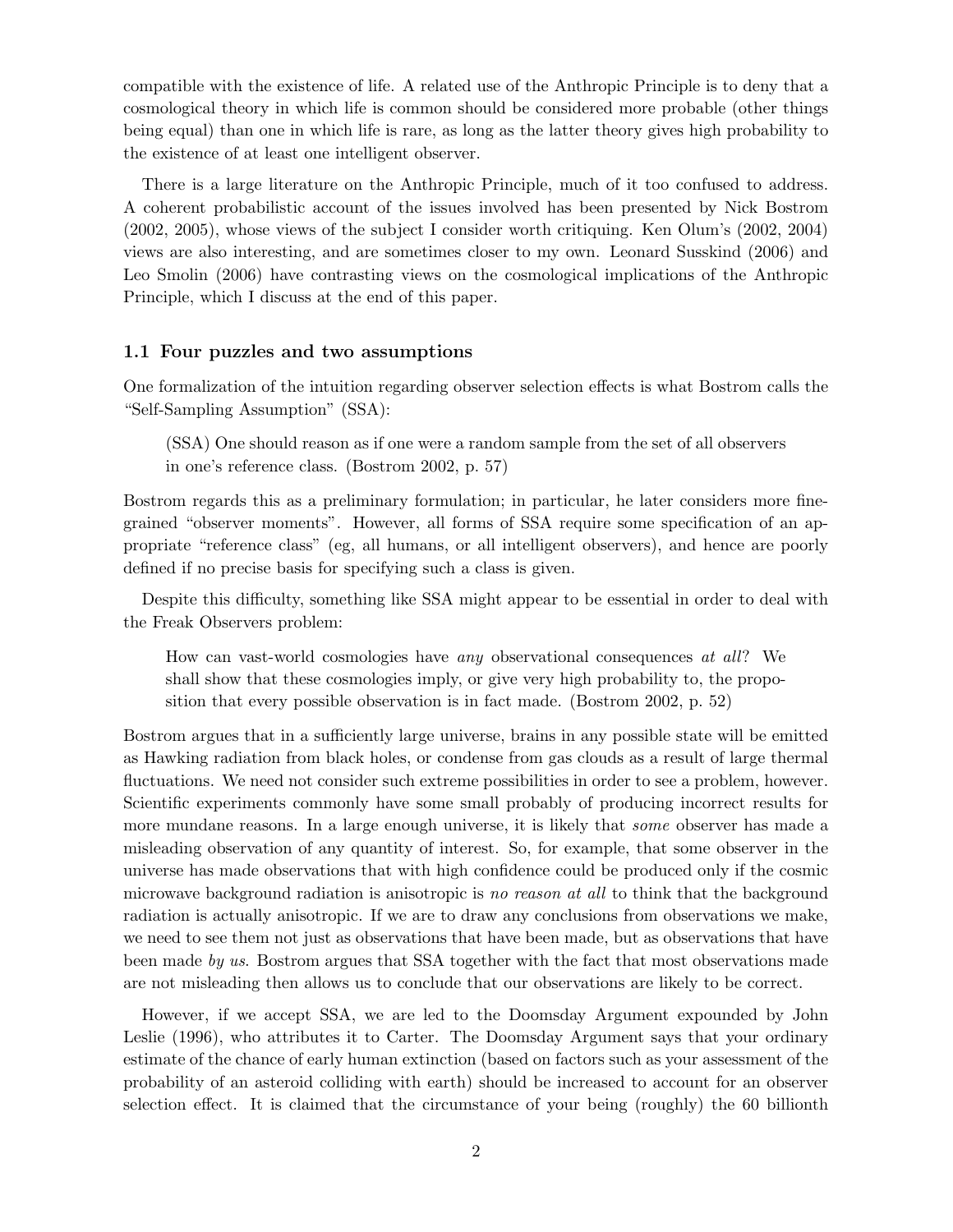human to ever exist is more likely if there will never be more than a few hundred billion humans than if there will be hundreds of trillions of humans, as will be the case if humanity survives and colonizes the galaxy. This argument implicitly assumes SSA. (If the reference class is all intelligent observers, the argument requires that uncertainty in time of extinction be shared with other intelligent species.)

Although Leslie (1996), Carter (2004), and some others accept the Doomsday Argument as valid, I take it to be absurd, primarily because the answer it produces depends arbitrarily on the choice of reference class. Bostrom (2002) argues that this choice is analogous to a choice of prior in Bayesian inference, which many are untroubled by. However, a Bayesian prior reflects beliefs about the world. A choice of reference class has no connection to factual beliefs, but instead reflects an ethical judgement, if it reflects anything. It is thus unreasonable for such a choice to influence our beliefs about facts of the world.

The challenge is therefore to explain exactly why the Doomsday Argument is invalid, without also destroying our ability to draw conclusion from empirical data despite the possibility of freak observers. Many refutations of the Doomsday Argument have been attempted, but as argued by Bostrom (2002, Chapter 7), most of these refutations are themselves flawed. In particular, it is not enough to adduce plausible-sounding principles that if correct would defuse the Doomsday Argument if these same principles produce unacceptable results in other contexts.

One way of avoiding the conclusion of the Doomsday Argument is to accept the "Self-Indication Assumption" (SIA) — that we should take our own existence as evidence that the number of observers in our reference class is more likely to be large than small. The effect of SIA is to cancel the effect of SSA in the Doomsday Argument, leaving our beliefs about human extinction unchanged from whatever they were originally. I refer to this combination as SSA+SIA, and to SSA with a denial of SIA as SSA−SIA. Bostrom (2002) argues that SIA cannot be correct because of the Presumptuous Philosopher problem. Consider two cosmological theories, A and B, of equal plausibility in light of ordinary evidence. Suppose theory A predicts that there are about ten trillion intelligent species in the universe, whereas theory B predicts that there are only about ten intelligent species. A presumptuous philosopher who accepts SIA would decide that theory A was a trillion times more likely than theory B, and would continue to believe theory A despite virtually any experimental evidence against it, since the chance that the experiments apparently refuting A were fraudulently or incompetently performed, or produced misleading results just by chance, is surely much greater than one in a trillion.

Denying SIA also seems as if it might lead to problems, however. The Sleeping Beauty problem (Elga 2000) sets up a situation in which the flip of a coin determines whether an observer experiences a situation once, if the coin lands Heads, or twice (the second time with no memory of the first), if the coin lands Tails. Logic analogous to accepting SSA+SIA leads one to conclude that upon experiencing this situation, the observer should believe with probability 1/3 that the coin landed Heads, whereas SSA−SIA leads one to conclude that the observer should assess the probability of Heads as being  $1/2$ . Although some have argued that  $1/2$  is the correct answer (Lewis 2001, Bostrom 2006), the arguments that 1/3 is the correct answer appear to me to be conclusive. These include an argument based on betting considerations, and another argument I detail below. One might therefore be reluctant to abandon SIA.

To summarize, accepting SSA+SIA produces answers regarding Freak Observers, Sleeping Beauty, and the Doomsday Argument that I consider reasonable, but seems to produce unrea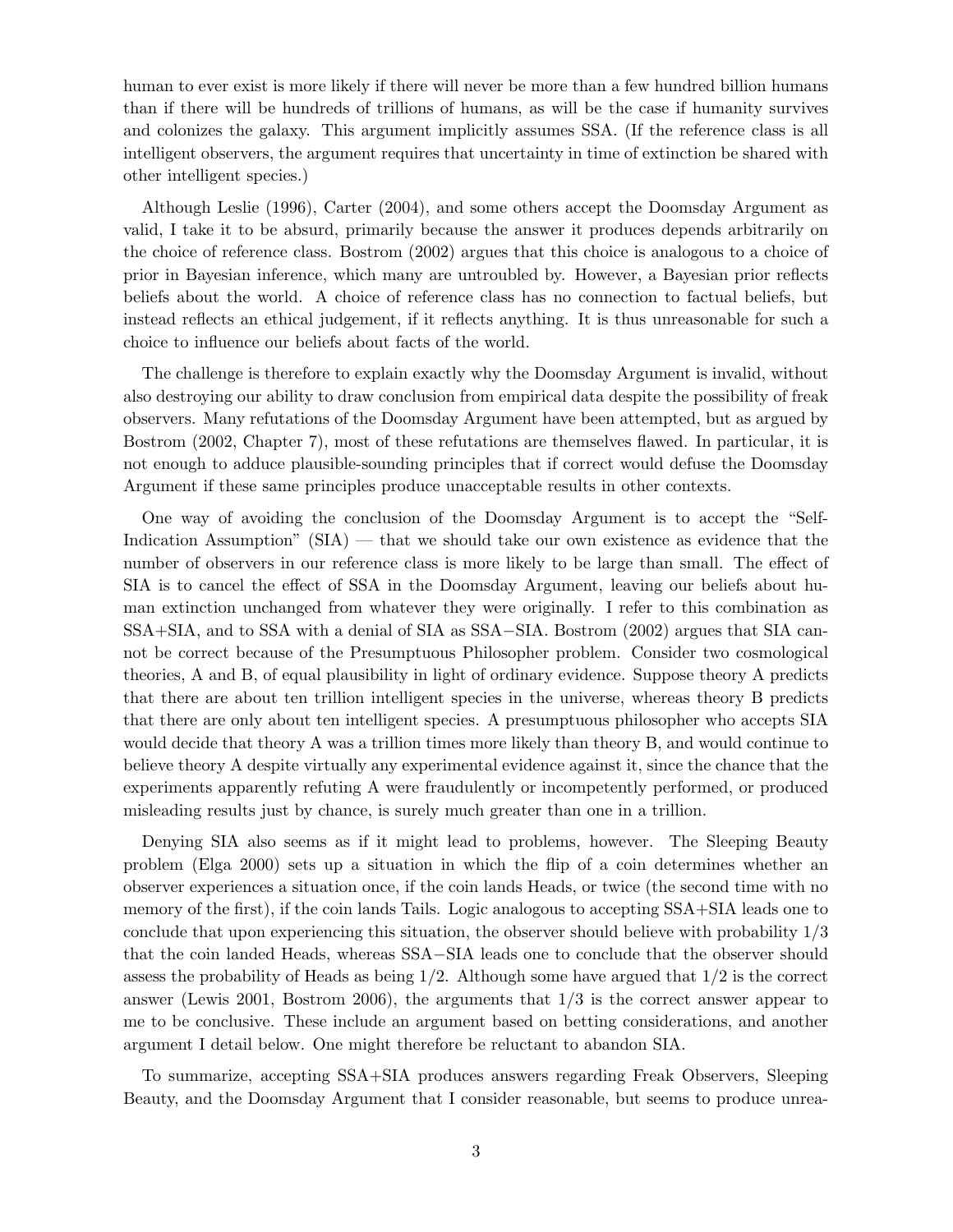sonable results for the Presumptuous Philosopher problem. SSA−SIA also resolves the problem of Freak Observers, and produces what might seem like reasonable results for the Presumptuous Philosopher problem, but produces results I consider wrong regarding Sleeping Beauty and the Doomsday Argument.

#### 1.2 Resolving the puzzles

In this paper, I show that this dilemma can be resolved by abandoning both SSA and SIA. Both are ad hoc devices with no convincing rationale, and both require a "reference class" of observers, the selection of which is quite arbitrary. Instead, I advocate consistently applying the general principle that one should condition on all the evidence available, including all the details of one's memory, but without considering "indexical" information regarding one's place in the universe (as opposed to what the universe contains). I call this approach "Full Non-indexical Conditioning" (FNC).

The results using FNC are the same as those found using SSA+SIA, when it is clear how to apply the latter method. As the problems I consider will illustrate, however, FNC is a more general and more natural method of inference, and has a clearer justification.

To test whether the conclusions found by using FNC or by using alternative principles are correct, I introduce the device of "companion" observers. For the Sleeping Beauty problem, this device provides further evidence that the correct answer is obtained by FNC (and by SSA+SIA), whereas the answer produced by applying SSA−SIA in the manner previously done is incorrect. Consideration of companion observers also shows that SSA−SIA produces unacceptable results when used with certain reference classes, including the narrow reference classes that have previously been used for the Sleeping Beauty problem.

When considering the Freak Observers and Presumptuous Philosopher problems, I advocate restricting consideration to cosmological theories in which the universe may be very large, but not so large that it is likely to contain multiple observers with exactly the same memories. The problem of Freak Observers can then be resolved using FNC, without any need for SSA. I argue that as a general methodological principle, one must be cautious of pushing thought experiments to extremes, as this has produced spurious paradoxical results in other contexts. I do consider the possibility of infinite universes later, in connection with inflationary cosmology.

I argue that there are actually two versions of the Presumptuous Philosopher problem, with possibly different answers. When comparing theories differing in the density of observers, but not in the size of the universe, consideration of companion observers provides good reason to doubt the results found using SSA−SIA, whereas the results of applying SSA+SIA or FNC appear correct. I argue that no clear conclusions can be drawn from the Presumptuous Philosopher problem when the theories compared differ in the size of the universe. The Presumptuous philosopher problem therefore fails to provide a reason to reject SSA+SIA or FNC.

### 1.3 Applying FNC to cosmology

After showing that FNC provides reasonable answers for each of the four problems described above, I use FNC to estimate how densely we should expect intelligent observers to occur in the galaxy. This discussion is not entirely a priori, but is based also on the observed lack of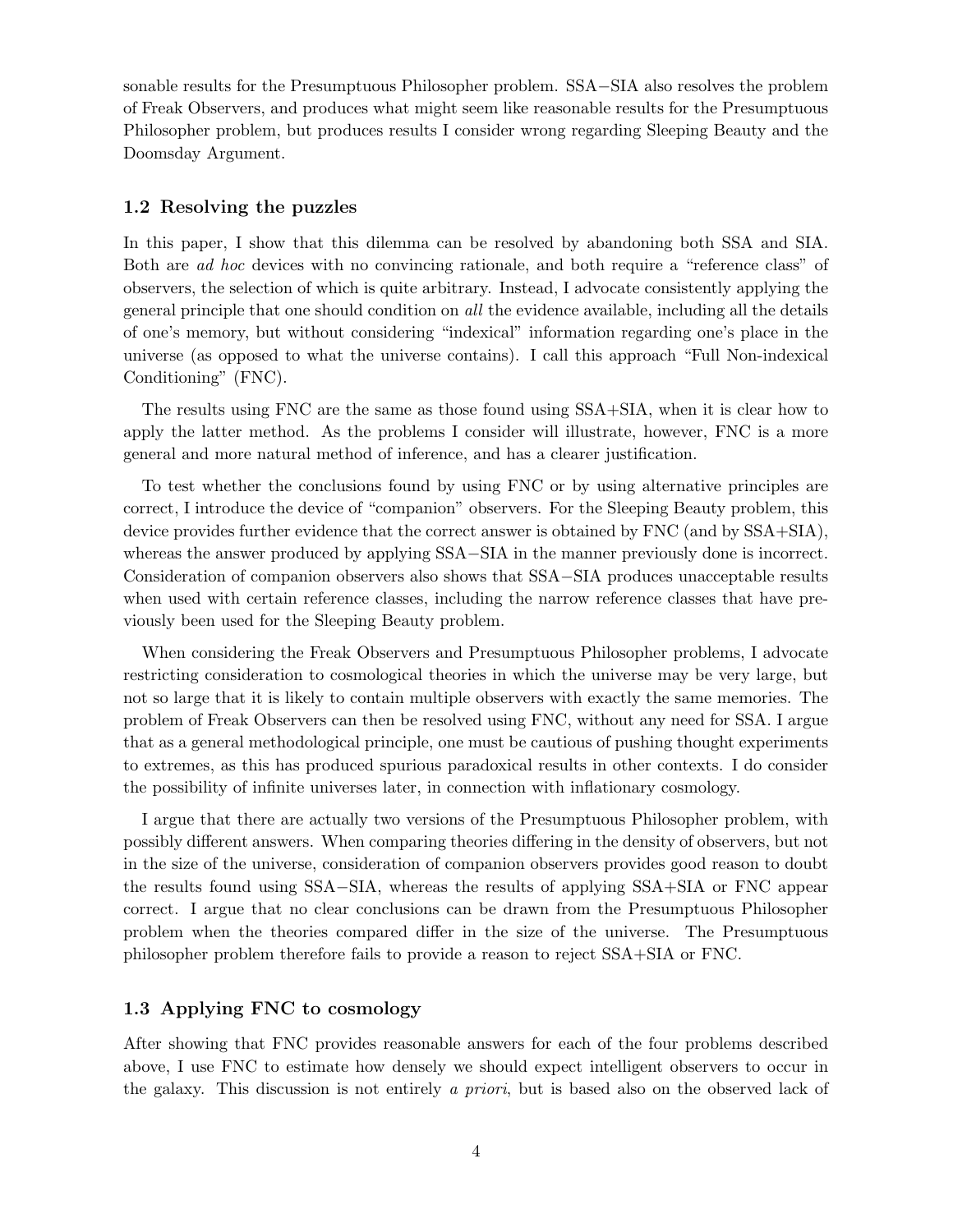extraterrestrials in our vicinity, both now, and as far as we can tell, in the past. The results I obtain shed some light on the "Fermi Paradox" — there are reasons to think extraterrestrials should be common in the universe, but if so, where are they? My conclusions imply some pessimism regarding our future prospects, but this is of a milder degree than that produced by the Doomsday Argument, and follows from empirical evidence, not anthropic reasoning.

I conclude by discussing the implications of FNC for anthropic arguments relating to inflationary cosmology, which favours a universe or universes of infinite extent, and to cosmologies based on string theory, in which a multiplicity of universes populate a "landscape" of differing physical laws.

# 2 Methodology

Before discussing the four problems of anthropic reasoning mentioned above, a general examination of the methodology to be employed seems desirable.

# 2.1 The nature of probabilities

First, since all these problems involve probabilistic answers, one may ask what these probabilities mean. I interpret probabilities as justified subjective degrees of belief — subjective in that they depend on the information (including prior information) available to the subject, and justified in that they follow from correct principles of reasoning, rather than being capricious.

Probabilistic beliefs about scientific hypotheses (eg, whether or not earth-like planets are common in the universe) are based partly on our prior assessments of plausibility. Often, such hypotheses are guesses about the implications of some more fundamental theory, whose true implications cannot be computed exactly, but for which approximations and mathematical intuition provide some guide. We modify these prior beliefs according to how successfully these hypotheses account for observations (eg, of whether nearby stars have planets).

The probabilistic nature of most predictions may be due to at least four sources:

- 1) Inherent randomness in physical phenomena.
- 2) Ignorance about the initial conditions of physical phenomena.
- 3) Ignorance about our place in the universe.
- 4) Inability to fully deduce the consequences of a theory.

These possible sources of uncertainty are not mutually exclusive. At least (1), (2), and (4) are common sources of uncertainty in ordinary scientific reasoning. One's interpretation of quantum mechanics determines whether "random" quantum phenomena are seen as examples of (1), in the Copenhagen interpretation, or of (3), in the Many Worlds interpretation. Leaving aside the technicalities of the interpretation of this particular theory, one might generally take the ontological position that any apparently random choice is actually made in all possible ways, in parallel universes, all of which are real (though perhaps with different "weights", corresponding to the probabilities of the choices), thereby converting physical randomness to ignorance about which parallel universe we are in.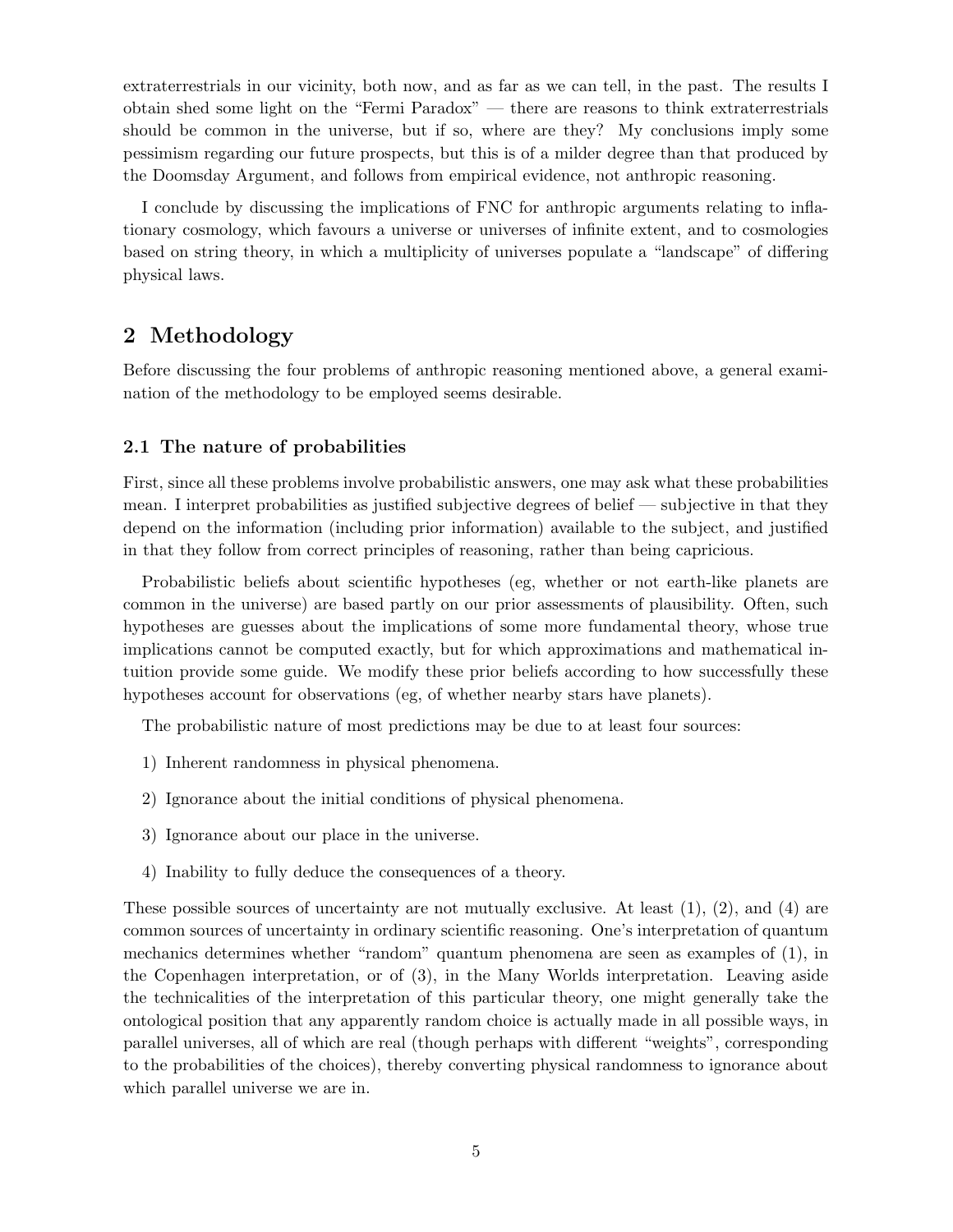In trying to resolve the puzzles of anthropic reasoning addressed in the paper, it seems best to not also attempt to resolve issues regarding the nature of probability in physical theories. I will look for a solution based on fairly common sense notions, presuming that these will in essence survive any final resolution of issues such as the interpretation of quantum mechanics. In thought experiments, I will follow convention by usually talking about choices that are determined by a coin flip, whose randomness likely derives from source (2). The reader may, however, replace this with uncertainty of another type, such as whether the  $1,341,735$ 'th digit of  $\pi$  is even or odd, assuming that this digit is not already known to the people involved.

#### 2.2 Indexical information and reference classes

A central feature of anthropic reasoning is the use of "indexical" information that certain observations were not just made, but were made by you. Another expression of this concept is that you should consider not just "possible worlds", but "possible centred worlds", in which your location in the universe is specified (Lewis 1979).

Both SSA and SIA involve the indexical information that you are members of a certain reference class. The conclusions that follow from these principles individually are sensitive to the choice of this reference class. Interestingly, however, when both SSA and SIA are assumed, this dependence disappears, as long as the reference class is broad enough to encompass all observers who could possibly have observed what you have observed.

Let  $C$  and  $C'$  be two references classes of observers. Let  $D$  be the set of observers who have observed the same data as you have. I will assume here that  $D \subseteq C$  and  $D \subseteq C'$  ie, the data you observed indicates that you yourself are a member of both of these reference classes. I will also use the symbol  $D$  to denote the event that you are in the set  $D$ . Let  $A$ and B be two mutually-exclusive hypotheses about the universe, each of which specifies the numbers of observers in  $C, C',$  and  $D$ . Suppose that based on prior information of the usual sort,  $P(A) = P(B) = 1/2$ . If A is true, the number of observers in class C is  $|C|_A$  and the number in class C' is  $|C'|_A$ ; if B is true, these numbers are  $|C|_B$  and  $|C'|_B$ . If A is true, the number of observers in D is  $|D|_A$ ; if B is true, this number is  $|D|_B$ .

If we assume SSA with reference class  $C$ , but not SIA, the probability of hypothesis  $A$  given the observed data is

$$
P(A | D) = \frac{P(A) P(D | A)}{P(A) P(D | A) + P(B) P(D | B)}
$$
(1)

$$
= \frac{(1/2) (|D|_A/|C|_A)}{(1/2) (|D|_A/|C|_A) + (1/2) (|D|_B/|C|_B)}
$$
(2)

If we instead use reference class  $C'$ ,  $P(A | D)$  will be given by this formula with  $|C'|_A$  and  $|C'|_B$ replacing  $|C|_A$  and  $|C|_B$ . The result will in general be different.

However, if we assume  $SSA+STA$ , the prior probabilities for A and B are modified in proportion to the number of observers they imply are in the reference class. This gives the following formula for  $P(A | D)$  when the reference class is C:

$$
P(A \mid D) = \frac{(|C|_A/2) (|D|_A/|C|_A)}{(|C|_A/2) (|D|_A/|C|_A) + (|C|_B/2) (|D|_B/|C|_B)} = \frac{(1/2) |D|_A}{(1/2) |D|_A + (1/2) |D|_B} \tag{3}
$$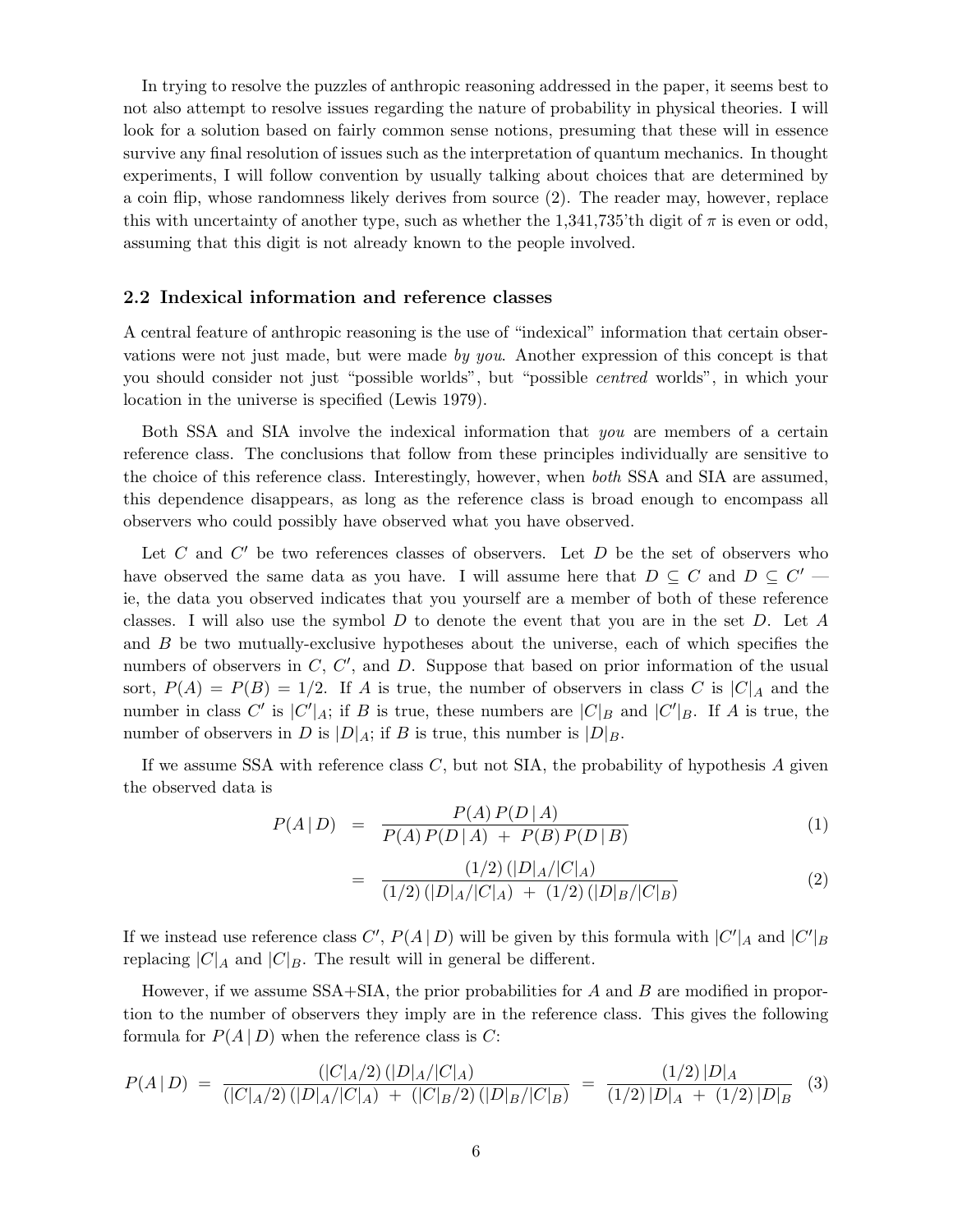Since  $|C|_A$  and  $|C|_B$  cancel, the identical result is obtained if  $C'$  is used as the reference class.

This lack of dependence on the reference class suggests that even if the right result is obtained by assuming both SSA and SIA, the joint affirmation of these two principles may not be the most illuminating way of describing the logic leading to this result.

### 2.3 Full Non-indexical Conditioning (FNC)

I advocate probabilistic reasoning by the standard method of fully conditioning on all information that you possess. Of course, in most ordinary circumstances, you can ignore much information that you know is not relevant to the problem — eg, when predicting tomorrow's weather, you should condition on the current barometric pressure (if you know it), but there is no need to also condition on the name of your kindergarten teacher (even if you still remember it). When in doubt, however, it is always correct to conditional on additional information, since if this information is in fact irrelevant, conditioning on it will not change the result.

When dealing with puzzling instances of anthropic reasoning, what is relevant and irrelevant is unclear, so I maintain that you should condition on everything you know — your entire set of memories — to be sure of getting the right answer. You might also condition on the indexical information that these are your memories. However, I will here consider what happens if you ignore such indexical information, conditioning only on the fact that someone in the universe with your memories exists. I refer to this procedure as "Full Non-indexical Conditioning" (FNC).

Some ordinary situations might appear to require use of indexical information, but a closer examination shows that FNC produces the correct answer in these cases. For instance, suppose that you and some number of other people are recruited as subjects for an experiment. You do not know the number of subjects for this experiment, but based on your knowledge of the budget limitations in the field of experimental philosophy, you have a prior distribution for this number, N, that is uniform over the integers from 1 to 20. You and the other subjects are taken to separate rooms, without seeing each other, where you are instructed to flip a fair coin three times and record the sequence of Heads and Tails obtained. You record the sequence HTT. On the basis of this new data, what should be your posterior distribution for N?

An invalid way of reasoning here is to condition on the fact that the sequence HTT was recorded by a subject of the experiment, and on that basis conclude that your posterior distribution should be

$$
P(N = n | \text{HTT recorded}) = \frac{P(N = n) P(\text{HTT recorded} | N = n)}{\sum_{n'=1}^{\infty} P(N = n') P(\text{HTT recorded} | N = n')} \tag{4}
$$

=

$$
= \frac{P(N=n) (1 - P(\text{HTT not recorded} | N = n))}{\sum_{n'=1}^{\infty} P(N = n') (1 - P(\text{HTT not recorded} | N = n'))} (5)
$$

$$
= \frac{(1/20) (1 - (1 - 2^{-3})^n)}{\sum_{n'=1}^{20} (1/20) (1 - (1 - 2^{-3})^n)}
$$
(6)

These probabilities vary from 0.0093 for  $n = 1$  to 0.0690 for  $n = 20$ . Intuitively, these probabilities seem wrong, for two reasons. First, since you had to record some sequence of flips, it seems that knowledge of the particular sequence you recorded shouldn't change your beliefs about N. On the other hand, it seems that the fact that you were recruited for the experiment should increase the probability that there are many subjects (by more than happens above).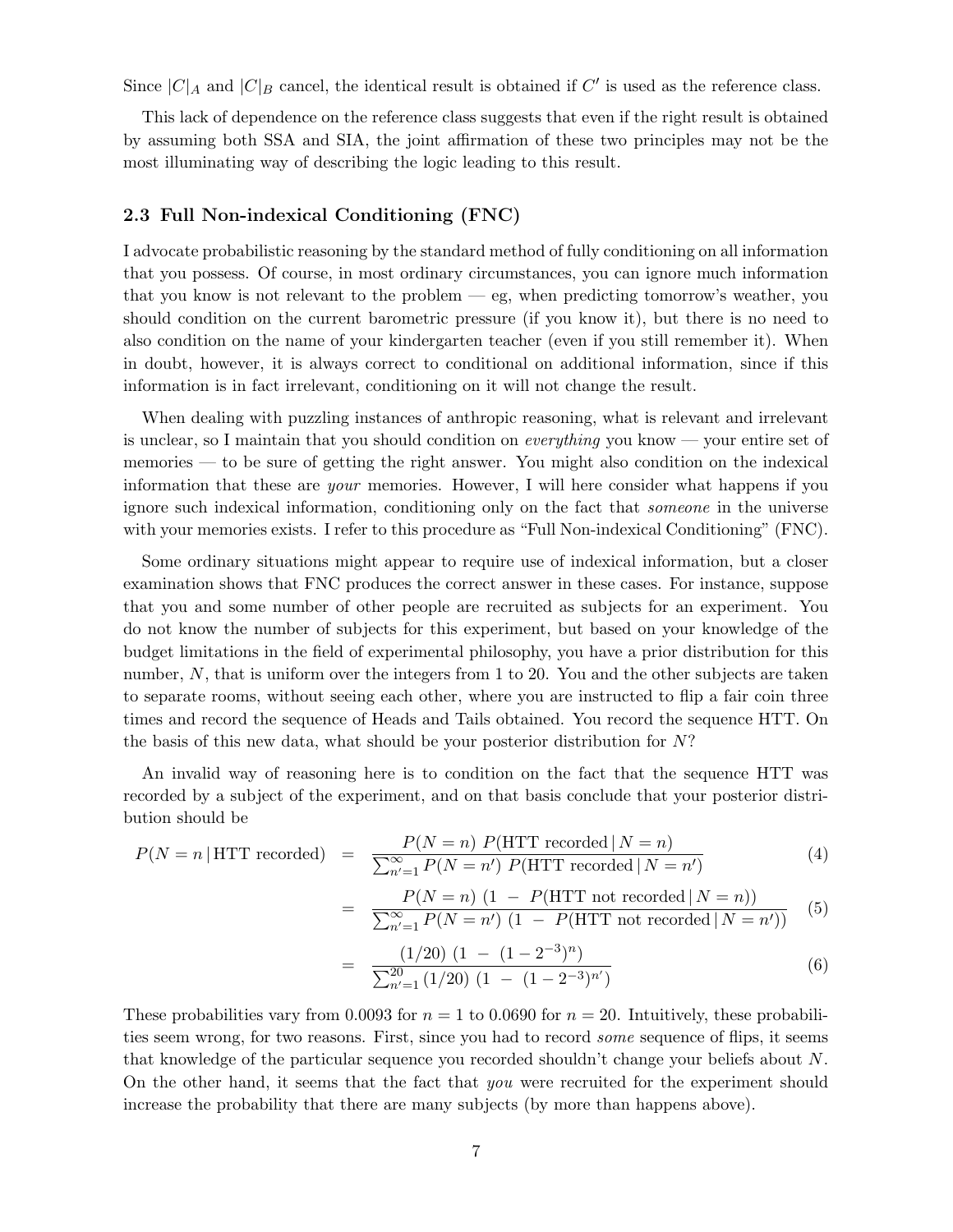The problem is fixed if you take account of the indexical information that it was you who recorded the sequence HTT. The probability of this sequence being obtained by you is  $2^{-3}$ regardless of N. On the other hand, if the pool of possible experimental subjects is of size  $M$ (assumed to be greater than 20), the probability that you will be recruited as a subject if there are *n* subjects is  $n/M$ . The posterior distribution for N that results is

$$
P(N = n | \text{You were recruited and recorded HTT}) = \frac{(1/20) (n/M) 2^{-3}}{\sum_{n'=1}^{20} (1/20) (n'/M) 2^{-3}}
$$
(7)

$$
= n / \sum_{n'=1}^{20} n' = n / 210 \quad (8)
$$

These probabilities vary from 0.0048 for  $n = 1$  to 0.0952 for  $n = 20$ .

This answer is also obtained if we condition on all non-indexical information. We know not just that the sequence HTT was recorded, but also that it was recorded by a subject of your age, with your hair colour, who went to a school just like yours, who has your taste in music, who has the same opinion of rice pudding as you do, etc. The probability that the  $i$ 'th subject recruited for the experiment will have all these characteristics is some very small number,  $\epsilon$ . The probability that the i'th subject has these characteristics and also records coin flips of HTT is  $\epsilon 2^{-3}$ . Since this probability is extremely small, the probability that any of n subjects will have these characteristics and record those flips is very well approximated by  $n \epsilon 2^{-3}$ . Conditioning on all non-indexical information therefore produces the following posterior distribution for N:

$$
P(N = n | \text{all non-indexical information}) = \frac{(1/20) n \epsilon 2^{-3}}{\sum_{n'=1}^{20} (1/20) n \epsilon 2^{-3}}
$$
(9)

$$
= n / \sum_{n'=1}^{20} n' = n / 210
$$
 (10)

This is the same result as found above using indexical information.

Use of indexical information therefore seems unnecessary in ordinary situations, since the nonindexical information regarding your memories is normally sufficient to uniquely identify you. SSA can perhaps be seen as arising from what might be called "Full Indexical Conditioning", in which we assume that in addition to their memories, everyone also has some unique "essence", and everyone in some sense knows what their own essence is. One could then argue that you should condition not only on your memories, but also on having your own essence, which by assumption is shared with no one else. Conditioning on more than FNC rather than less seems the only way of reconciling SSA−SIA with the fundamental principle that probabilistic inferences should be based on all known information. I will illustrate this idea when discussing Sleeping Beauty in Section 3.2. It seems preferable to me to not introduce such mystical "essences" unless ignoring them can be shown to produce implausible results. Moreover, if one does think in terms of such essences, it seems hard not to proceed to acceptance of SIA as well as SSA, which effectively renders thoughts of essences pointless, as I will now explain.

It turns out that if the universe is not excessively huge, using SSA+SIA produces the same results as using FNC. Consider the situation with two hypotheses, A and B, discussed above in Section 2.2. Assume now that you condition on all information you remember, and that these memories are extensive enough that there is only a small probability that an observer with your memories would exist, under either hypothesis. Let  $|C|_A$  and  $|C|_B$  be the numbers of observers in some suitable reference class (whose members "might have had" your memories) if hypotheses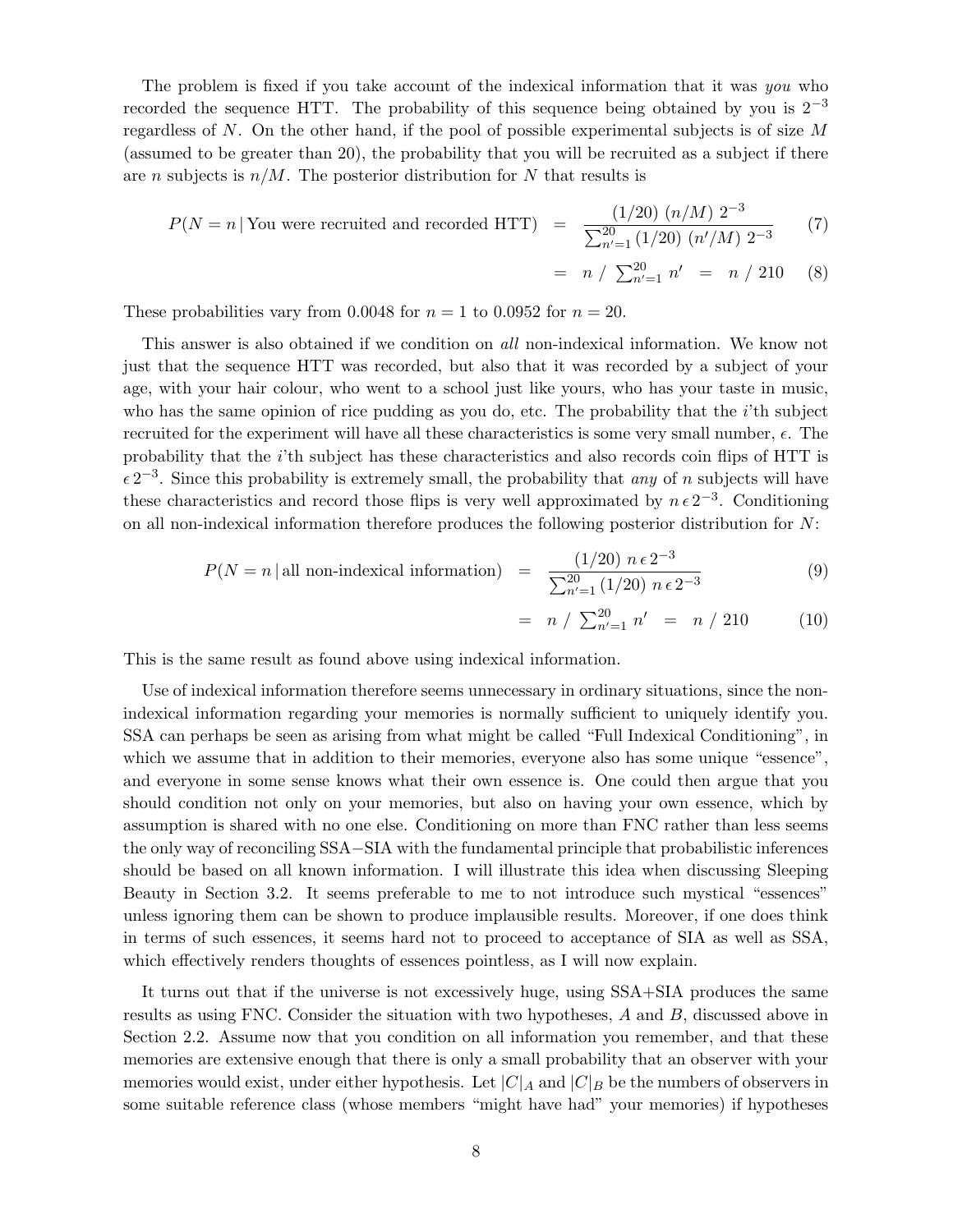A and B are true, respectively. Let  $\epsilon_A$  and  $\epsilon_B$  be the (extremely small) probabilities that a particular observer in this reference class will have your memories under hypotheses A and B. Suppose that you assess the prior probability of A and B as  $P(A) = P(B) = 1/2$ , where this prior is based on your scientific knowledge, but not on the multitude of details of your life that make you unique. Applying SIA will shift these priors to  $P(A) = (|C|_A/2) / (|C|_A/2 + |C|_B/2)$ and  $P(B) = (|C|_B/2) / (|C|_A/2 + |C|_B/2)$ . Applying SSA, the probability that you will have your memories is  $\epsilon_A$  if hypothesis A is true, and  $\epsilon_B$  if hypothesis B is true. The result of applying both SIA and SSA is therefore

 $P(A | \text{all your memories})$ 

$$
= \frac{\epsilon_A \left( |C|_A/2 \right) / \left( |C|_A/2 + |C|_B/2 \right)}{\epsilon_A \left( |C|_A/2 \right) / \left( |C|_A/2 + |C|_B/2 \right) + \epsilon_B \left( |C|_B/2 \right) / \left( |C|_A/2 + |C|_B/2 \right)} \tag{11}
$$

$$
= \frac{\epsilon_A |C|_A}{\epsilon_A |C|_A + \epsilon_B |C|_B} \tag{12}
$$

Provided that  $\epsilon_A |C|_A$  and  $\epsilon_B |C|_B$  are both close to zero (as they will be if the universe is not excessively huge), the same result will be obtained by applying  $FNC - \epsilon_A |C|_A$  and  $\epsilon_B |C|_B$  are then very close to the probabilities of *any* observer with your memories existing under hypotheses A and B, respectively, which given the equal prior probabilities of A and B produces the same result as above found using SSA and SIA.

FNC is a more general principle of inference than SSA and SIA, however, since it does not require any notion of a reference class. FNC requires only that there be some way of computing the probability that an observer with your memories will exist. As was done above, it is convenient to separate your scientific memories (which may be shared with many others) from the rest of your memories, which make you a unique observer. Conditioning on your scientific memories converts whatever primitive prior distribution you had regarding scientific theories to what would ordinarily be regarded as your prior. We can then consider how this prior is altered by conditioning on subsequent scientific observations and on the memories that make you unique.

Note that the probabilities involved in FNC need not derive from some random physical process, but may simply reflect ignorance or an inability to fully deduce the consequences of known facts. This will be discussed further in Section 6.2.

#### 2.4 Assessing arguments by considering companion observers

If your opinions differ from those of an intelligent friend who possesses the same information as you, you should question the validity of the reasoning that led you to these opinions. Ultimately, after exchanging information and fully discussing the matter with your friend, you should expect to come to the same conclusions regarding factual matters. Persistent disagreements might seem possible due to differing prior beliefs, but as discussed by Hanson (2006), this is possible for fully rational observers only if they disagree about the processes by which they came to hold these prior beliefs. Agreement with hypothetical friends has been used as a test of reasoning in the past — in particular, Nozick (1969) uses it in his discussion of Newcomb's Problem, as described in the next section.

I propose here to test the validity of anthropic arguments by comparing the conclusions of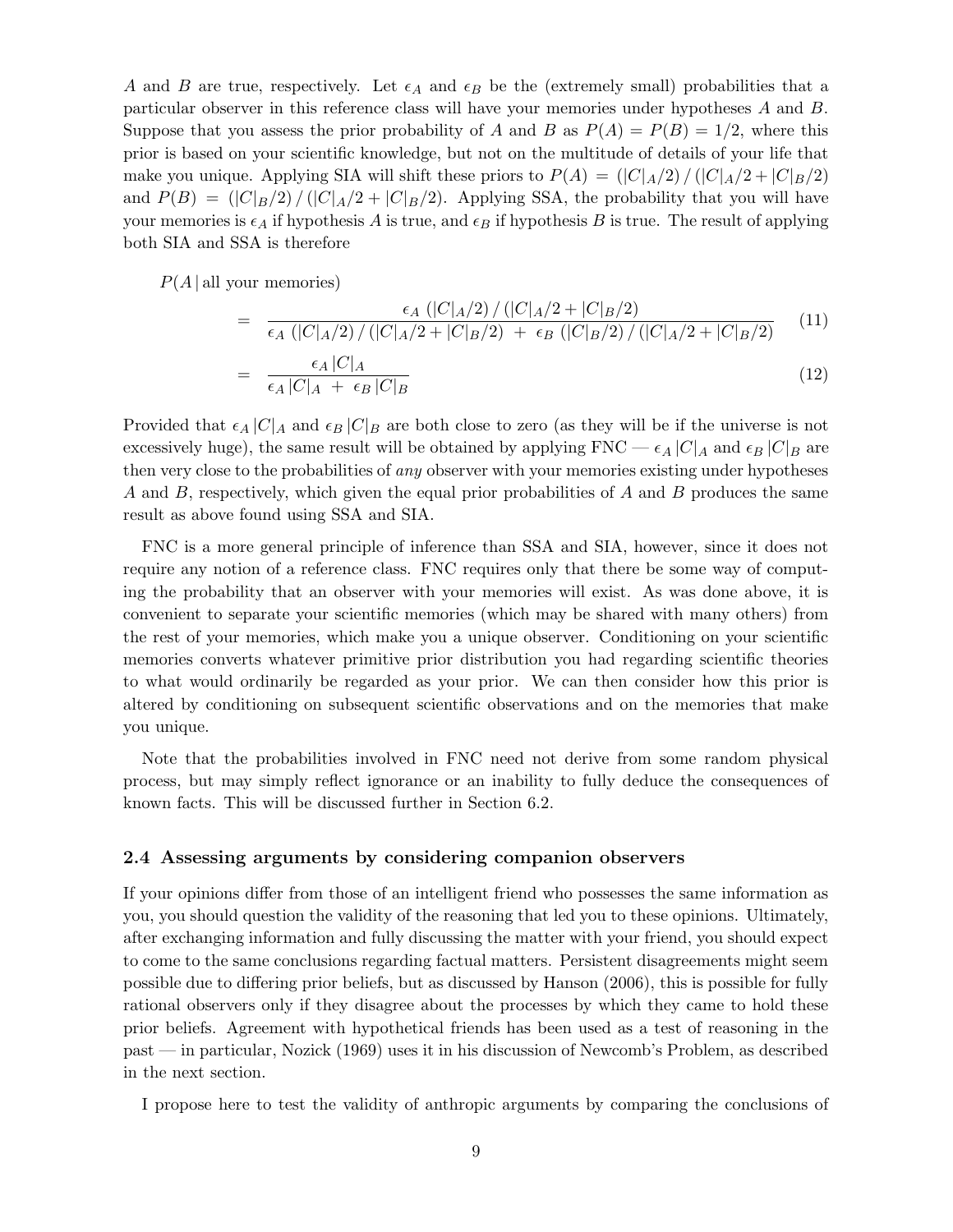such arguments with those that imaginary "companion" observers would reach, using the same principles of reasoning (eg, acceptance of SSA but not SIA). Of course, it is possible that several incompatible sets of principles might each lead to consistency with the conclusions of companions reasoning by these same principles, so this test may sometimes fail to fully resolve the issues.

By considering possible companions, a general constraint on the use of SSA−SIA can be derived. Suppose there exist two types of observers,  $X$  and  $Y$ . These observers are considering two theories, A and B, according to which the numbers of observers of these types are  $|X|_A$  and  $|Y|_A$ , for theory A, and  $|X|_B$  and  $|Y|_B$ , for theory B. There is a pairing observers of type X with companion observers of type  $Y$ , in which each observer is paired with at most one companion observer. If  $|X| = |Y|$ , all observers have companions; otherwise, some observers of the more numerous type are unpaired.

Suppose that all observers consider theories  $A$  and  $B$  to be equally likely based on the usual sorts of evidence (ie, without applying SSA or SIA). Now consider what those observers with companions will conclude by applying SSA−SIA using as their reference class only observers of their own type, and taking account of their knowledge that they were paired with a companion observer of the other type. Observers of type  $X$  will reason that their chance of having a companion observer is  $\min(1, |Y|_A/|X|_A)$  if theory A is true, and  $\min(1, |Y|_B/|X|_B)$  if theory B is true. The odds an observer of type X assigns to theory A over theory  $B$  will therefore be

$$
\frac{\min(1,|Y|_A/|X|_A)}{\min(1,|Y|_B/|X|_B)} = \begin{cases}\n1 & \text{if } |Y|_A \ge |X|_A \text{ and } |Y|_B \ge |X|_B \\
|Y|_A / |X|_A & \text{if } |Y|_A \le |X|_A \text{ and } |Y|_B \ge |X|_B \\
|X|_B / |Y|_B & \text{if } |Y|_A \ge |X|_A \text{ and } |Y|_B \le |X|_B \\
|X|_B |Y|_A / |X|_A |Y|_B & \text{if } |Y|_A \le |X|_A \text{ and } |Y|_B \le |X|_B\n\end{cases}
$$
\n(13)

whereas for an observer of type  $Y$ , the odds in favour of theory  $A$  would be

$$
\frac{\min(1, |X|_A/|Y|_A)}{\min(1, |X|_B/|Y|_B)} = \begin{cases} |X|_A|Y|_B / |X|_B|Y|_A & \text{if } |Y|_A \ge |X|_A \text{ and } |Y|_B \ge |X|_B \\ |Y|_B / |X|_B & \text{if } |Y|_A \le |X|_A \text{ and } |Y|_B \ge |X|_B \\ |X|_A / |Y|_A & \text{if } |Y|_A \ge |X|_A \text{ and } |Y|_B \le |X|_B \\ 1 & \text{if } |Y|_A \le |X|_A \text{ and } |Y|_B \le |X|_B \end{cases} (14)
$$

Since these are generally not equal, we see that companions will disagree in this scenario if they each reason with SSA−SIA using as their reference class only observers of their own type.

However, these companion observers will agree if they apply SSA−SIA using as their reference class all observers of both types, because of the effects of a Doomsday-like argument, of a sort discussed further in Section 4.3. Observers of type  $X$  will reason that their chances, applying SSA, of being of type X are  $|X|_A/(|X|_A + |Y|_A)$  if theory A is true, and  $|X|_B/(|X|_B + |Y|_B)$ if theory B is true. The odds in favour of theory A are therefore multiplied by  $(|X|_A/|X|_B) \times$  $(|X|_B + |Y|_B)/(|X|_A + |Y|_A)$ . Multiplying equation (13) by this factor, we get that an observer of type X having a companion will consider the odds in favour of theory A to be

$$
\frac{|X|_B + |Y|_B}{|X|_A + |Y|_A} \times \left\{ \begin{array}{ll} |X|_A / |X|_B & \text{if } |Y|_A \ge |X|_A \text{ and } |Y|_B \ge |X|_B \\ |Y|_A / |X|_B & \text{if } |Y|_A \le |X|_A \text{ and } |Y|_B \ge |X|_B \\ |X|_A / |Y|_B & \text{if } |Y|_A \ge |X|_A \text{ and } |Y|_B \le |X|_B \\ |Y|_A / |Y|_B & \text{if } |Y|_A \le |X|_A \text{ and } |Y|_B \le |X|_B \end{array} \right\} \tag{15}
$$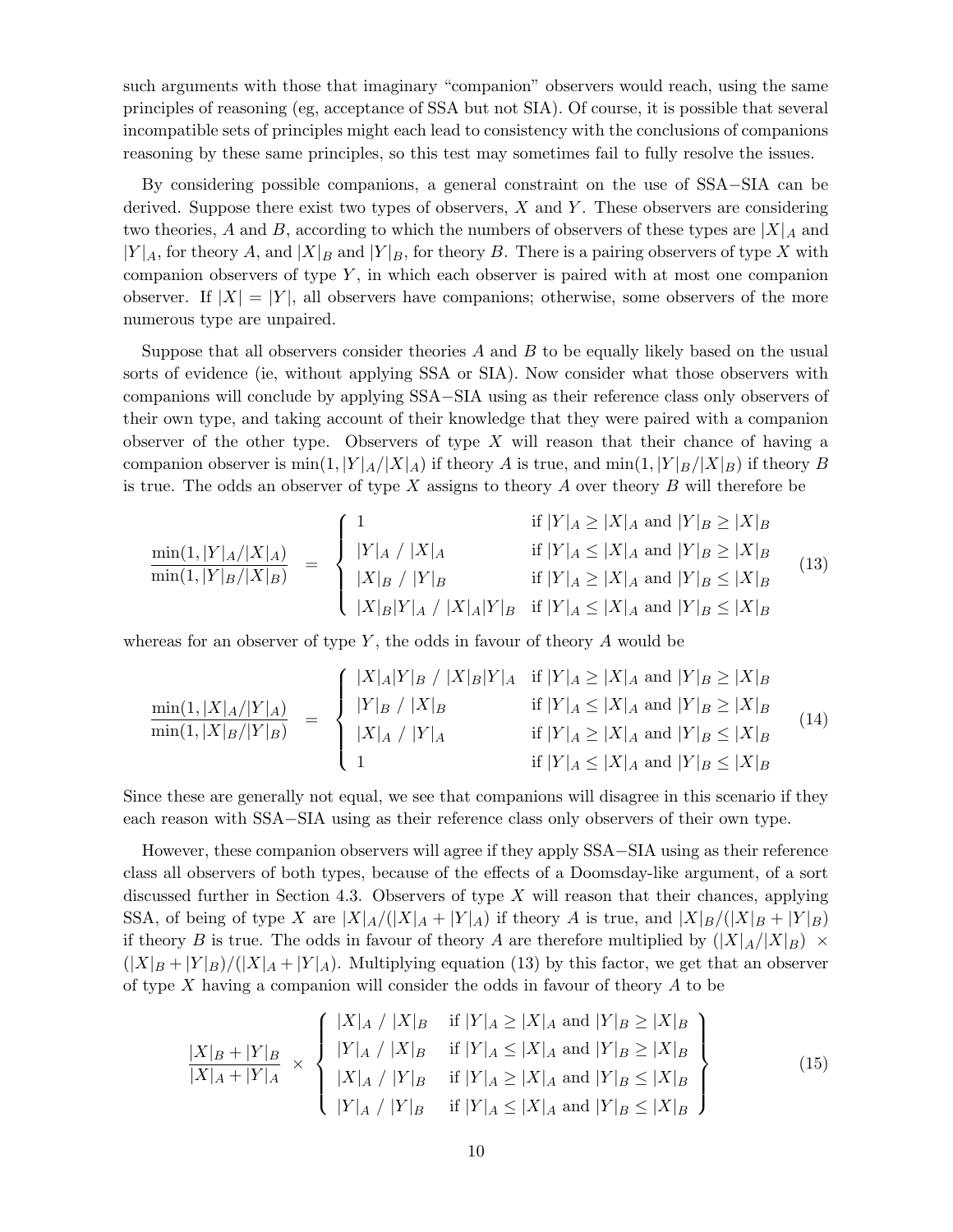Similarly, multiplying equation (14) by  $(|Y|_A/|Y|_B) \times (|X|_B + |Y|_B)/(|X|_A + |Y|_A)$  gives the odds in favour of theory  $A$  for an observer of type  $Y$  with a companion, which turn out to be identical to the odds above.

This computation shows that requiring consistency with conclusions of a companion imposes a constraint on the reference class used with SSA−SIA — the companions must use the same reference class, which must therefore include both of them. This constraint might be seen as making anthropic arguments based on SSA−SIA less arbitrary, and hence more attractive. However, this constraint also makes it harder to apply such arguments, since to chose a suitable reference class, you must know the full set of observers with whom you would expect to agree.

In contrast, SSA+SIA produces consistent results even when observers use reference classes that include only their own type of observer, excluding their companion. This may be confirmed by multiplying equation (13) by  $|X|_A/|X|_B$  and equation (14) by  $|Y|_A/|Y|_B$ , the factors by which SIA modifies the prior odds. Companion observers applying FNC will obviously produce consistent conclusions, since FNC does not involve indexical information, and companions are assumed to share all non-indexical information.

#### 2.5 The dangers of fantastic assumptions

Several of the puzzles treated here employ thought experiments, and make other arguments, that are based on hypothetical and perhaps fantastic assumptions. This can sometimes produce spurious conclusions. We may accept a fantastic assumption, on the basis that although it isn't true in reality, it "might be true", and then proceed to reason utilizing other premises that are based on the reality that we have implicitly rejected in making the fantastic assumption.

Searle's (1980) Chinese Room Argument provides one example. He argues that a computer cannot possibly understand Chinese. Any program that enabled a computer to understand Chinese could in principle be executed by a person in a room who takes inputs from a window, follows certain simple rules for shuffling tokens about, and shoves results out another window. The person executing this program need have no understanding of Chinese to begin with, and is unlikely to acquire any understanding of Chinese by performing the tasks needed to execute this program. So, the argument goes, a computer running such a program will also not really understand Chinese, regardless of whether it might superficially appear to.

A common (and in my view, correct) response is that although the person executing the program does not understand Chinese, the system of person plus room is a physical embodiment of another entity that does understand Chinese. To this, a defender of the Chinese Room Argument may reply that, in principle, the room is unnecessary — a person with a sufficiently good memory could execute the program entirely in their head, without the need of any physical tokens. To the subsequent objection that this just means that the new entity is physically contained in the same body as the original person, Harnad (2001) has mockingly replied

This was tantamount to conjecturing that, as a result of memorizing and manipulating very many meaningless symbols, Chinese-understanding would be induced either consciously in Searle, or, multiple-personality-style, in another, conscious Chineseunderstanding entity inside his head of which Searle was unaware.

I will not dwell on any of these heroics; suffice it to say that even Creationism could be saved by ad hoc speculations of this order.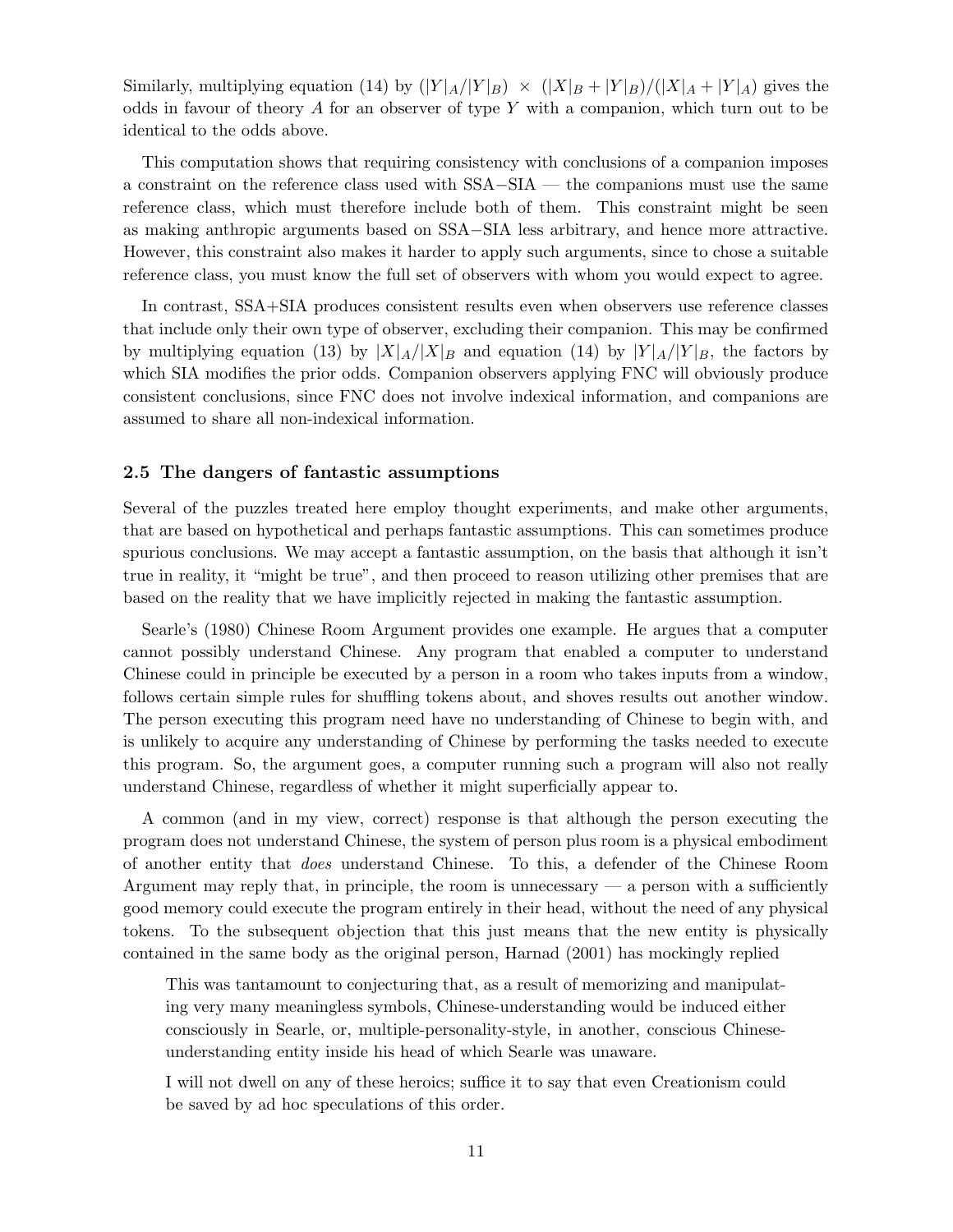In a seminar I attended in the 1990's, Harnad explained in more detail that the psychiatric literature on multiple personality disorder contains no recorded case of such a second being, with totally different language and other capabilities, existing within someone's head.

This is an extreme case of making a fantastic assumption and then reasoning with premises that contradict it. Any program capable of appearing to understand Chinese will very likely require a computer at least as powerful as those available today to execute in real time. Compared to manual execution by a person, today's computers are at least a billion times faster, and have at least a billion times as much readily-available memory. <sup>1</sup> The characteristics of a hypothetical person whose computational abilities are a billion times greater than those of ordinary people are certainly not going to be obvious to us, or deducible from the current psychiatric literature. To assume the existence of such a person and then claim incredulity at a consequence of their existence abuses the hospitality of one's interlocutor in conceding that "in principle" a computer program can be executed manually — when in reality, this is true only of programs no more than a few pages long, that operate for no more than a few hundred steps.

A more subtle example of the dangers of fantastic thought experiments is provided by Newcomb's Problem, first discussed in print by Nozick (1969). We imagine that a wealthy "Predictor", who is very good at predicting human behaviour, conducts a "game" that operates as follows. A person is randomly selected to participate, and is then shown two boxes. They are told that the first box contains \$1000, and the other box contains either \$1,000,000 or \$0. The participant may either take both boxes, or take just the second box, and receives all the money in the box or boxes they take. The Predictor puts \$1,000,000 in the second box if and only if he predicts that the participant will take only this box. Suppose that you have seen the game played many times, and are convinced that the Predictor's predictions are almost certain to be correct. If you are selected to be a participant in this game, should you take both boxes, or only the second box?

The argument for taking only the second box is that you are then almost certain to receive \$1,000,000, whereas if you take both boxes, you almost certainly will receive only \$1000. (Conceivably, you might receive \$1,001,000 if you take both boxes, but only if the Predictor is wrong, which you know is very unlikely.) The argument for taking both boxes is that you will then receive \$1000 more than you would if you took only the second box, regardless of whether the Predictor was right or wrong in his prediction, which he has *already* made. Nozick (1969) favours taking both boxes, strengthening this argument by pointing out that if a friend of yours could see into both boxes, they would certainly advise you to take both of them. Actually, your friend cannot see into the boxes, or if they can, they aren't allowed to advise you, but you know what advice your friend would give if they could, and you should follow this advice.

I would find the argument for taking two boxes convincing, if it were not for a matter that seems to have been overlooked in the philosophical literature<sup>2</sup> — How does the Predictor make such accurate predictions?

<sup>&</sup>lt;sup>1</sup>I refer here to the speed and memory available when a person consciously carries out the simple tasks needed to execute the steps of a computer program. The computational power that underlies unconscious functions of our brains likely exceeds that of today's computers.

<sup>&</sup>lt;sup>2</sup>I wrote a paper on this idea twenty years ago, which was rejected by *Mind*, though verbal discussions with philosophers over the years have been more positive. At least two other people have thought of this idea independently — Scott Aaronson described the idea in a November 2005 blog posting at http://www.scottaaronson.com/blog/2005/11/dude-its-like-you-read-my-mind.html, and someone going by the name of "Count Iblis" wrote about it in a December 2005 blog posting at http://countiblis.blogspot.com.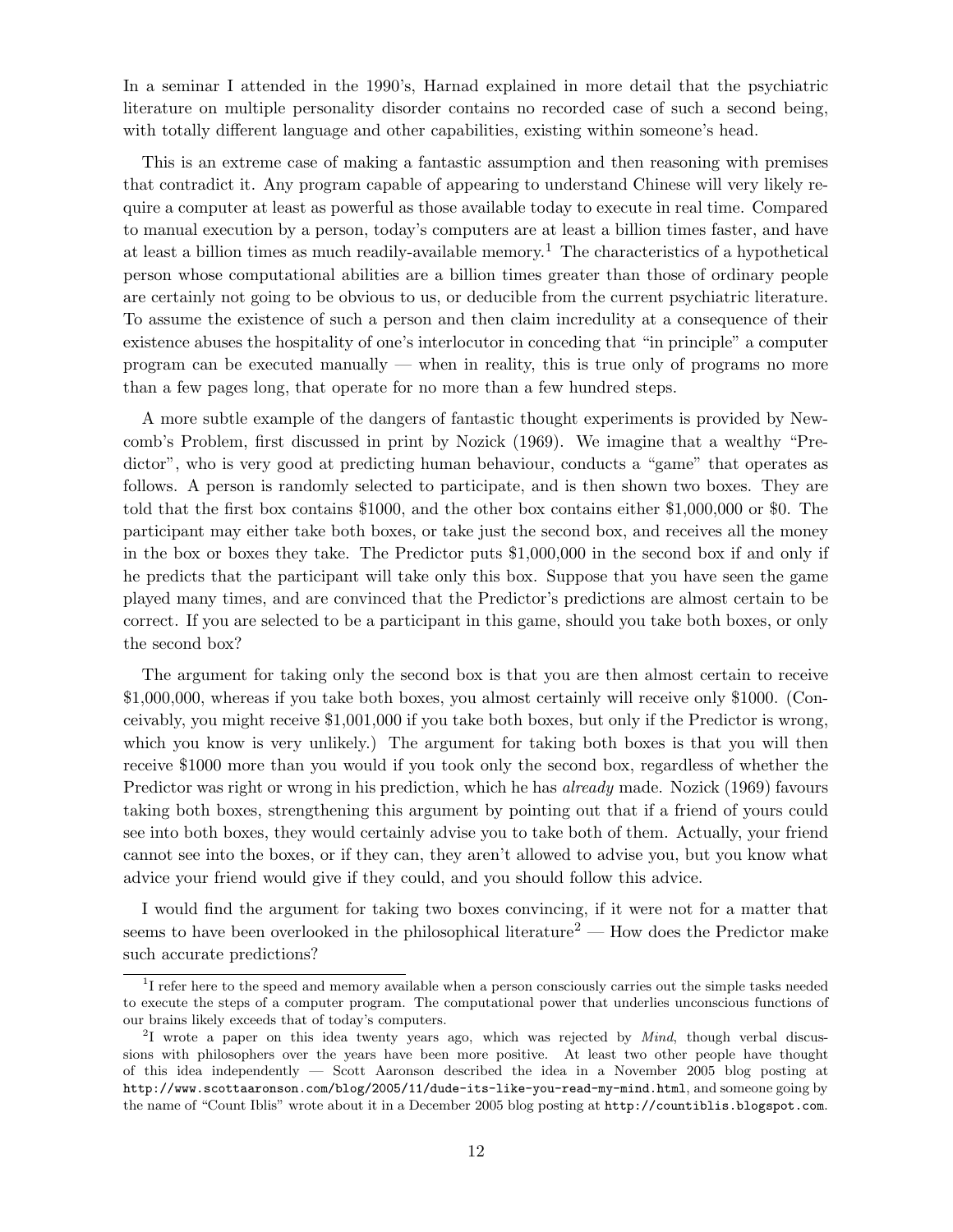Superficially, assuming the existence of such an accurate Predictor may not seem too extreme. We all predict other people's actions every day, often successfully. However, we also have a strong sense that we have free will, and that our will is integrated with our whole being — for example, that any part of our memories can potentially affect our actions. Hence, while some of our actions are easy to predict, other actions could only be predicted with high accuracy by a being who has knowledge of almost every detail of our memories and inclinations, and who uses this knowledge to simulate how we will act in a given situation. To predict whether a participant will take one box or two (which for at least some people must be a difficult behaviour to predict), the Predictor must have some way of measuring with high accuracy the relevant aspects of the participant's brain (at some time prior to when the game is played) and a very powerful computer that can simulate the participant's mental processes.<sup>3</sup>

Now we can see why Newcomb's Problem involves an extreme fantastic assumption — the only plausible mechanism for accurate prediction involves brain measurements and simulations that are far beyond our current ability, and that may be impossible in principle, if quantum effects are crucial to how the brain works (since non-destructive copying of quantum states is not possible).<sup>4</sup> This fantastic assumption has a crucial consequence — the simulation the Predictor conducts in order to predict your choice will (if you accept a functionalist view of consciousness) create another conscious being, and you have no way of knowing that you are not this being. If you are the being in the simulation, your "choice" has a causal effect on whether the Predictor puts \$1,000,000 or \$0 in the second box. Supposing that the simulated "you" has sympathy for the real "you", or perhaps that "you" intended to donate the money to a worthy charity all along, it is now clear that you should take only the second box, since that may cause the real "you" to obtain \$1,000,000, and at worse costs the real "you" only \$1000. Note that the argument involving advice from a friend loses its force once the situation is really understood. Your friend may not actually be there (if you are being simulated, but he is not), and if he is (and understands the situation), he will advise you to take only the second box.

Possible problems with overly fantastic assumptions arise with several of the problems discussed below. We should also be careful to keep the "companion" observers of the previous section from becoming too fantastic, at least with respect to their cognitive and other relevant characteristics (though other fantastic aspects may be innocuous).

# 3 Sleeping Beauty

The Sleeping Beauty problem is described by Elga (2000). On Sunday, Beauty is put to sleep. On Monday she is woken, then later put to sleep again. While she is awake, she does not have access to any information that would help her infer the day of the week. If a flip of a fair coin lands Tails, Beauty is woken again on Tuesday, but only after she is administered a drug that

<sup>&</sup>lt;sup>3</sup>Note that we needn't assume that this simulation is absolutely accurate, if we allow that the Predictor may be wrong with some tiny probability. Quite large final error rates would be compatible with the Newcomb scenario as long most errors are introduced by the Predictor's careless assistant, after a highly accurate simulation has been run. Such errors would be uncorrelated with the type of participant, and hence you would not be justified in feeling that you in particular might be able to "beat the game". However, errors due to faulty simulation that arise when, for example, a participant thinks of one particular argument would undermine the Newcomb scenario.

<sup>&</sup>lt;sup>4</sup>One might object that some other mechanism for accurate prediction not involving simulation might be possible. However, Nozick specifically excludes mechanisms, such as time travel, that introduce backward causation. The onus is on someone wishing us to take the problem seriously as a paradox to provide at least a hint of how such accurate predictions might be obtained with neither accurate simulation nor backward causation.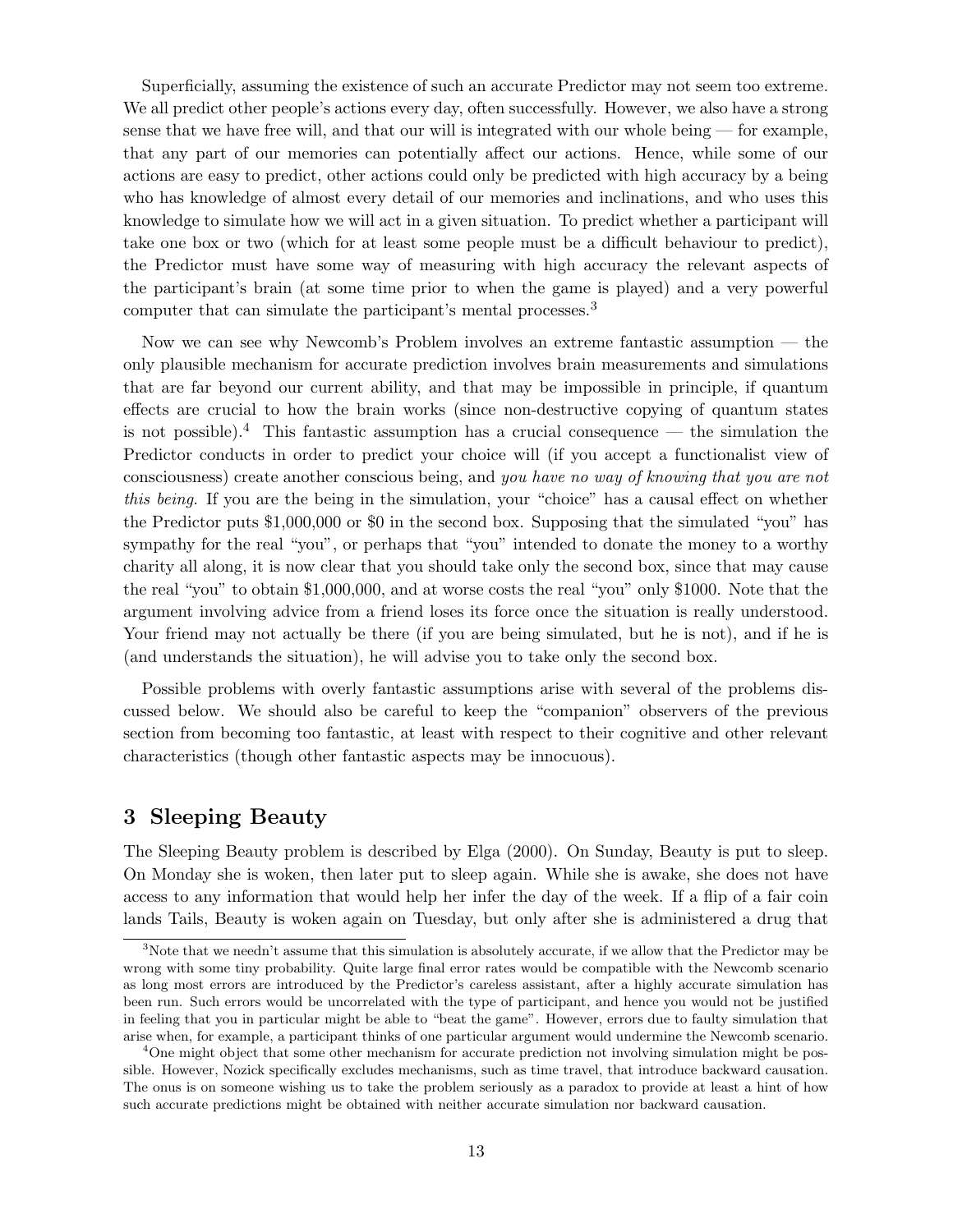causes her to forget her Monday awakening (leaving her memories in the same state as they were after falling asleep on Sunday). Again, she obtains no information that would reveal the day of the week. Regardless of how the coin lands, Beauty is woken on Wednesday, and immediately told that the experiment is over. Beauty knows that this is how the experiment is set up. When Beauty wakens before Wednesday, what probability should she assign to the coin landing Heads?

### 3.1 The  $1/2$  and  $1/3$  answers

Some (eg, Lewis 2001) argue that on Sunday Beauty should certainly assign probability 1/2 to the coin landing Heads, that upon wakening she acquires no additional information (since she knew that she would experience such an awakening regardless of how the coin lands), and that she should therefore still consider the probability of Heads to be 1/2 at this time.

Others (eg, Elga 2000) argue instead that Beauty should assign probability 1/3 to the coin landing Heads upon wakening before Wednesday. One argument for this is that if the experiment were repeated many times, 1/3 of the wakenings before Wednesday would occur when the coin lands Heads (since Beauty wakens twice when it lands Tails, and only once when it lands Heads). This view can be reinforced by supposing that on each awakening Beauty is offered a bet in which she wins 2 dollars if the coin lands Tails and loses 3 dollars if it lands Heads. (We suppose that Beauty knows such a bet will always be offered.) Beauty would not accept this bet if she assigns probability  $1/2$  to Heads. If she assigns a probability of  $1/3$  to Heads, however, her expected gain is  $2 \times (2/3) - 3 \times (1/3) = 1/3$ , so she will accept, and if the experiment is repeated many times, she will come out ahead. Furthermore, she can work all this out on Sunday, at which time she will wish herself to accept these bets later on. Accepting the argument that she should assign probability 1/2 to Heads when she is woken later therefore requires that we accept that Beauty should override her previous decision, even though she has no new knowledge that would justify such a change. This seems at least as strange as accepting that Beauty should alter her probability of Heads from 1/2 to 1/3 even though nothing unexpected has apparently happened.

A problem with Lewis's argument for the probability of Heads being 1/2 arises if we change the experiment so that some time after being woken on Monday, Beauty is told that it is Monday. If she assigned probability 1/2 to Heads just before being told this, standard Bayesian updating of probabilities would lead her to assign probability 2/3 to Heads after being told it is Monday — the probability of Monday given Heads is 1, whereas the probability of Monday given Tails is 1/2; this factor of two difference shifts the previous equal probabilities for Heads and Tails so that Heads has twice the probability of Tails. This seems ridiculous, however, given that at this point, Beauty knows nothing of relevance that would distinguish her from any other person who has gotten a good night's sleep, and is then asked to predict the toss of a fair coin. That she knows this coin toss will determine whether her memory is erased in the future should be of no relevance. Elga's (2000) argument for the 1/3 view is essentially to work backwards from the assumption that Beauty should assign probability  $1/2$  to Heads if she is in this situation.<sup>5</sup>

 $5B$ ostrom (2006) argues that Beauty should assign probability  $1/2$  to Heads both before and after being told on Monday that it is Monday. He justifies this non-reaction to new information on the basis that there is a shift in reference class on being told that it is Monday. This argument involves the use of narrow reference classes which I argue below are untenable. Bostrom also argues that the betting argument can be defused by further consideration of reference classes and indexical information, but his reasoning applies only if repetitions of the experiment are done with Beauty's memory being erased between each repetition. This is unconvincing, since one can equally well suppose that Beauty remembers how many times the experiment was previously done.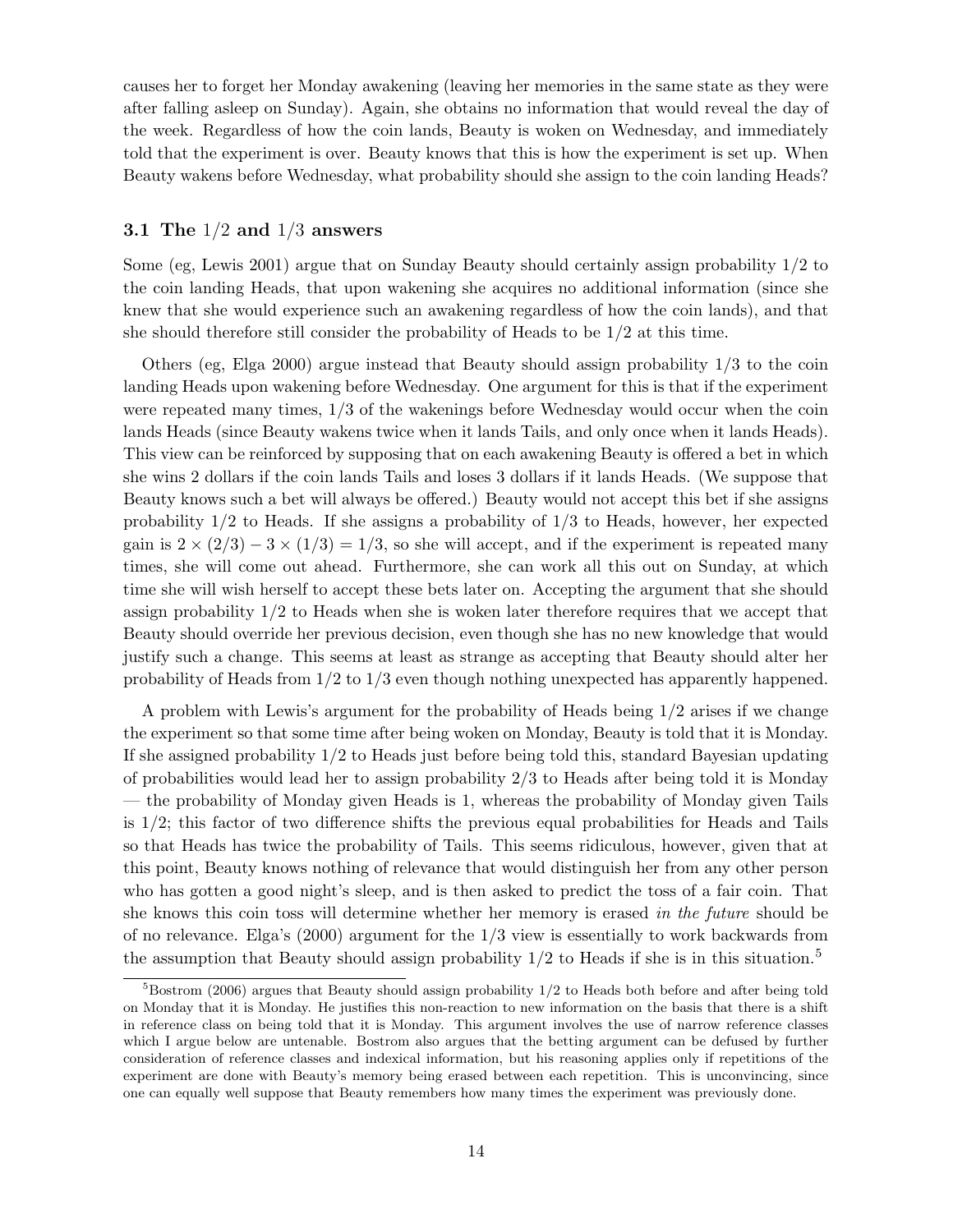### 3.2 Relating Sleeping Beauty to SSA, SIA, and FNC

These differing answers to the Sleeping Beauty problem can be viewed as consequences of applying SSA+SIA or SSA−SIA, with the reference class being instances of Beauty upon wakening before Wednesday. With SSA−SIA, Heads and Tails are equally likely a priori, and Beauty's observations on wakening before Wednesday are equally likely given Heads or Tails — if Heads, there is only one possible wakening, if Tails there are two, and SSA tells us that they are equally likely, but in any case they do not differ in any identifiable way. Heads and Tails are therefore still equally likely once Beauty has woken. If we accept SSA+SIA, however, Heads have probability 1/3 a priori (once we are in the position of Beauty after wakening, and therefore part of the reference class), since Heads leads to only half as many members of the reference class as Tails. The observations on wakening are still equally likely given Heads or Tails, so Beauty's probability of Heads after wakening should remain 1/3.

As expected from the discussion in Section 2.3, the same conclusion as SSA+SIA is reached by applying FNC — simply conditioning on the full data available to Beauty upon wakening. In this regard, note that the even though the experiences of Beauty upon wakening on Monday and upon wakening on Tuesday (if she is woken then) are identical in all "relevant" respects, they will not be subjectively indistinguishable. On Monday, a fly on the wall may crawl upwards; on Tuesday, it may crawl downwards. Beauty's physiological state (heart rate, blood glucose level, etc.) will not be identical, and will affect her thoughts at least slightly. Treating these and other differences as random, the probability of Beauty having at some time the exact memories and experiences she has after being woken this time is twice as great if the coin lands Tails than if the coin lands Heads, since with Tails there are two chances for these experiences to occur rather than only one. This computation assumes that the chance on any given day of Beauty experiencing exactly what she finds herself experiencing is extremely small, as will be the case in any realistic version of the experiment.

We can see for Sleeping Beauty how introduction of the "essences" discussed in Section 2.3 together with "Full Indexical Conditioning" changes the result from that of FNC to that of SSA−SIA. We suppose that instances of Beauty on different days have different essences. The probability that an instance of Beauty woken before Wednesday will have both her current memories and her current unique essence is the same whether she is woken once or twice a second awakening doesn't provide a second chance because Beauty on the other awakening will have the wrong essence. Denying SIA is equivalent to assuming that the existence of two awakenings would not increase the probability that an instance of Beauty with her current essence exists. In the context of this problem, these assumptions regarding essences seems rather contrived, but perhaps advocates of SSA−SIA might maintain that essences with these characteristics are more plausible for the other problems discussed in this paper.

#### 3.3 Beauty and the Prince

Since I maintain that the right results are obtained by using FNC (or SSA+SIA), I would like to provide further evidence that 1/3 is indeed the correct probability of Heads. For this purpose, imagine a "companion" of Beauty, the Prince, who is also put to sleep on Sunday, and woken on Monday. However, unlike Beauty, the Prince is woken on Tuesday regardless of how the coin lands, after being administered a drug that causes him to forget his Monday awakening. Like Beauty, he is always woken on Wednesday and told the experiment is over. Beauty and the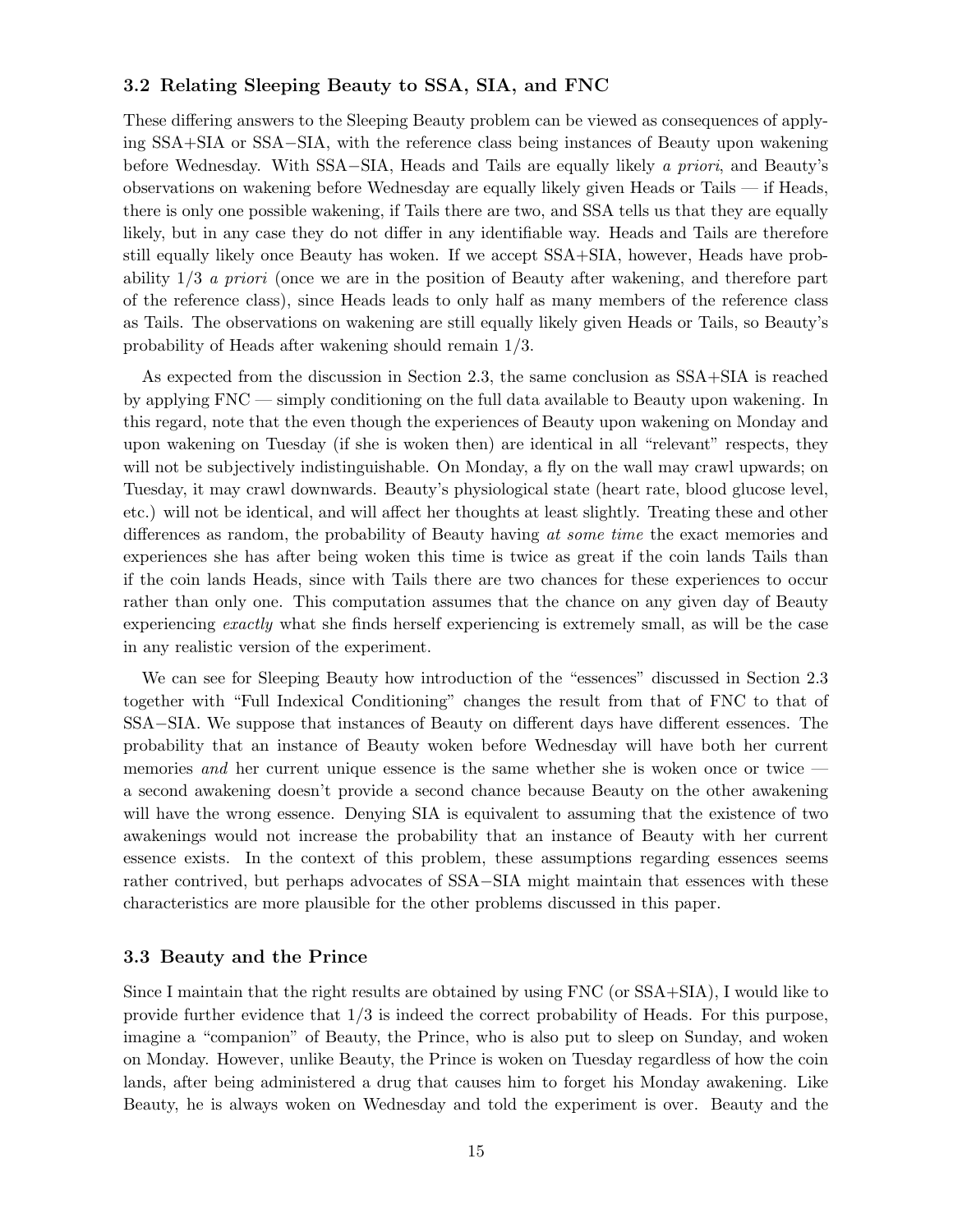Prince will be in the same room at all times, and will be free to discuss their situation (if both are awake). All this is known to both Beauty and the Prince.

If the Prince is woken before Wednesday and finds that Beauty has also been woken, what probability should he assign to the coin landing Heads? Quite clearly, he should assign probability 1/3 to Heads, since given Heads, the probability of Beauty being woken with him is 1/2, whereas given Tails this probability is 1. Since the coin is fair, this factor of two larger probability of what is observed given Tails should produce a factor of two larger probability of Tails given the observation that Beauty has been woken too.

The Prince will tell Beauty of his conclusion. Should Beauty disagree, and maintain that the probability of Heads is actually 1/2? Beauty and the Prince have the same information (and even if they didn't, they would after discussing the situation). Beauty will agree that the Prince's reasoning is correct, for him. There seem to be no grounds for her to decide that, for her, the probability should be different. Furthermore, if we wish, we can disallow discussions between Beauty and the Prince — Beauty is intelligent enough to know what the Prince's conclusion will be without him having to tell her. Indeed, we can assume that the Prince is hidden from Beauty by a curtain, as long as she knows he is there. Does it really matter if we go one step further and eliminate the Prince altogether?

This contradiction between the conclusions reached by Beauty and the Prince when they both apply SSA−SIA is not surprising in light of the discussion in Section 2.4, since the reference class used by Beauty does not include instances of the Prince, and vice versa. If instead they both use the reference class of wakenings before Wednesday of either Beauty or the Prince, the result of applying SSA−SIA changes. Beauty will then reason on wakening before Wednesday that if the coin landed Heads, the probability that she will be an instance of Beauty (rather than the Prince) is  $1/3$ , whereas if the coin landed Tails, this probability will be  $2/4$ , and as a result assign probability  $\left(\frac{1}{3}\right)$  /( $\left(\frac{1}{3}+2/4\right)$  = 2/5 to Heads. The Prince reasons on wakening that the probability of his being an instance of the Prince is 2/3 if the coin landed Heads and 2/4 if it landed Tails, so the probability of Heads is  $\left(\frac{2}{3}\right) / \left(\frac{2}{3} + \frac{2}{4}\right) = \frac{4}{7}$ , equivalent to odds of  $\frac{4}{3}$ in favour of Heads. When he sees that Beauty is also awake, his odds shift by a factor of two in favour of Tails, producing final odds of 2/3 for Heads, corresponding to the probability of Heads being 2/5, which matches the conclusions of Beauty. While these conclusions are consistent, they appear doubtful because of their novelty, and their sensitivity to the number of companions.

If the reference class used by Beauty and the Prince is expanded to include all wakenings by all humans, which seems natural, the conclusions of SSA−SIA change again. If there are a large number, N, of wakenings by other people, and by Beauty or the Prince on other days, the probability that Beauty will assign to Heads upon wakening before Wednesday will be  $\left(\frac{1}{N+3}\right)$  /  $\left(\frac{1}{N+3}+2/(N+4)\right) \approx 1/3$ . The probability the Prince assigns to Heads upon wakening will be  $\left(\frac{2}{N+3}\right)/\left(\frac{2}{N+3}+\frac{2}{N+4}\right) \approx 1/2$ , which will change to  $1/3$  (a shift of odds by a factor of two) when he sees that Beauty is also awake. These conclusions of Beauty and the Prince are consistent, and match the conclusions obtained using FNC or SSA+SIA.

We therefore see that to obtain the answer  $1/2$ , or any answer other than  $1/3$ , SSA–SIA must be applied with a narrow reference class. Furthermore, the most natural narrow reference class — instances of Beauty alone — cannot be used if consistency with the conclusions of a companion is required. The arguments based on SSA−SIA for the answer 1/2 appear to not be viable. Any such arguments in favour of some answer other than  $1/2$  or  $1/3$  seem arbitrary,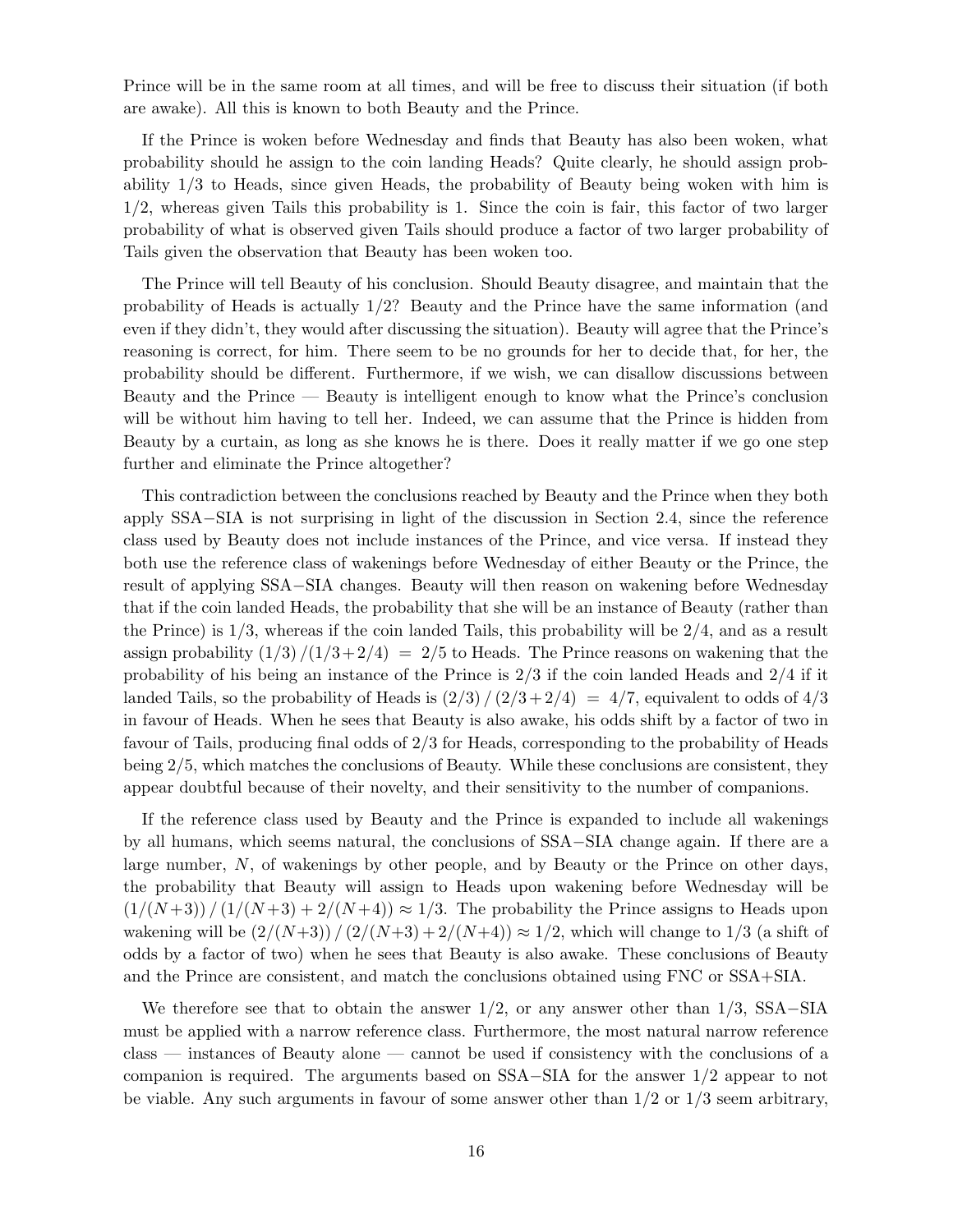and also unmotivated, to the extent that the original intuition in favour of  $1/2$  — that Beauty learns nothing when she wakens before Wednesday — is violated by any other answer.

### 3.4 The Sailor's Child problem

The issue underlying the Sleeping Beauty problem can be further clarified by looking at what I will call the Sailor's Child problem. This problem does not involve memory loss. Without any such fantastic aspect, we can surely hope to obtain a clear answer.

A Sailor sails regularly between two ports, in each of which he stays with a woman, both of whom wish to have a child by him. He is reluctant, but eventually decides that he will have one or two children, with the number decided by a coin toss — one if Heads, two if Tails. Furthermore, he decides that if the coin lands Heads, he will have a child with the woman who lives in the city listed first in *The Sailor's Guide to Ports*. (He considers this fair, since although he owns a copy of this book, he hasn't previously read it, and so has no prior knowledge of which city comes first.) Now, suppose that you are this Sailor's child, and that neither you nor your mother know whether he had a child with the other woman. You also do not have a copy of The Sailor's Guide to Ports. You do, however, know that he decided these matters as described above. What should you consider to be the probability that you are his only child (ie, that the coin he tossed landed Heads)?

The answer seems clear. Given your ignorance regarding The Sailor's Guide to Ports, you should believe that if the coin landed Heads, your mother would have been selected to have a child with probability  $1/2$ , whereas if the coin landed Tails, this probability would have been 1. This 2-to-1 ratio of probabilities for what is observed (that you were born) given Tails versus Heads leads to the probability of Heads being 1/3. The probability of your having a half-sibling is therefore 2/3. If you have any doubts about this, due to some idea that you should consider that you might have been the other child, ask the opinion of your mother, who plays the role of "companion" in this tale. She should have no doubts about this reasoning.

Suppose that you later obtain a copy of *The Sailor's Guide to Ports*, and find that the city you were born in is listed before the other port city. With this additional information, your birth becomes certain, regardless of the result of the coin flip. You therefore have no information regarding the result of this flip, and should assign probability 1/2 to Tails, and hence also to the possibility that you have a half-sibling. This situation is analogous to Beauty being told that it is Monday sometime after wakening.

Do the Sailor's Child and Sleeping Beauty problems differ in any important way? In the Sleeping Beauty problem, the instances of Beauty awakening on Monday and Tuesday can be visualized as "children" of the Beauty who existed on Sunday. That these "children" are much more closely related than are real children of the same father seems inessential, particularly since the only information transferred from Beauty-on-Sunday to Beauty-awakened-later is "common knowledge" about the setup, such as that the coin is fair. In this light, we can see that contrary to many treatments in the literature, the Sleeping Beauty problem is not really about updating of beliefs as new information is received  $-$  a procedure that in any case seems dubious when actual or suspected memory loss is an issue.

Perhaps the puzzlement concerning Sleeping Beauty is partly a consequence of an implicit assumption that if Beauty is woken on both Monday and Tuesday her subjective experiences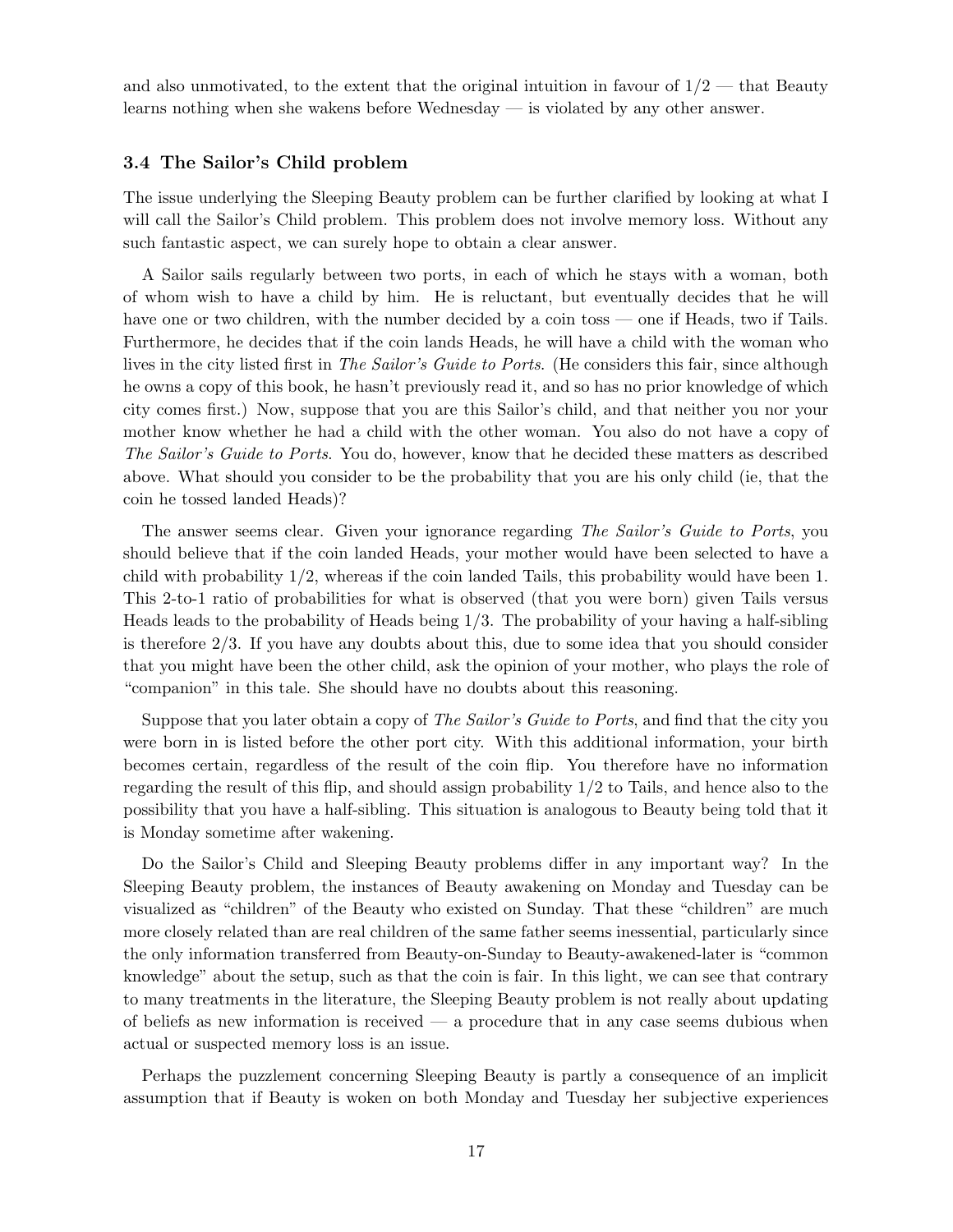will be identical — that she will in essence be a single sentient entity existing at two moments in time. As mentioned above, this assumption is not justified by the standard description of the experiment. And indeed, it is not explicitly used in any of the arguments that I am aware of, but nevertheless seems to colour thinking about the problem. For example, Lewis (2001, p. 171) in describing the problem says, ". . .the memory erasure on Monday will make sure that her total evidence at the Tuesday awakening is exactly the same as at the Monday awakening", and Elga (2000, p. 145) says, "We may even suppose that you knew at the start of the experiment exactly what sensory experiences you would have upon being awakened on Monday", which in the context of the problem would require also assuming that these experiences are identical to those on Tuesday (if one is woken then). Assuming that Beauty's subjective experiences on Monday and Tuesday are identical converts the thought experiment from one with an only mildly fantastic element (perfect memory erasure) to one which is arguably impossible in principle. It is perhaps not surprising that confusion can then ensue. In the Sailor's Child problem, however, no one would assume that if the Sailor has two children their lives will be indistinguishable; indeed, it is obvious that their lives will differ substantially (different mothers, different cities, etc.). That we can imagine the Sleeping Beauty experiment happening with the experiences of Beauty on Monday and on Tuesday differing only in much less dramatic ways does not change the correct answer; it only makes it harder to see.

# 4 The Doomsday Argument

Some versions of the Doomsday Argument, such as that of Gott (1993), depend in essence on an unsupported intuition — if humanity will expand into the galaxy, with hundreds of trillions of humans being born, isn't it rather surprising that you are among the first hundred billion humans? I will deal only with the version due to Leslie (1996), which can be put in formal terms if SSA is assumed, as discussed by Bostrom (2002).

## 4.1 Formalizing the Doomsday Argument

Suppose you know that you are the r'th human to be born (knowing r approximately is good enough, but would complicate the notation). Let  $N$  be the (unknown) total number of humans who will ever be born. If you assume SSA with the reference class being all humans, the probability of your observation that your birth rank,  $R$ , is  $r$ , given that the total number of humans is  $n$ , can be written as

$$
P(R = r | N = n) = \begin{cases} 1/n & \text{if } n \ge r \\ 0 & \text{if } n < r \end{cases} \tag{16}
$$

This is a consequence of SSA, since you might equally have been any of the n humans to ever exist. Suppose that  $P(N = n)$  gives your prior belief that a total of n humans will ever be born, based on information such as your judgement of the probability that a large asteroid will collide earth, and of the probability that a species that has evolved by natural selection to be competitive will destroy itself once its members acquire the technological means to do so. Applying Bayes' Rule, you can obtain the posterior distribution for  $N$ , which on these assumptions reflects what your beliefs about N should be after accounting for both your prior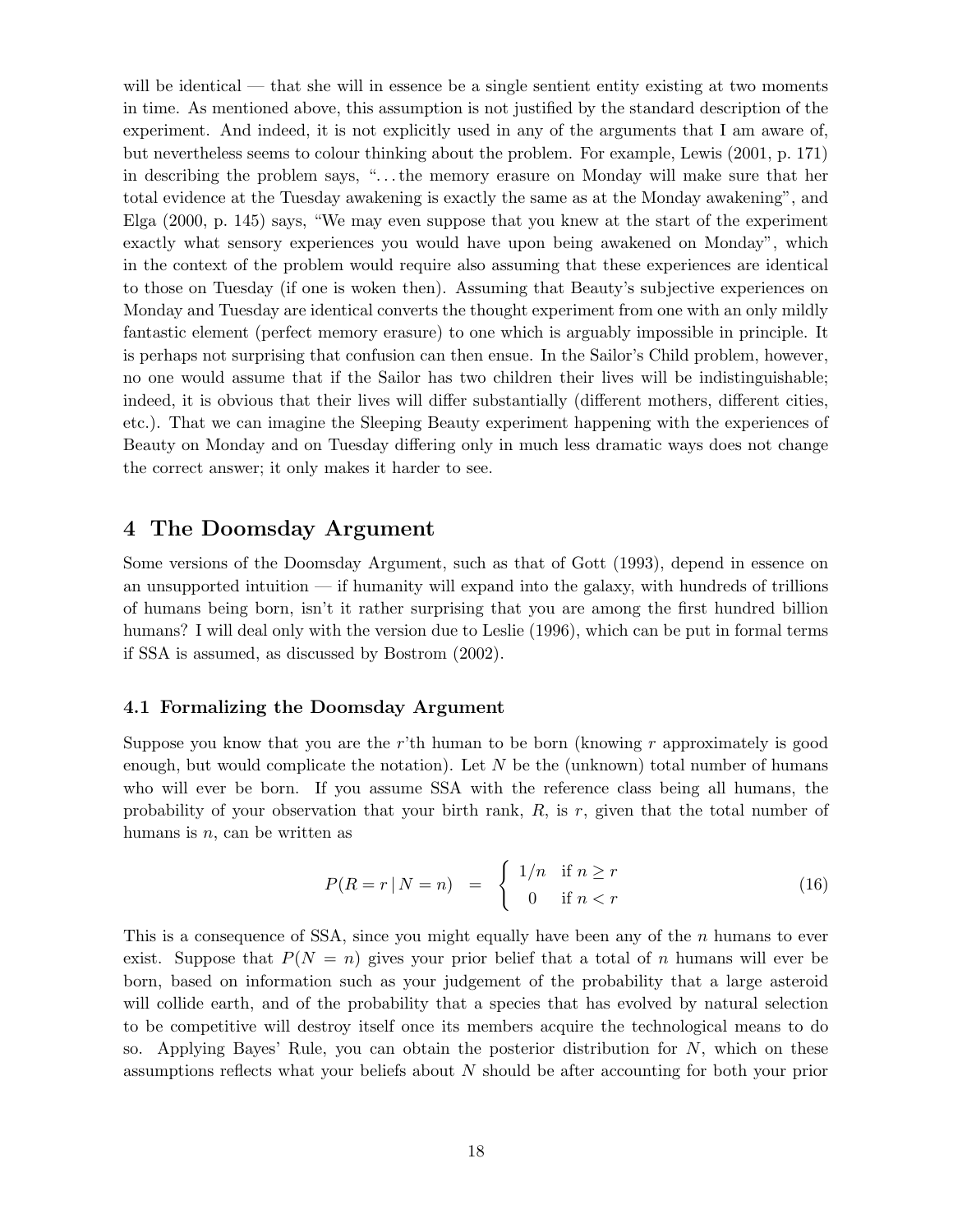beliefs and your observation of r:

$$
P(N = n | R = r) = \frac{P(N = n) P(R = r | N = n)}{\sum_{n'=1}^{\infty} P(N = n') P(R = r | N = n')} \tag{17}
$$

$$
= \begin{cases} \frac{P(N=n)/n}{\sum_{n'=r}^{\infty} P(N=n')/n'} & \text{if } n \ge r \\ 0 & \text{if } n < r \end{cases}
$$
(18)

Compare this with the posterior distribution given the information that  $N$  is at least  $r$  — which is implied by your observation that you are the r'th human, but does not contain any "indexical" information regarding yourself:

$$
P(N = n | N \ge r) = \begin{cases} \frac{P(N = n)}{\sum_{n'=r}^{\infty} P(N = n')} & \text{if } n \ge r \\ 0 & \text{if } n < r \end{cases}
$$
(19)

The difference between the posterior distributions for N given by  $(18)$  and  $(19)$  can be substantial. Suppose, for instance, that you believe that we will either destroy ourselves soon, or if we avoid this fate, we (or our descendants) will go on to colonize the galaxy. This belief would lead to a prior for N that (when idealized a bit) can be expressed as something like the following:

$$
P(N = n) = \begin{cases} 1/2 & \text{if } n = 10^{11} \\ 1/2 & \text{if } n = 10^{14} \\ 0 & \text{otherwise} \end{cases}
$$
 (20)

If you observe that your birth rank is  $r = 6 \times 10^{10}$ , conditioning on  $N \ge r$  as in (19) produces a posterior distribution that is the same as the prior. In contrast, conditioning on  $R = r$  as in (18) produces a posterior distribution in which the probability that humanity will colonize the galaxy is reduced from  $1/2$  in the prior to  $(1/2)/10^{14} / ((1/2)/10^{11} + (1/2)/10^{14}) = 0.000999001$  in the posterior (or put another way, the odds in favour of colonizing the galaxy change from 1 to 1/1000). Much greater shifts in odds are possible if galactic colonization is assumed to be more extensive (eg, of  $10^{10}$  stars, each with population  $10^{10}$ ). A large "Doomsday effect" occurs even if the non-doom scenario involves only full utilization of our solar system.

#### 4.2 Why the Doomsday Argument must be wrong

Although Leslie (1996) considers this shift in probabilities towards doom to be correct, and Bostrom (2002) does not consider the argument for it to be definitely refuted, there are several reasons for rejecting the Doomsday Argument that I regard as convincing, even without a detailed understanding of why it is wrong.

The biggest problem with the Doomsday Argument is that its conclusion depends critically on the choice of reference class. Is it all members of the species Homo sapiens? If so, exactly how is this species defined? Or should earlier extinct species of the genus *Homo* be included? Do the other Great Apes (gorillas, chimpanzees, and orangutans) count? Would they count if future experiments showed their cognitive abilities were greater than is at present believed — so that predictions regarding our prospects of colonizing the galaxy depend not just on the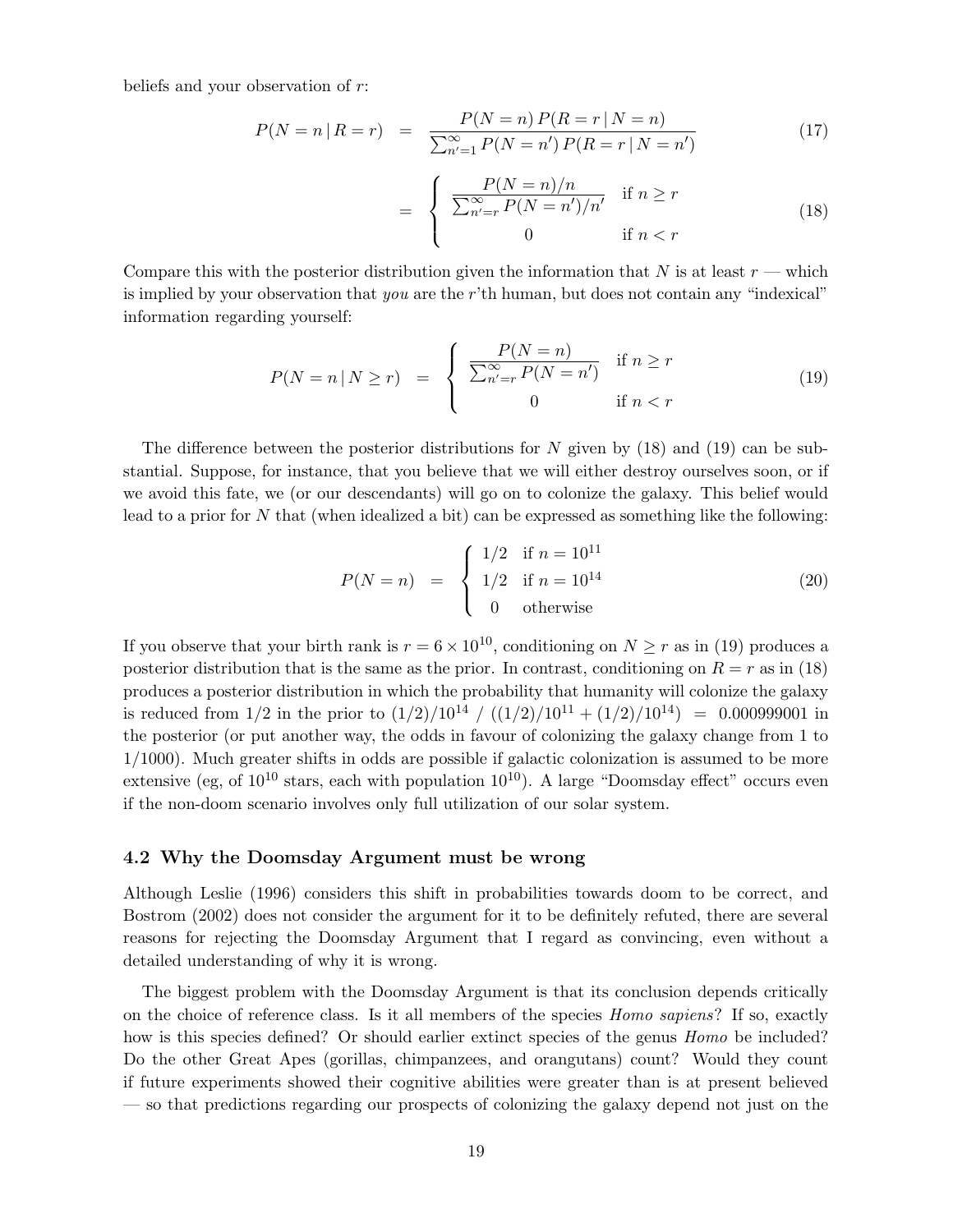latest research into possible mechanisms of interstellar travel, but also on the latest research into whether apes can learn language?

Such changes in the reference class could easily change the probabilities resulting from the Doomsday Argument by a factor of ten. The probabilities also change if your belief regarding your birth rank changes. Suppose we discover that the population of China from 15000 to 5000 years ago was much larger than previously supposed, so that we estimate an extra  $10^{11}$  people lived there in the past. If you previously estimated your birth rank as  $6 \times 10^{10}$ , you would now estimate it as  $1.6 \times 10^{11}$ . If your previous prior on N was  $P(N = 10^{11}) = P(N = 10^{14}) = 1/2$ , this would likely now change to  $P(N = 2 \times 10^{11}) = P(N = 10^{14}) = 1/2$ . The result would be factor of two improvement in the odds in favour of colonizing the galaxy (from 1/1000 to 1/500). But is it reasonable that the latest results from Chinese archeology should affect your beliefs in this way?

Looking into the future, how much can our descendants differ from ourselves and still count as belonging to the reference class? Depending on the answer, the Doomsday Argument argument might not reduce the chances of our descendants colonizing the galaxy after all, if we think they would do so only after they start implanting computers in their brains, which might disqualify them from membership in the chosen reference class. It seems ridiculous that such an ethical judgement of what counts as "human" would affect our beliefs concerning the factual matter of whether or not our descendants will colonize the galaxy.

The Doomsday Argument falls apart completely if one sees no reason why SSA should be applied to individual intelligent observers (or to briefer "observer moments"). Considering that the Doomsday Argument has been discussed quite extensively, isn't the relevant unit not an individual, but rather an intellectual community? Due to modern communications technology, there is currently only one intellectual community in the world, but in the past there were many. There will again be many communities if civilization collapses (without humans going extinct). A civilization capable of colonizing the galaxy would probably maintain communications, however. The Doomsday Argument then leads to the conclusion that we are more likely to colonize the galaxy than one might have otherwise supposed. Clearly, an advocate of the Doomsday Argument needs to exclude this reference class, but it's not apparent how this could be justified.

Another reason to doubt the validity of the Doomsday Argument is that the same reasoning in slightly different contexts leads to conclusions that also seem counterintuitive. Consider the reverse Doomsday Argument, in which you know your death rank, but are uncertain about your birth rank. For instance, you may have detected an asteroid on collision course with earth, one sufficiently large that it will certainly kill all humans. You then know that you will be among the last  $7 \times 10^9$  humans to die. If you accept the logic of the Doomsday Argument, this will affect your beliefs about how many humans have ever lived. The effect will be even greater if you know that the point of impact will be on the opposite side of the earth from South Georgia Island, and you happen at present to be the only person on that remote island. You will then have good reason to believe that you will be the very last human to die, as the shock wave will reach you last. According to the Doomsday logic, you should then begin to seriously entertain various strange notions, such as that the statistics you'd previously believed regarding world population were actually faked, and that accepted historical and archeological accounts of the past are incorrect.

Moreover, there is no reason to consider only temporal ranks. Suppose you live in a small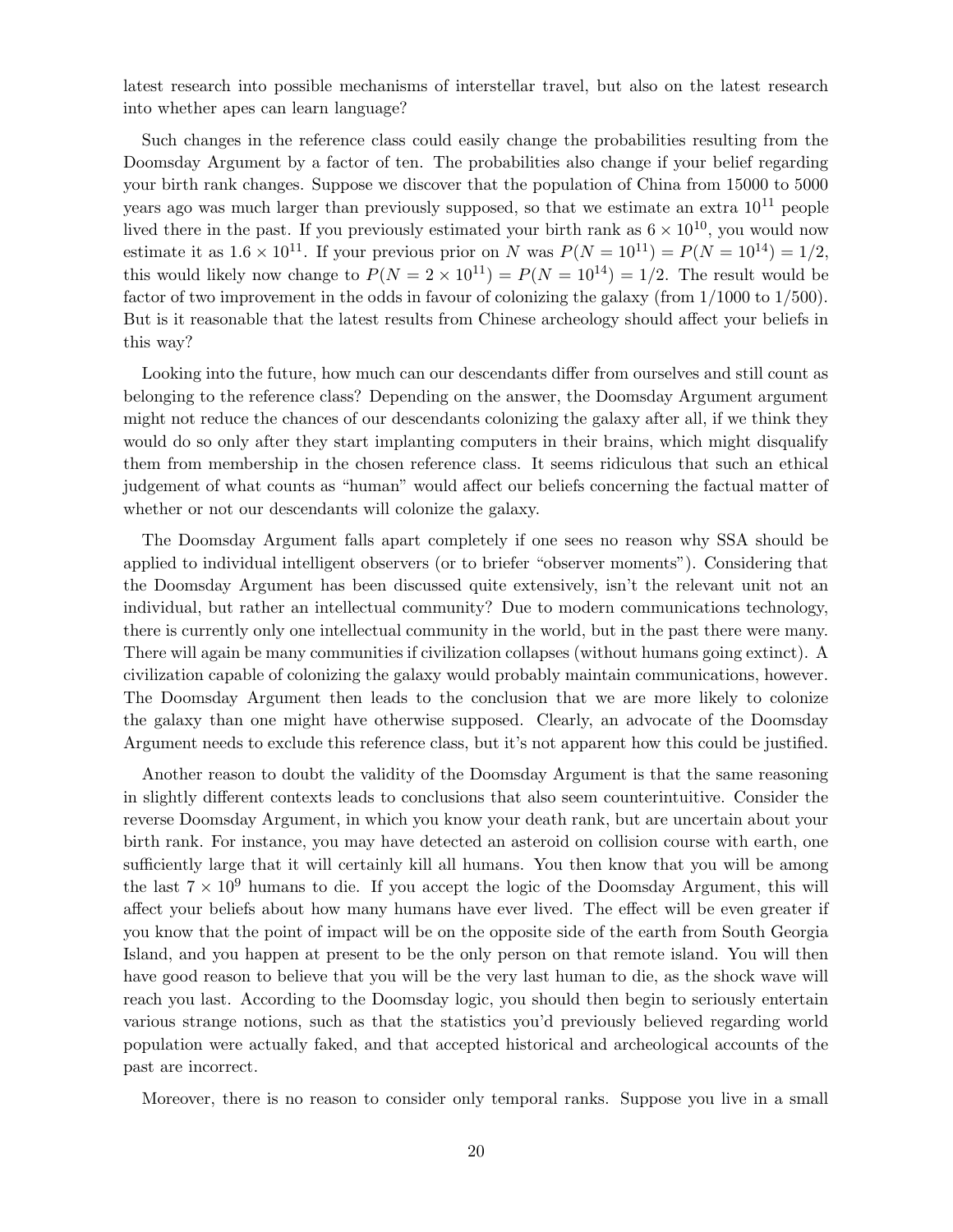village of about 100 people high in the Himalayas. You meet occasional visitors from elsewhere, from whom you gather that some people live at lower altitudes. They also inform you that your village is the highest permanent habitation in the world. Due to language difficulties, however, you have obtained no clear idea of the total world population, and think on the basis of these reports that it might equally well be a few million or a few billion. If you accept the logic of the Doomsday argument, you should then downgrade the odds of the world population being a few billion by a factor of a thousand, compared to the possibility that the population is a few million, on the basis that a world population of a few billion would produce a probability (based on SSA) of your "altitude rank" being around 100 (as it is) that is a thousand times smaller than that produced if the world population is a few million.

#### 4.3 More general Doomsday-like arguments

The only real role of birth or other rank in the Doomsday Argument is to provide a definition of a set  $S$  of observers in the reference class whose size is known (at least approximately), and which you know you are a member of. If you know that your birth rank is  $r$ , then you know that you are a member of the set of of all observers with birth rank no larger than  $r$ , a set whose size you know to be r. When you condition on your membership in a set  $S$  whose size you known to be  $r$ , and apply SSA, your beliefs about the number,  $N$ , of observers in the reference class are modified from your prior, given by  $P(N = n)$ . Specifically, since by SSA,  $P(\text{you are in } S | N = n) = r/n$ , you should conclude that

$$
P(N = n \mid \text{you are in } S) = \frac{P(N = n) P(\text{you are in } S \mid N = n)}{\sum_{n'=1}^{\infty} P(N = n') P(\text{you are in } S \mid N = n')} \tag{21}
$$

$$
= \begin{cases} \frac{P(N=n)/n}{\sum_{n'=r}^{\infty} P(N=n')/n'} & \text{if } n \ge r \\ 0 & \text{if } n < r \end{cases}
$$
 (22)

This parallels the Doomsday Argument of equation (18).

This generalization threatens to produce further counter-intuitive results. Perhaps advocates of the Doomsday Argument could find some rationale for disallowing sets S that are defined with too close a reference to you (though doing so without also excluding the set of people with birth rank no greater than yours might be a challenge). If so, you could not conclude on this basis that humanity will soon go extinct (and may never been very numerous) because your native language, of which you are the last living speaker, is, has been, and will be the native language of only a small number of people. Many Doomsday-like conclusions using sets that lack such an obvious connection to the person making the inference still seem possible, however. Suppose, for instance, that I have little idea of my birth rank (lacking any knowledge of archeology), but that I do know that I am among the roughly  $10<sup>9</sup>$  humans born between the invention of nuclear weapons and the first visit by humans to the moon. I can apply Doomsday-like logic (with reference class of all humans) to draw a pessimistic conclusion regarding the total number,  $N$ , of humans who ever exist. The argument doesn't tell me whether the humans who do exist were born before or after I was, but this just increases pessimism with regard to the future.

As another example, suppose that you were convinced that only our solar system contains planets and that some sort of catastrophe is bound to wipe out humanity fairly soon. In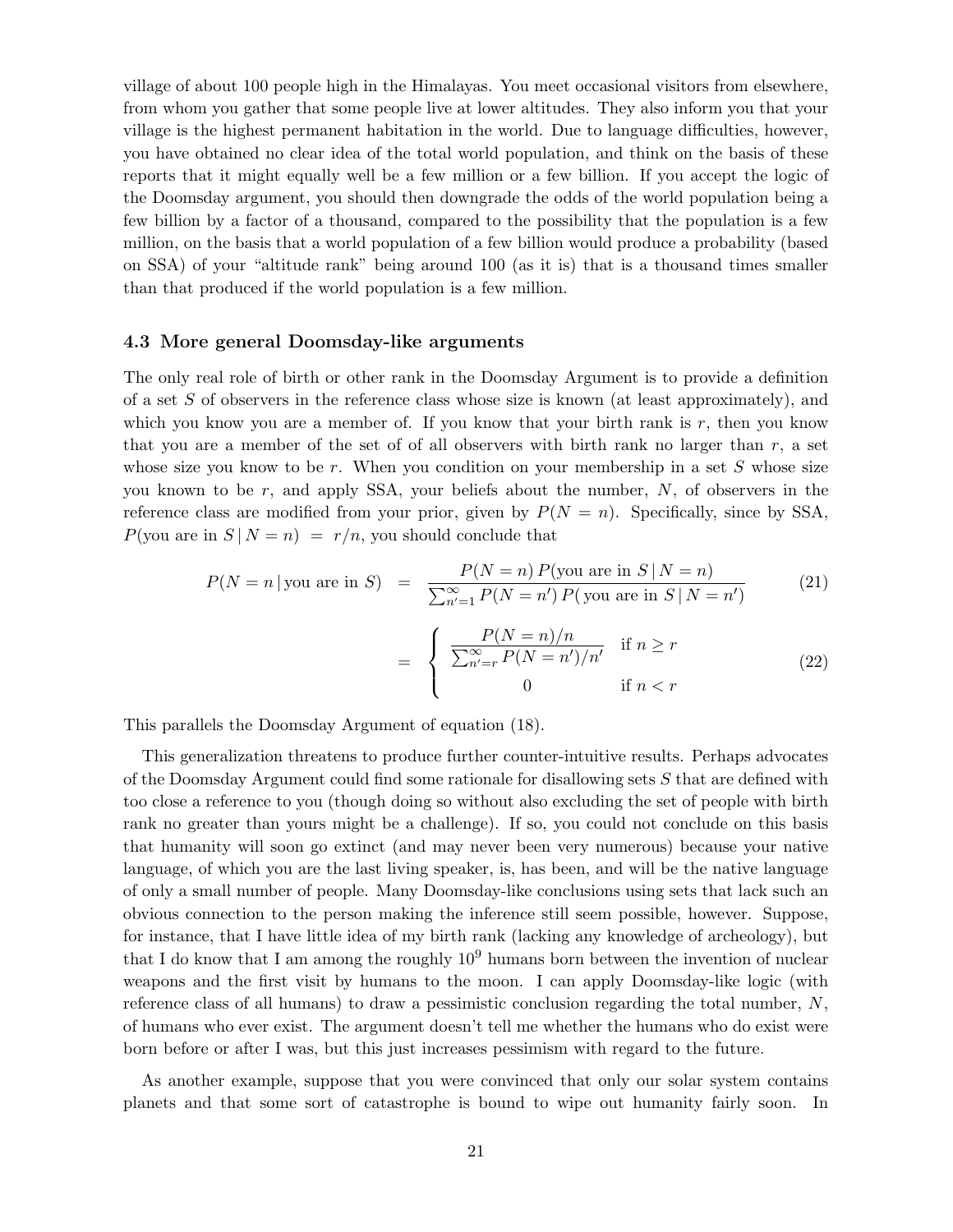particular, you think there will be no more than  $10^{12}$  humans. However, you consider it plausible that intelligent beings may exist on Jupiter. Moreover, you believe that if such beings do exist, they are very numerous compared to humans — Jupiter is much larger than earth, supporting a very large population at any given time, and reducing the chances that a catastrophe could wipe out the whole population. Suppose you think that  $10^{16}$  Jupiter beings will exist if any such beings exist. If you now apply SSA with the reference class of all intelligent observers, and consider the set S of human observers, you will multiply your prior odds in favour of the existence of Jupiter-beings by the factor  $10^{12}/10^{16} = 1/10000$ , since if Jupiter-beings exist, the probability that you would be human rather a Jupiter-being is only 1/10000. Many of the reasons for disbelieving the ordinary Doomsday Argument apply to arguments of this sort as well. For example, how intelligent do the Jupiter-beings have to be to count as members of the reference class?

To me, these arguments seem just as "presumptuous" as the Presumptuous Philosopher's argument discussed below in Section 6. Moreover, being based on SSA−SIA, these Doomsday-like arguments are sensitive to choice of reference class, unlike arguments based on FNC or SSA+SIA (as discussed in Sections 2.2 and 2.3). However, arguments of this type are essential if SSA−SIA is to avoid conflict with conclusions by companions, as discussed generally in Section 2.4, and in connection with the Presumptuous Philosopher problem in Section 6.1.

### 4.4 The Doomsday Argument with non-human intelligent species

Inclusion of intelligent species other than humans in the reference class changes the focus of the the Doomsday argument from specifically human hazards to hazards affecting intelligent species in general. This is discussed, for example, by Knobe, Olum, and Vilenkin (2006).

Suppose you are sure that many intelligent species exist, have existed, or will exist. Direct application of the Doomsday Argument with this reference class is then not possible, assuming you have little idea of your birth rank among all intelligent observers. If you know the distribution of the total number of individuals in a species who ever exist, there will be no Doomsday effect — application of SSA should lead you to consider it more likely a priori that your species is one of the more numerous ones, which cancels the Doomsday effect from knowing that your birth rank within your species is low. However, a Doomsday effect remains if you are uncertain about the typical lifetime of intelligent species. For instance, you might be uncertain whether species that develop advanced technology are likely to use it to destroy themselves (either by internal conflict, or by destruction of their environment), in which case most intelligent species will be short lived, or whether instead such advanced technology will typically enhance a species' prospects, in which case most intelligent species will be long lived, with numerous individuals. Application of SSA together with knowledge that your birth rank within your species is low then produces a shift of probability toward the hypothesis that most intelligent species are short lived (most likely including yours, absent any evidence that it is an exception).

#### 4.5 Defusing the Doomsday Argument with SIA or FNC

Assuming SIA as well as SSA defuses the Doomsday Argument. Your original prior for N, given by probabilities  $P(N = n)$ , is adjusted by SIA so that the prior probability that  $N = n$  becomes  $n P(N = n) / \sum_{n'=1}^{\infty} n' P(N = n')$ . Substituting this expression for occurrences of the form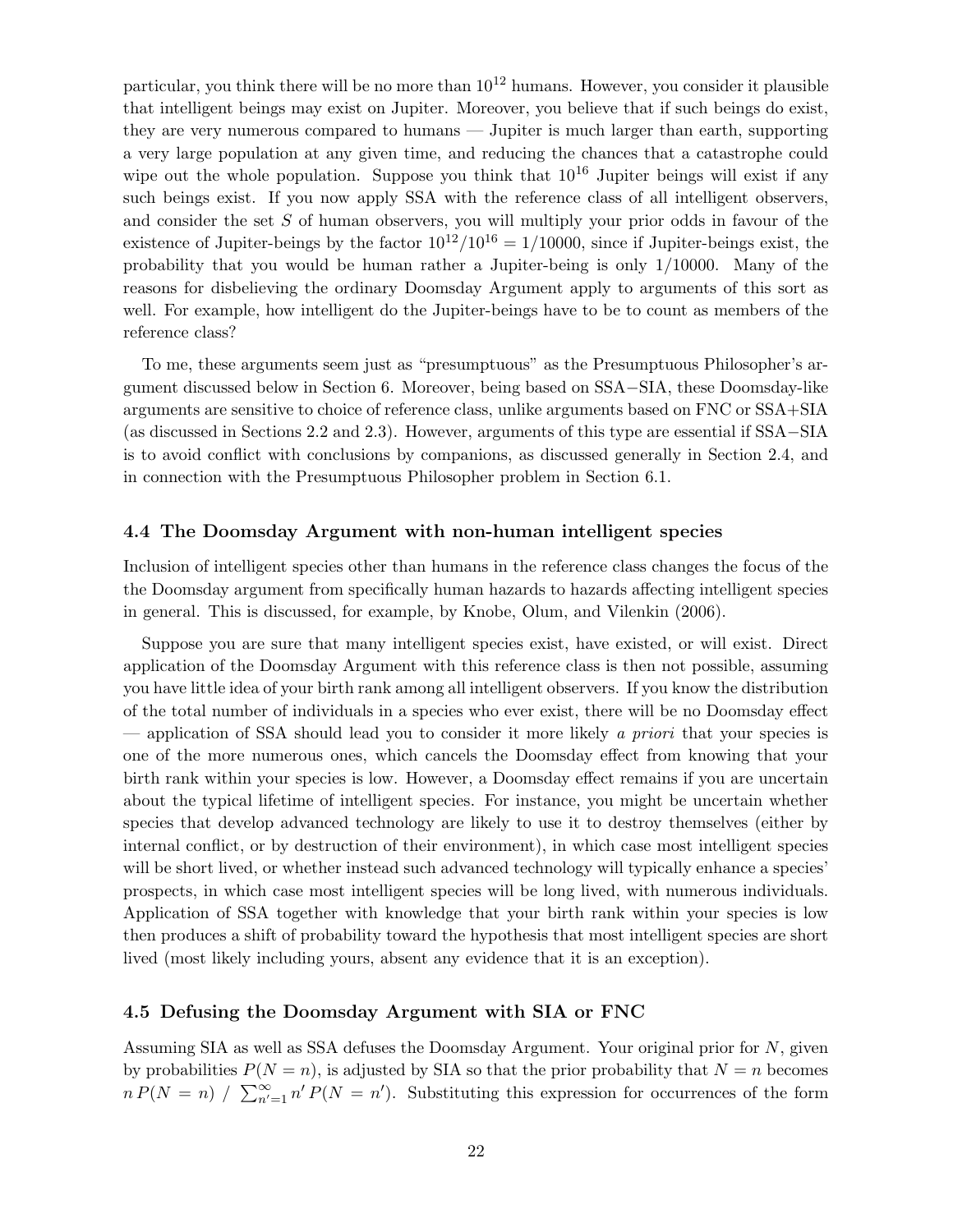$P(N = n)$  in equation (18) gives the "no doom" probabilities of equation (19).

As one would expect from the discussion in Section 2.3, the same result is obtained if one uses FNC, with the argument being even more direct. You update your prior for  $N$ , with probabilities  $P(N = n)$ , by conditioning on the existence of a person with your full set of memories, which includes knowledge of your birth rank,  $r$ . (Your scientific knowledge regarding what  $N$  might be will have been incorporated into the prior, however, and needn't be conditioned on at this point.) However, the (presumably very small) probability that a person exists with birth rank  $r$  and with all your other memories is independent of  $N$ , apart from the requirement that  $N$  be at least r. The posterior distribution of  $N$  is therefore just the prior for  $N$  renormalized to sum to one over the range from  $r \text{ up } - \text{ i}$ e, the same as in equation (19).

Similar arguments refute the form of the Doomsday Argument where there are many intelligent species. Assuming SIA makes it more likely that intelligent species are usually long-lived, cancelling the doomsday effect. If you apply FNC, the probability that someone exists with all your memories, including your knowledge that your birth rank within your species is  $r$ , depends only on how many intelligent species have at least  $r$  individuals, not on how long-lived these species are beyond that.

The apparent simplicity of these refutations of the Doomsday Argument is deceptive, however. These refutations will have no force if assuming FNC (or SIA, if you prefer) leads to insurmountable problems in other contexts. This issue is explored in the next two sections.

# 5 Freak Observers

Bostrom (2002) argues for SSA on the grounds that without it drawing conclusions from empirical evidence is impossible, due to the existence of "freak observers". The problem is that in a large universe, someone will have made every possible observation, regardless of what the true state of the universe is. So knowing that a particular observation has been made provides no evidence at all concerning reality. However, if you accept SSA, and know that you made a particular observation, you can draw useful conclusions, as long as most observations made by observers in your reference class correspond (at least approximately) to reality. For this to work, your reference class needn't be very large — it makes no difference whether you use all human-like beings or all intelligent observers, for instance — but it must be at least a bit larger than the set of observers with exactly your memories, since that narrow reference class might consist only of observers who have made the same misleading observation.

In arguing for the existence of freak observers, Bostrom mentions possibilities such as brains in all possible states being emitted from black holes as Hawking radiation, or condensing by chance from clouds of gas. However, it is perhaps too easy to say that in an infinite universe such events must happen. The size of the universe that is needed to make such events likely is quite unimaginably huge, even in comparison with the vastness of the observable universe that we have by now become accustomed to. It is much easier to imagine misleading observations arising by more normal mechanisms. Equipment failures, unusual amounts of noise, incompetence, and fraud are all possible reasons why an apparently definitive scientific observation might actually be wrong. The probability of an observation being wrong will almost always be at least one in a billion. Since there are quite likely more than a billion planets in the observable universe that are inhabited by intelligent beings (this is much less than one per galaxy), it is likely that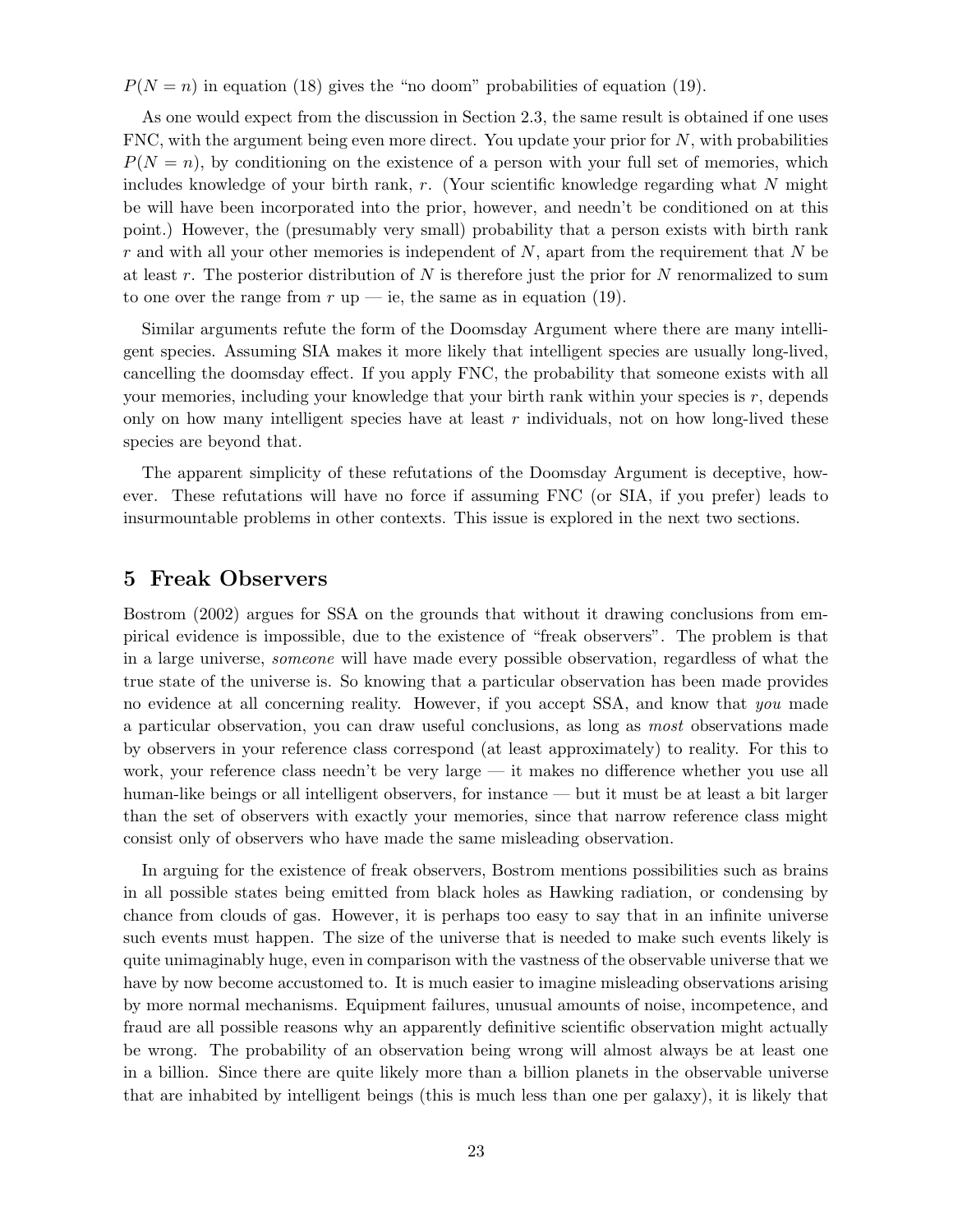numerous highly misleading observations have been made.

I will argue that you can draw conclusions from observation despite the existence of such misleading observations without needing SSA — use of FNC being sufficient — as long as the universe is not so large that you would expect there to be other observers with exactly the same memories as you. According to FNC, you should condition not just on what you know to be the result of a scientific observation, but also on all your other memories. The probability that an observer exists with all your memories, including your memory of the observation, will be much greater if the observation is correct than if it is incorrect, unless the universe is so large that it contains many observers whose memories match yours in all respects other than the result of this observation. You will therefore be justified in concluding that your observation likely corresponds to reality.

How big would the universe have to be for the assumption that there are no other observers whose memories match yours to be false? Though I have not performed any detailed calculations, it seems to me that the most likely way for another observer with your memories to arise is by ordinary biological processes on a planet somewhere — not by bizarre mechanisms such as Hawking radiation. To get a lower limit on the required size of the universe, let us suppose that life-bearing planets are common, and that biology on them is always much like it is on earth. Producing a duplicate of you would then require that a species evolve that is nearly identical to *Homo sapiens*, and that an individual in this species then acquire the same memories as you. The human genome contains about  $3 \times 10^9$  base pairs, for each of which there are four possible nucleotides. Even supposing that only 1% of these base pairs might differ in a similar species (others being functionally constrained), and that only  $1\%$  of these differences would have a noticeable effect, we are left with  $4^{3\times10^5} \approx 10^{180000}$  possible and distinguishable human-like individuals. Humans have approximately  $10^{11}$  neurons. Even supposing that each neuron and its connections (which typically number in the thousands) encodes only one bit of useful information, there will be  $2^{10^{11}} \approx 10^{3000000000}$  possible sets of memories. This number dominates the number of possible genomes. For comparison, there are roughly  $10^{11}$  galaxies in the observable universe, each containing roughly  $10^{11}$  stars. Even if all these stars have life-bearing planets, the number of such planets in the observable universe is only  $10^{22}$ . If each contained  $10^{10}$  observers, replaced over  $10^{10}$  generations, the total number of observers would be  $10^{42}$ . The universe would therefore need to be a factor of around  $10^{3000000000} / 10^{42}$ 10<sup>29999999958</sup> times larger than the portion of it that we can observe in order for there to be a good chance that another observer exists with the same memories as you.

Large as it is, 10<sup>29999999958</sup> is of course as nothing compared to infinity, which some may believe describes the actual extent of the universe (eg, Knobe, Olum, and Vilenkin 2006). However, before insisting that the possibility of a universe this large or infinite should constrain our reasoning processes, we should ask what else would change if we took this possibility seriously. Common notions of decisions and ethics would seem to be in serious trouble — if everything is bound to happen someplace, why strive for a good outcome here? As I argued in Section 2.5, making fantastic assumptions of this sort carries the danger that subsequent reasoning may utilize premises that are in fact incompatible with the assumption.

Accordingly, it seems safer to at least initially consider problems of anthropic reasoning on the assumption of a finite (and not ridiculously large) universe. However, I do not dismiss the possibility that the universe is truly infinite in spatial extent, or that an infinity of parallel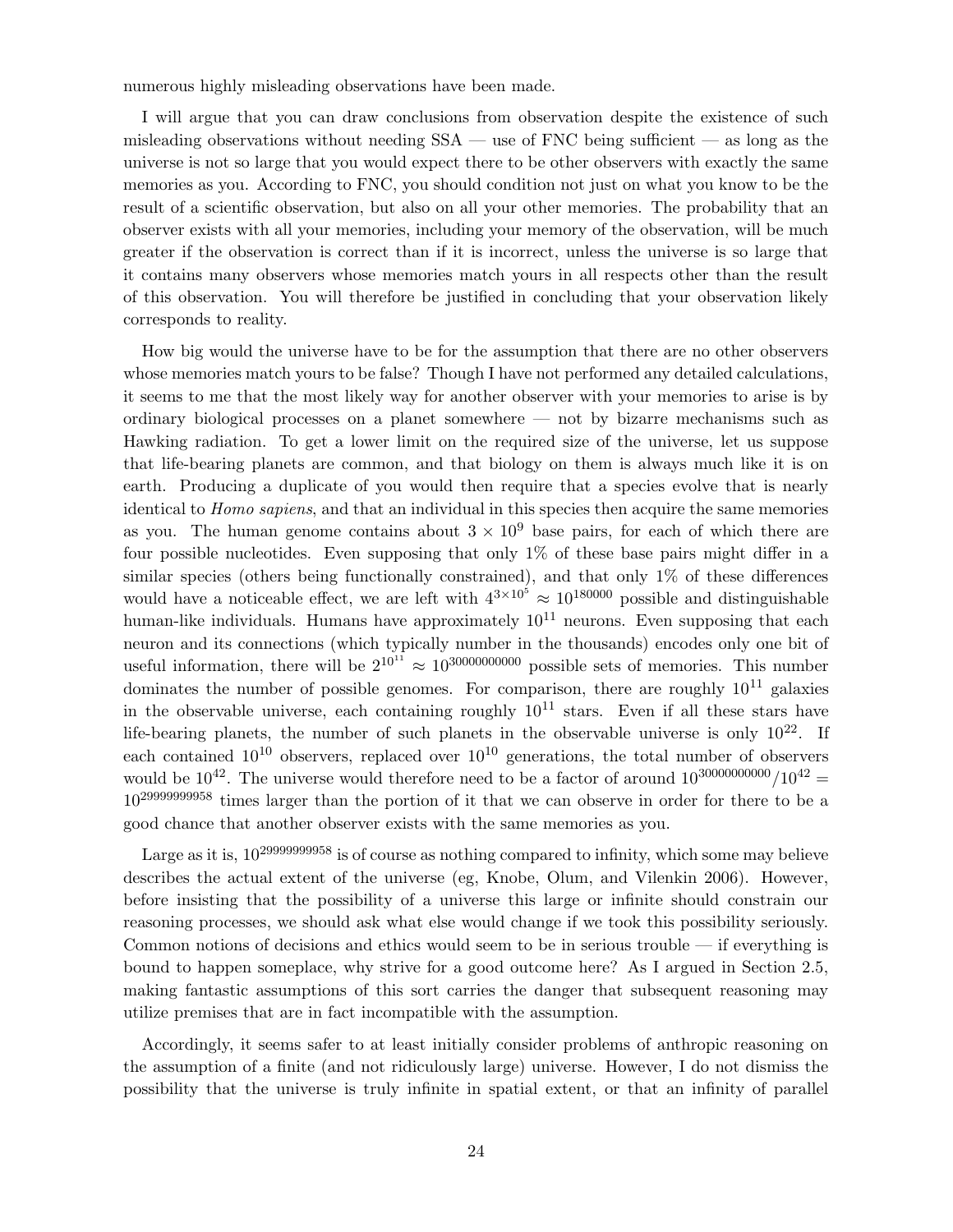universes exist, due perhaps to the Many Worlds interpretation of quantum mechanics being correct. But if so, and if the consequences are as they might superficially seem, then the arguments concerning the puzzles of anthropic reasoning that I address here need to go beyond what has appeared in the literature so far. Great care would need to be taken to ensure that assumptions based on ideas such as uniqueness of individuals do not enter in subtle ways. I will consider infinite universes in Section 7, but for the moment, I confine myself to arguments that are compatible with a more common sense view of the universe.

# 6 Presumptuous Philosophers

The Presumptuous Philosopher problem has been interpreted (eg, by Bostrom (2002)) as showing that SIA should not be accepted, because it leads to an unreasonable preference for cosmological theories that imply that the number of observers in the universe is large. If theory A implies that the number of observers (in the chosen reference class) is a trillion times larger than that implied by theory  $B$ , SIA says that you should shift your relative prior beliefs in theories  $A$  and B by a factor of a trillion. If you judge the two theories equally likely on other grounds (and there are no other plausible theories), application of SIA should leave you virtually certain that theory  $\vec{A}$  is true — so certain that you would rationally ignore almost any future evidence to the contrary. Such dogmatism seems intuitively unacceptable.

FNC also seems vulnerable to the Presumptuous Philosopher problem. The probability of an observer with exactly your memories existing somewhere in the universe will be greater if the number of observers who "might have" your memories is larger. If your memories are detailed enough to make the probability of their occurring small even in the largest universe considered, the probability that an observer with your memories exists will be directly proportional to the number of observers, producing the same shift as for SIA.

As an extreme, a theory that says the universe is infinite would appear to be infinitely favoured by SIA. FNC would also favour such a theory over one in which the universe is only a few billion light years in extent, though with FNC the preference for an infinite universe would only be very large, not infinite (since once the universe is large enough that it is nearly certain that at least one observer with your memories will exist somewhere, sometime, further increases in the size of the universe are neither favoured or disfavoured). Here, however, I will discuss the Presumptuous Philosopher problem under the assumption that the universe is finite, and though it may be very large, it is not so large that exact duplicates of observers are likely to occur. I consider first the consequences of SSA−SIA versus those of SSA+SIA for theories that differ in the density of observers, but not in the size of the universe. I then consider what FNC says in this situation. Finally, I discuss the more difficult problem of assessing theories that predict universes of different sizes.

### 6.1 Theories differing in the density of observers — SSA−SIA vs. SSA+SIA

Implicit in the simple statement of the Presumptuous Philosopher problem is the assumption that the details of why theory A predicts many more observers than theory B do not matter. In particular, Bostrom and Cirković (2003) present two versions of the Presumptuous Philosopher problem, one in which theories A and B differ with respect to the size of the universe, the other in which they differ with respect to the density of observers, and consider (without discussing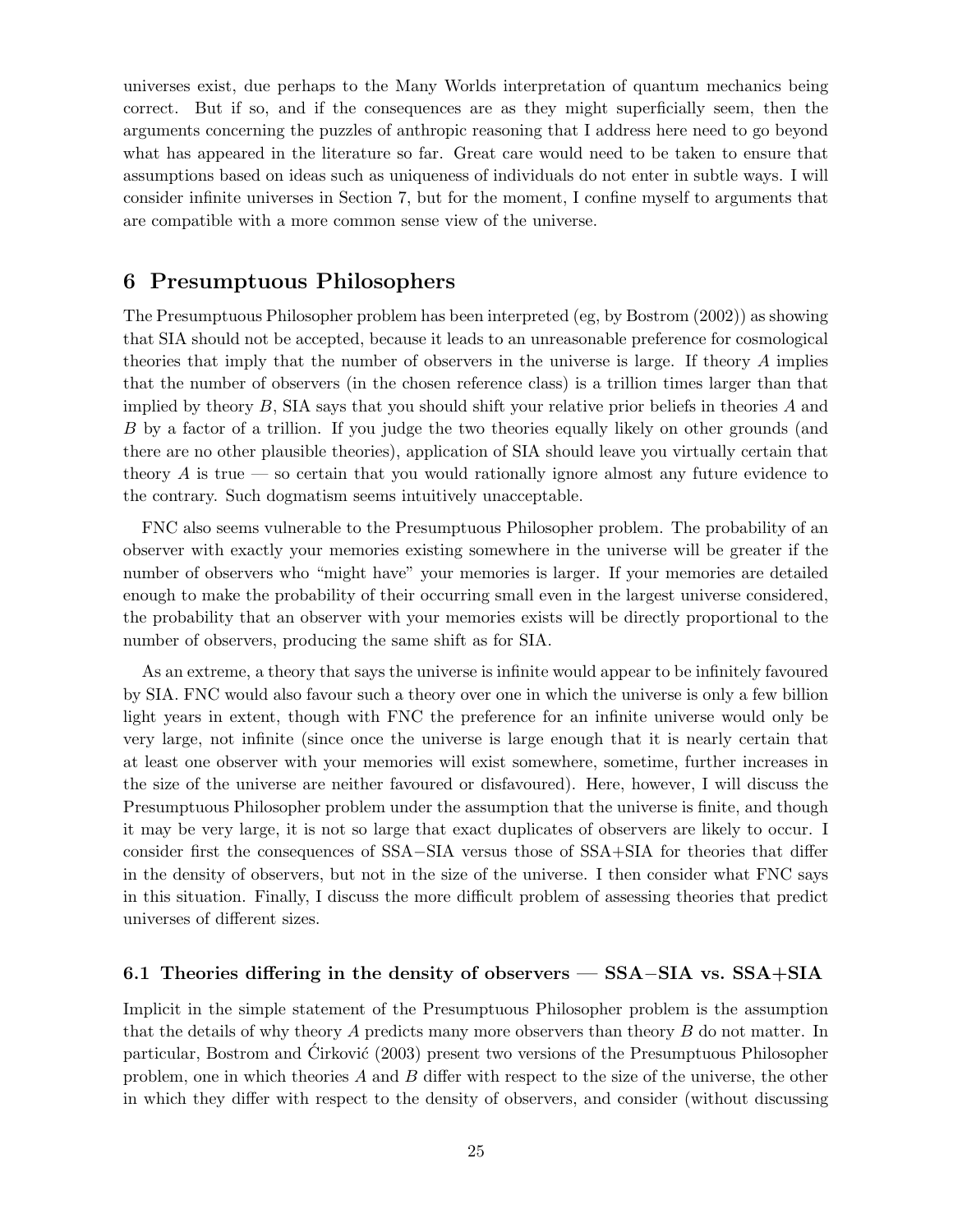the matter) that the same conclusion (that SIA gives wrong results) should be reached in both situations. On the contrary, I will argue here that if theories  $A$  and  $B$  agree on the size of the universe (which both also predict is homogeneous), but differ in that theory A predicts a higher density of observers, then the preference given by SIA to theory A may be well justified.

Throughout this section and the next, I will assume that intelligent observers in different star systems cannot affect each other — not through travel, communication, or detection, nor though any non-deliberate means — since any contact with observers in other star systems would provide direct evidence of the density of observers, invalidating the discussion. It is important to keep in mind that this assumption is false. Section 7.1 discusses what we may conclude about the density of observers given what we actually know. The discussion below is meant to clarify the philosophical issues involved in a simple empirical context, which does not correspond to our actual state of knowledge.

Leslie (1996) and Olum (2002) discuss a historical instance of theories differing with regard to the density of observers, in which Olum argues in favour of the predictions of SIA, whereas Leslie, and also Bostrom and Cirković (2003), argue against SIA. Marochnik (1983) advanced a theory that earth-like planets can form only around stars whose distance from the galactic centre leads them to revolve around the galactic centre at a speed that nearly maintains their position relative to the density waves defining the galaxy's spiral arms. This theory limits the possible locations of earth-like planets to a small region, occupying a fraction f of the galaxy, with  $f$  perhaps being in the range 0.01 to 0.1. Given various other assumptions (eg, that life formed in this region does not colonize the rest of the galaxy), Marochnik's theory would imply that there are a fraction  $f$  fewer intelligent observers in the universe than would be expected under an alternative "planets everywhere" theory, in which there is no such restriction on where an earth-like planet can form.

As Olum notes, Marochnik's theory is therefore disfavoured by SIA — ie, if you accept SIA, you should reduce the probability you assign to this theory below the probability you would have assigned to it based on ordinary considerations. In particular, if you thought the two theories equally likely excluding consideration of SIA, and no other theories are plausible, you would consider Marochnik's theory to have probability  $f/(1+f)$  after applying SIA (equivalently, the odds in favour of Marochnik's theory shift from 1 to  $f$ ). In contrast, to someone who accepts SSA but not SIA, and who does not know the distance of any earth-like planet from the galactic centre, Marochnik's theory is neither favoured nor disfavoured compared to the "planets everywhere" theory, provided that the regions where life is possible according to Marochnik's theory are large enough that intelligent observers are nearly certain to have arisen in some such region at least once in the history of the universe. (f would need to be very small, less than about  $10^{-20}$ , for this condition to be false.)

Suppose now that we are able to measure the distance of the sun from the galactic centre, and we find that this distance is such that it leads to the sun nearly maintaining its position with respect to the galaxy's spiral arms, as predicted by Marochnik's theory. In fact, according to Marochnik's (1983) paper (though perhaps not more recent measurements), our sun does appear to be at the required distance. We could easily imagine this was not known until later, however. Should such an observation be taken as a confirmation of Marochnik's theory?

According to all views of the matter, this observation does indeed increase the probability that Marochnik's theory is correct. In particular, the odds in favour of Marochnik's theory are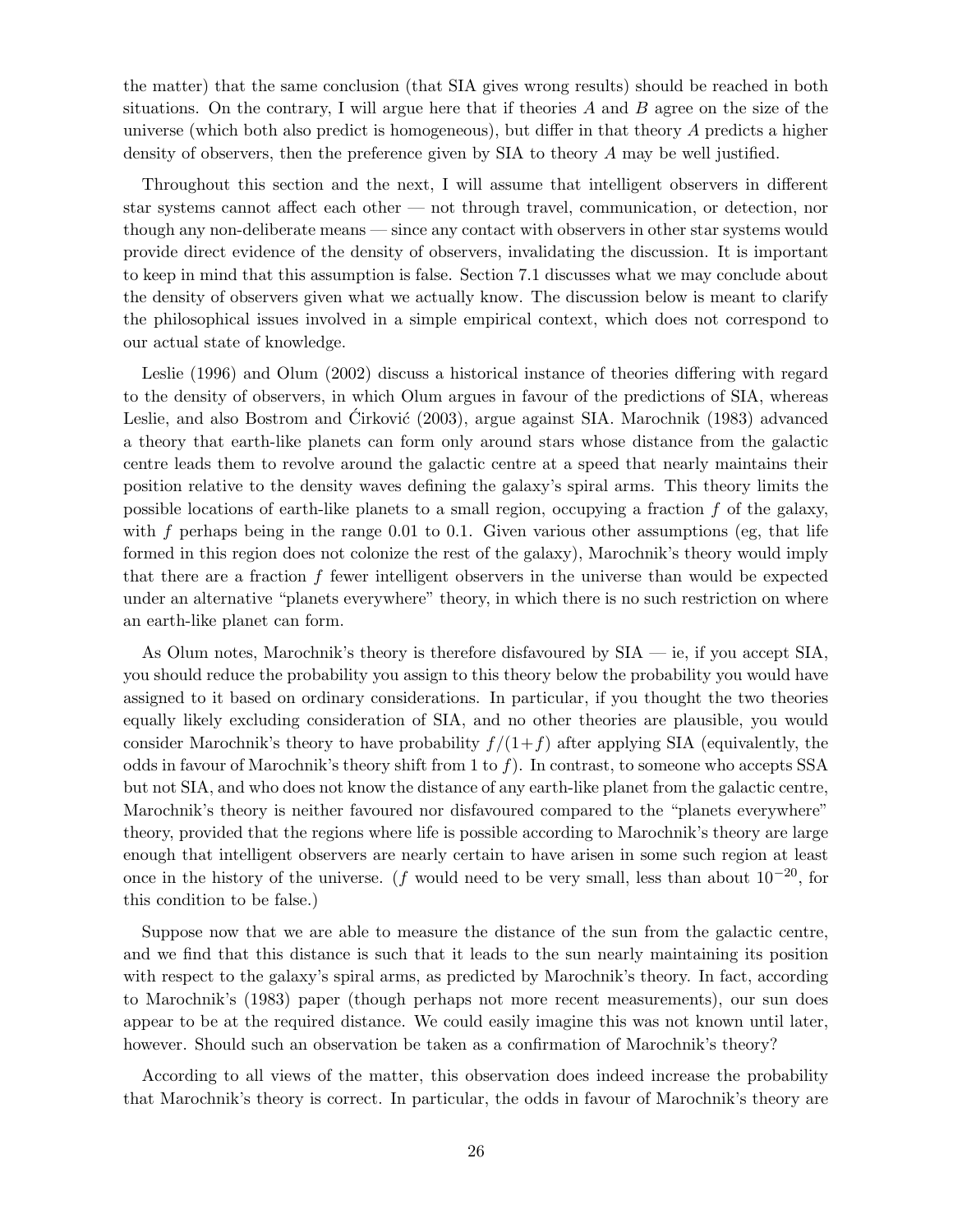multiplied by the ratio of the probabilities of this observation under Marochnik's theory and the "planets everywhere" theory, which is  $1/f$  (since the probability of observing this is 1 for Marochnik's theory and f for the "planets everywhere" theory). However, if SIA is accepted, this increase in the probability of Marochnik's theory merely cancels the previous lowering of the theory's probability due to its prediction that there are relatively few intelligent observers. (Equivalently, the odds in favour of Marochnik's theory shift from f to  $f \times (1/f) = 1$ .) The result is that Marochnik's theory, after such a observation is made, has the same probability as it would have had without any such observation, and without adjusting its prior probability by applying SIA. In contrast, someone who accepts SSA but not SIA, and who on the basis of prior information regards Marochnik's theory and the" planets everywhere" theory as equally likely, would take the observation that our sun is in the small region of the galaxy where Marochnik's theory predicts stars with earth-like planets are possible as reason to increase the probability of Marochnik's theory to  $1/(1+f)$  (ie, the odds in favour of Marochnik's theory would be  $1/f$ ). This preference comes about because under SSA (with a reference class of all intelligent observers) it is unlikely that we would be in this special place in the galaxy if intelligent observers are found throughout the galaxy, but it is certain that we will be in this special place if it is the only place where intelligent observers can exist.

The device of imagining "companion" observers can be used to shed light on which of these views is correct. Suppose that in addition to any intelligent observers who may originate on planets, intelligent observers taking the form of complex patterns of plasma and magnetic fields exist in the atmospheres of all stars. Initially, let us assume that each star harbours only around a dozen such star-beings (and we know this). Such star-beings therefore make up a negligible fraction of the reference class of all intelligent observers, even if a planet holding billions of intelligent beings is found around only one star in a million. The star-beings living in our sun's atmosphere are quite willing to engage in astrophysical discussions, once we realize they are there. After these discussions they have the same observational data as we do. Will their conclusions about Marochnik's theory agree with ours? The answer depends on the principles by which inference is done, as discussed below, and summarized in the tables on the next page.

Consider first what conclusions will be drawn if humans (or other planet-beings) use as their reference class for SSA or SIA only other planet-beings (not star beings), and similarly starbeings use as their reference reference class only other star-beings. Since the two theories under consideration make the same predictions regarding star-beings, SSA and SIA will then have no effect on inferences by star-beings, but may have an effect on inferences by planet-beings. (These conclusions are shown on the left side of the top table.)

Suppose first that neither we nor the star-beings in our sun's atmosphere know the position of the sun in the galaxy. The star-beings will then take our existence on earth as evidence against Marochnik's theory, since according to that theory, earth-like planets occur only in a special region of the galaxy, and (like us) the star-beings have no reason to think that the sun is in this special region. If they thought Marochnik's theory and the "planets everywhere" theory were equally likely before knowing that humans exist, they will think Marochnik's theory has probability  $f/(1+f)$  after (ie, the odds in favour of Marochnik's theory will be f).

Suppose now that the distance of the sun from the galactic centre is measured, and found to be such that the sun nearly maintains its position with respect to the spiral arms. The star-beings will now no longer take our existence on earth as evidence against Marochnik's theory, since given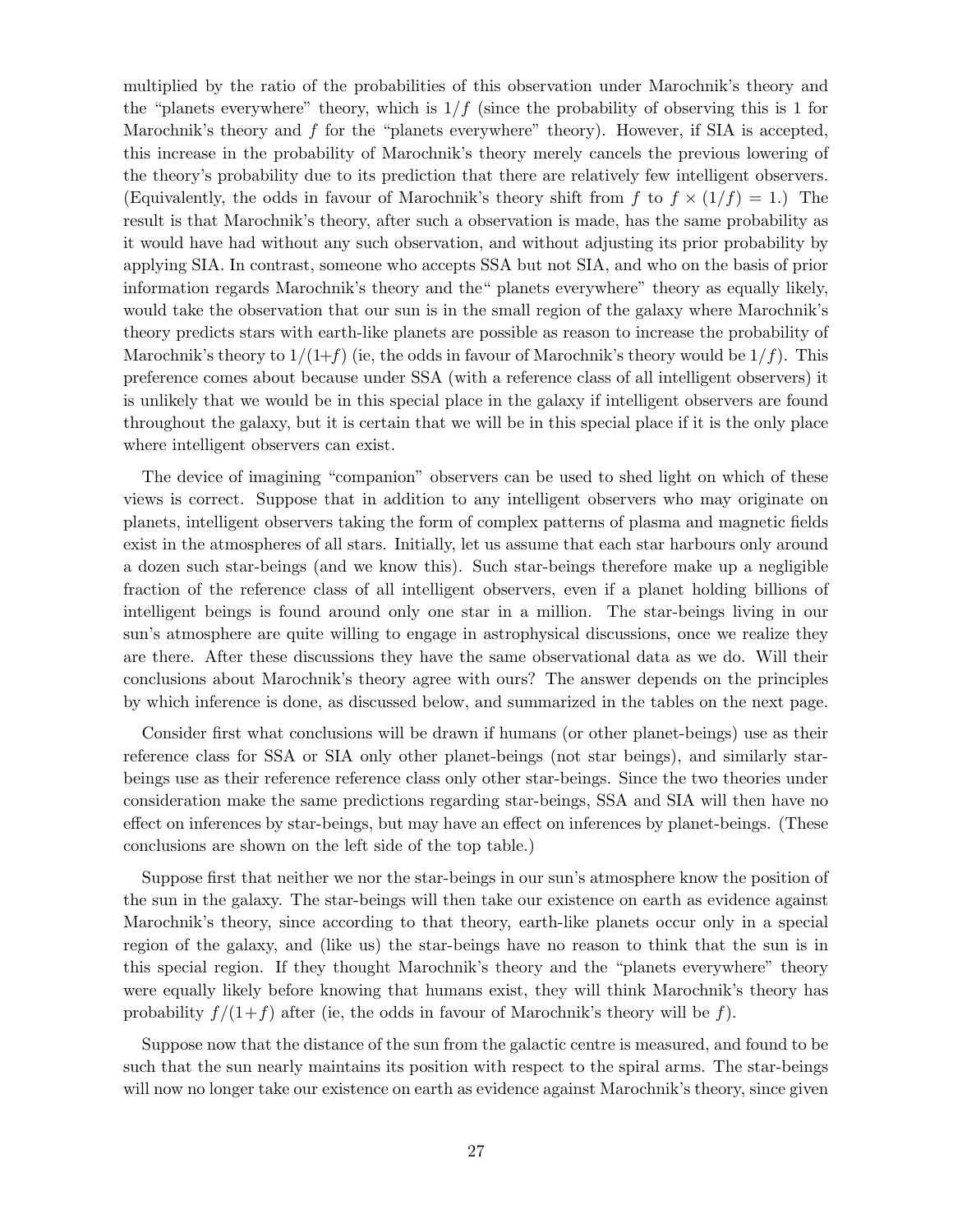| <b>STAR-BEINGS MUCH</b><br><b>LESS NUMEROUS</b> | Reference class only star-beings<br>or only planet-beings |                |                  |                | Reference class both<br>star-beings and planet-beings |                       |                         |      |
|-------------------------------------------------|-----------------------------------------------------------|----------------|------------------|----------------|-------------------------------------------------------|-----------------------|-------------------------|------|
|                                                 | $SSA-SIA$                                                 |                | $SSA + SIA$      |                | $SSA-SIA$                                             |                       | $SSA + SIA$             |      |
|                                                 | planet<br>beings                                          | star<br>beings | planet<br>beings | star<br>beings | planet                                                | star<br>beings beings | planet<br>beings beings | star |
| Prior based on ordinary                         |                                                           |                |                  |                |                                                       |                       |                         |      |
| information                                     |                                                           |                |                  |                |                                                       |                       |                         |      |
| Prior after adjustment                          |                                                           |                |                  |                |                                                       |                       |                         |      |
| using SIA                                       |                                                           |                |                  |                |                                                       |                       |                         |      |
| Prior after adjustment                          |                                                           |                |                  |                |                                                       | 1/f                   |                         |      |
| using SSA                                       |                                                           |                |                  |                |                                                       |                       |                         |      |
| Posterior after existence                       | 1                                                         |                |                  |                |                                                       |                       |                         |      |
| of companions known                             |                                                           |                |                  |                |                                                       |                       |                         |      |
| Posterior after location                        | 1/f                                                       |                |                  |                | 1/f                                                   | 1/f                   |                         |      |
| of sun in galaxy known                          |                                                           |                |                  |                |                                                       |                       |                         |      |

| <b>STAR-BEINGS MUCH</b><br><b>MORE NUMEROUS</b> | Reference class only star-beings<br>or only planet-beings |                |                  |                | Reference class both<br>star-beings and planet-beings |               |             |                       |
|-------------------------------------------------|-----------------------------------------------------------|----------------|------------------|----------------|-------------------------------------------------------|---------------|-------------|-----------------------|
|                                                 | $SSA-SIA$                                                 |                | $SSA + SIA$      |                | $SSA-SIA$                                             |               | $SSA + SIA$ |                       |
|                                                 | planet<br>beings                                          | star<br>beings | planet<br>beings | star<br>beings | planet star                                           | beings beings | planet      | star<br>beings beings |
| Prior based on ordinary                         |                                                           |                |                  |                |                                                       |               |             |                       |
| information                                     |                                                           |                |                  |                |                                                       |               |             |                       |
| Prior after adjustment                          |                                                           |                |                  |                |                                                       |               |             |                       |
| using SIA                                       |                                                           |                |                  |                |                                                       |               |             |                       |
| Prior after adjustment                          |                                                           |                |                  |                |                                                       | 1             |             |                       |
| using SSA                                       |                                                           |                |                  |                |                                                       |               |             |                       |
| Posterior after existence                       |                                                           |                |                  |                |                                                       |               |             |                       |
| of companions known                             |                                                           |                |                  |                |                                                       |               |             |                       |
| Posterior after location                        | 1/f                                                       |                |                  |                |                                                       |               |             |                       |
| of sun in galaxy known                          |                                                           |                |                  |                |                                                       |               |             |                       |

Inferences by planet-beings and star-beings under various assumptions. The upper table is for the scenario in which star-beings are much less numerous than planet-beings, the lower table when star-beings are much more numerous than planet-beings. Entries in the tables are the odds, utilizing the information listed on the left for that row and the rows above, in favour of Marocknik's theory versus the "planets everywhere" theory, with  $f$  being the fraction of stars in the location where Marochnik's theory says earth-like planets are possible.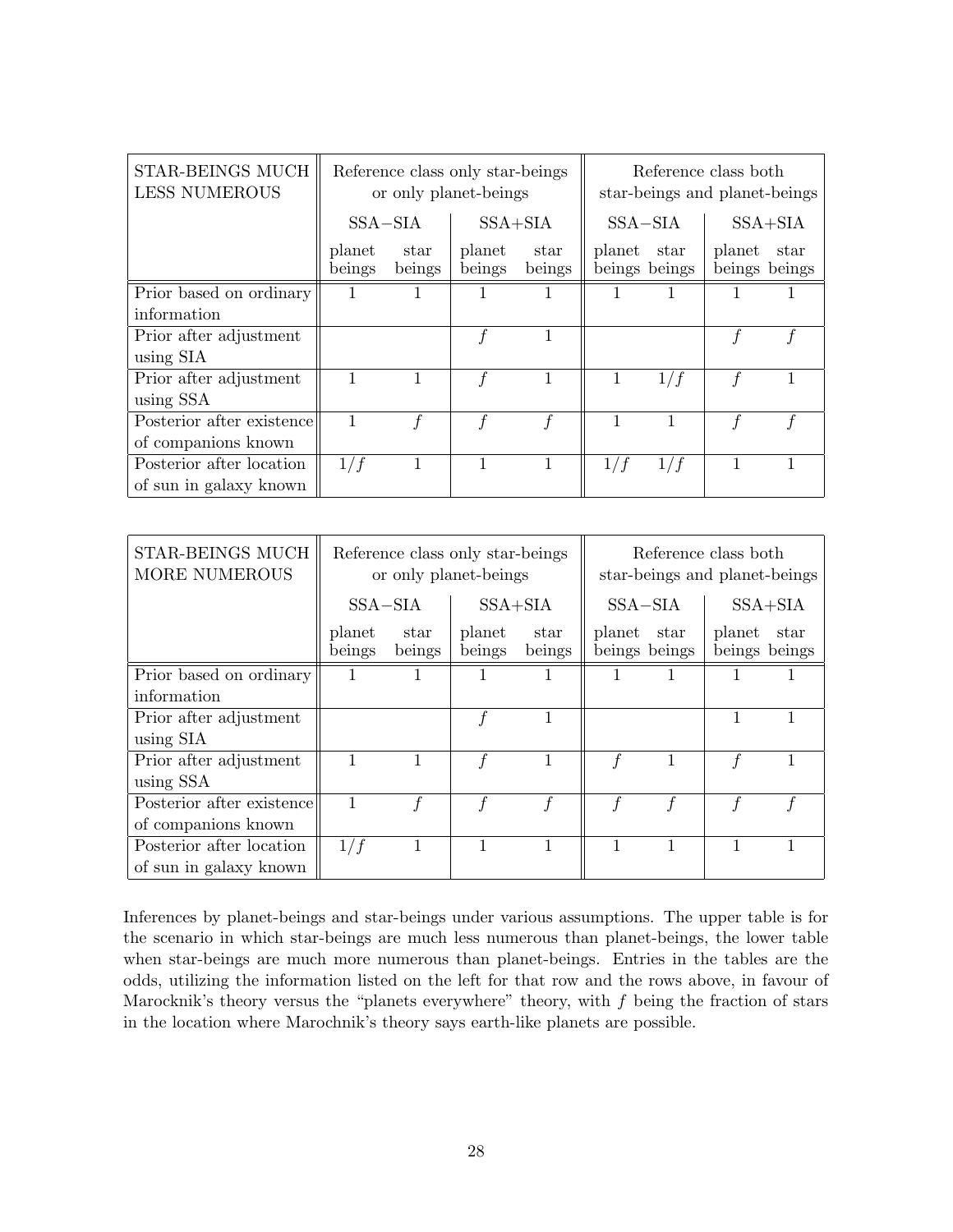that the sun is in this special place, it is not surprising that it has an earth-like planet. However, Marochnik's theory is not made any more probable than the "planets everywhere" theory by this observation. As discussed above, after finding that humans exist, the star-beings' odds for Marochnik's theory being true would be  $f$ . The probabilities for the subsequent observation that the sun is in the special position required by Marochnik's theory are 1 if Marochnik's theory is true, and  $f$  if the "planets everywhere" theory is true. The odds for Marochnik's theory shift by the ratio of these probabilities, leaving the odds at  $f \times (1/f) = 1$ .

To see why it is reasonable that the star-beings would not favour Marochnik's theory in this situation, consider for comparison how you would evaluate a theory that a certain fish occurs only in acidic lakes, versus the contrary theory that it occurs in all lakes. The observation that this fish is present in a nearby acidic lake tells you nothing about which of these theories is true — you need to look in a non-acidic lake to obtain any relevant data.<sup>6</sup>

The conclusions of the star-beings regarding Marochnik's theory are the same as we would reach by applying SIA. I will call these the "non-anthropic" conclusions, since they are also what one would obtain by ignoring both SSA and SIA, as some observer outside the universe would do (just as with the fish example above).

Before considering this reasoning by companion star-beings as supporting the non-anthropic conclusions, however, we should consider that the star-beings might apply SSA and/or SIA with the reference class of all intelligent observers, including both us and them. (The resulting conclusions are shown on the right of the top table.) If the star-beings accept SIA, they will adjust their prior to disfavour Marochnik's theory, since it predicts many fewer intelligent observers, thereby reducing the odds in favour of Marochnik's theory to approximately f. (Recall here that the star-beings form a negligible fraction of all intelligent observers.) However, if they now apply SSA in conjunction with their observation that they are star-beings, this effect is undone, since the more planet-based intelligent observers there are, the smaller the odds that one is a star-being. (Recall that the number of star-beings is the same for both theories). The odds in favour of Marochnik's theory therefore shift by the factor  $1/f$ , to  $f \times (1/f) = 1$ . Subsequent reasoning proceeds to the non-anthropic conclusions just as above — the observation of humans on earth decreases the probability of Marochnik's theory (the odds in favour decline to  $f$ ), and the subsequent measurement showing that the sun is in the special place where earth-like planets are possible restores this probability to its original value, but no higher (ie, at this point, Marochnik's theory is neither favoured nor disfavoured).

On the other hand, if the star-beings accept SSA but not SIA, and use the reference class of all intelligent beings, their conclusions will match those of humans who also accept SSA but not SIA (with the same reference class). A doomsday-style effect occurs, of the sort discussed

<sup>6</sup>There may be a curious order dependence of intuitions here. If you first find that this lake is acidic, and then find that it contains this fish, you will certainly reason as above. But if you first discover that the lake contains this fish, and only later find that the lake is acidic, you might be tempted to take this observation as confirmation that the fish is found only in acidic lakes, particularly if acidic lakes are rare. The difference appears to derive from a heuristic for avoiding self-deception — predicting that the lake is acidic after finding the fish in it is psychologically risky, in that you might be wrong. So if you actually make such a prediction, your prior probability that the fish is found only in acidic lakes must really be high. In contrast, no such stark confrontation with reality occurs when you know the lake is acidic before looking for the fish (which is therefore likely to be found regardless of which theory is correct). It might then be easier to deceive yourself regarding your true prior beliefs. So, taking into account your own capacity for self-deception, your conclusion may depend on the order of observations. Here, however, I assume that we are not prone to self-deception of this sort.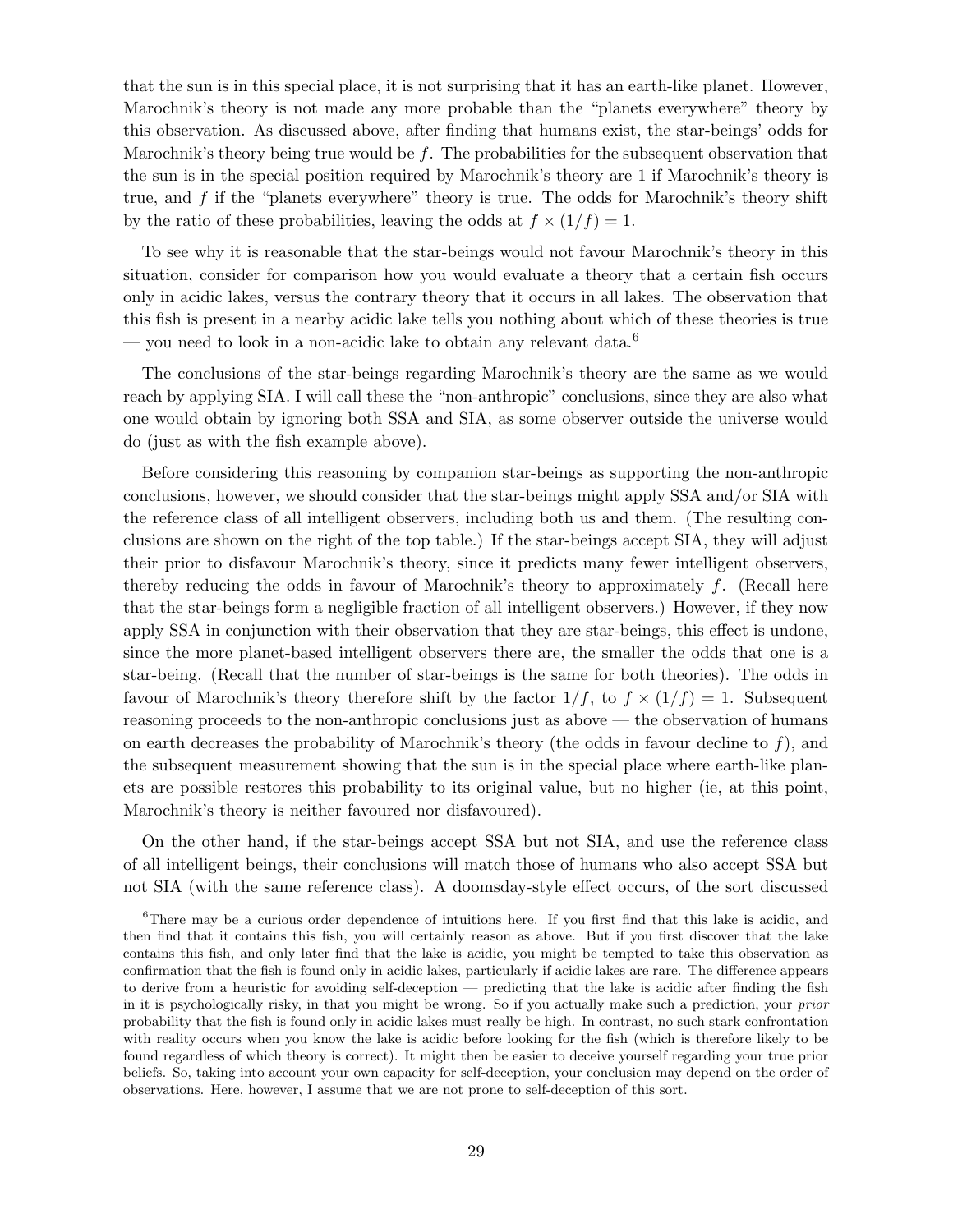in Section 4.3, in which the star-beings initially adjust the probability of Marochnik's theory upwards, since this theory makes it more likely that one is a star-being, like them, rather than a planet-being. Observation of humans on earth causes the probability of Marochnik's theory to go down again (since it says that earth-like planets are rare). Finding that the sun is in the special place where Marochnik's theory says earth-like planets are possible then raises the probability of Marochnik's theory back up again, to the point where it is favoured by the factor  $1/f$  over the "planets everywhere" theory.

This consideration of companion star-beings therefore does not definitively refute the methodology of accepting SSA but not SIA — provided humans and star-beings both use SSA−SIA with the reference class of all intelligent beings, their conclusions are the same. This is expected from the (only slightly different) general discussion in Section 4.3.

However, this consideration of companions does undermine the claim that the Presumptuous Philosopher problem makes SIA implausible (at least on the basis of this scenario). To review, the claim is that although SIA defuses the counter-intuitive Doomsday Argument, it does so at the cost of producing an equally counter-intuitive Presumptuous Philosopher effect. Here, however, we see that the conclusion of the Presumptuous Philosopher in this scenario is implausible only if you accept arguments of the Doomsday type — such as would lead the star-beings to favour Marochnik's theory prior to any observations solely on the basis that it makes it more probable that an observer will be a star-being like themselves. An advocate of SIA who rejects Doomsday-type arguments will therefore be untroubled by this instance of the Presumptuous Philosopher problem.

We might alternatively suppose that, rather than each star having only a dozen star-beings, each star instead has trillions of them, so they are vastly more numerous than planet-based beings, under any theory. (Conclusions on this assumption are shown in the bottom table.) In this situation, anthropic reasoning has no effect on the conclusions of the star-beings, who will reach the non-anthropic conclusions regardless of whether they accept SSA and/or SIA, using any plausible reference class. SIA also has no effect for human observers in this situation, provided that they use the reference class of all intelligent observers (not all humans, or all planet-based observers). However, SSA has the effect, for humans, of decreasing the probability of Marochnik's theory, since under this theory, one is less likely to be a planet-based being than one is under the "planets everywhere" theory. This decrease is undone once the sun is found to be in the special place where planets are possible under Marochnik's theory. The results match the non-anthropic conclusions of the star-beings, once they know of the existence of humans, so this scenario does not resolve any issues. However, if the humans used the reference class of all planet-based intelligent observers (excluding star-beings), their conclusions using SSA−SIA will not match those reached by the star-beings.

Here again, SSA−SIA can produce conclusions consistent with those of companion observers provided a reference class including both is used. Notice, however, that the conclusions found using SSA−SIA in this scenario with numerous companions are different from those found when the companions were less numerous. Applying anthropic reasoning based on SSA−SIA leads to conclusions regarding planet-based observers that depend on how many non-planet-based observers exist, even though this information would appear to be irrelevant.

In another scenario, we might have two theories, one of which says that intelligent observers are common, whereas the other says that they are randomly distributed at a low density (but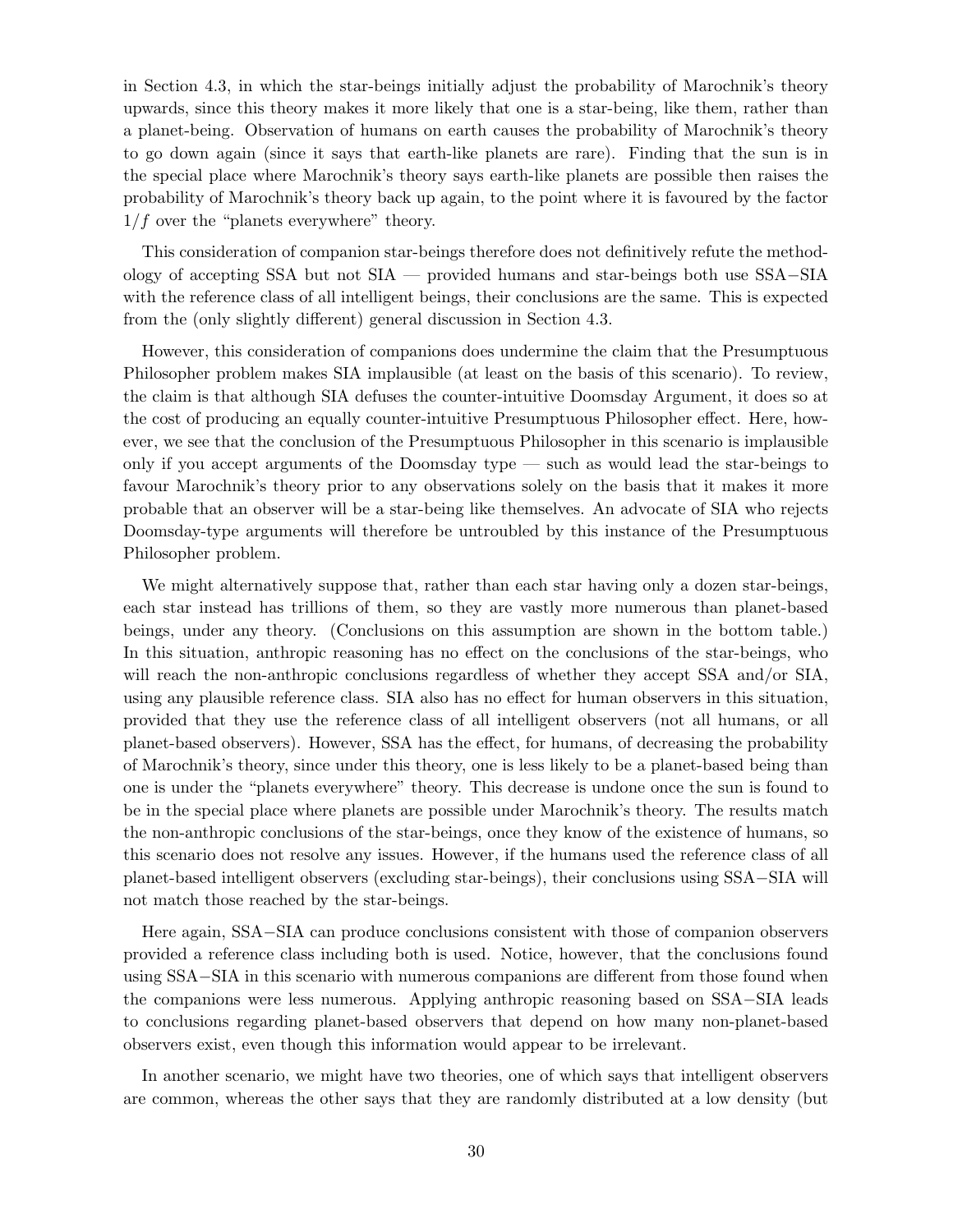high enough that it is likely that at least one intelligent species does exist). In contrast with Marochnik's theory, in this scenario there is no possibility of discovering that the sun is in a special life-bearing region. Using SSA−SIA, the prior probabilities for the two theories depend only on normal considerations of plausibility, and our observation that we exist does not change these probabilities. Using SSA+SIA, the prior probabilities are adjusted in favour of the theory that intelligent observers are common, and these probabilities are again unchanged by the observation that we exist. Consideration of star-beings as possible companion observers produces results analogous to those discussed above for Marochnik's theory — consistency requires that the reference class include all intelligent observers, and the conclusions using SSA−SIA, but not SSA+SIA, depend on the number of companion observers.

In summary, consideration of companion observers provides strong evidence that in scenarios where the density of observers varies, the conclusions found using SSA+SIA are correct, whereas those found using SSA−SIA are not. Certainly, the conclusions of SSA−SIA regarding Marochnik's theory seem quite acceptable. Lingering unease may remain, however, when the shift in prior odds produced by SIA is not the factor of 10 to 100 that occurs with Marochnik's theory, but rather a factor of a trillion or more, which one can imagine could occur with some other theory. I will consider such cases of extreme "presumption" below, when discussing FNC, which I see as the more principled, even if largely equivalent, alternative to SSA+SIA.

# 6.2 Theories differing in the density of observers — result of applying FNC

To apply FNC, you multiply your prior odds for one theory over another, based on ordinary scientific evidence, by the ratio of the probabilities that these theories give for someone to exist with your exact memories (excluding your scientific knowledge that contributed to the original prior odds, but including any additional scientific observations). As discussed in Section 2.3, the results of applying FNC are much the same as those of applying SSA+SIA. Thinking in terms of FNC avoids the need to specify any reference class of observers, however, and clarifies the issues that are involved in this type of reasoning.

Here is a superficial analysis of how FNC applies to Marochnik's theory versus the "planets everywhere" theory, which was discussed in Section 6.1 using SSA−SIA and SSA+SIA. If a total of C earth-like planets exist according to the "planets everywhere" theory, and each has some very small probability,  $\epsilon$ , of producing someone with your exact memories, then the probability of your existing according to the "planets everywhere" theory is  $\epsilon C$  (assuming, as I am, that this is much less than one). According to Marochnik's theory, the number of earth-like planets will be smaller by the factor f, and hence the probability that you exist will be only  $\epsilon fC$ . Assuming equal prior probabilities for the two theories, your odds in favour of Marochnik's theory should be f, if this is all you know. Suppose you then make a reliable observation that the sun is in the special region where, according to Marochnik's theory, earth-like planets can form. Your odds in favour of Marochnik's theory should then change to 1 (ie, the two theories should become equally likely), since the chance that someone exists with your memories — including your memory of observing that the sun is in this region — is the same for both theories. The extra earth-like planets that exist according to the "planets everywhere" theory do not increase the probability that you will exist, since a being on a planet outside the special region is very unlikely to remember having observed that they are in the special region, and also have your other memories. (See Section 5 for consideration of the possibility of false observations.) These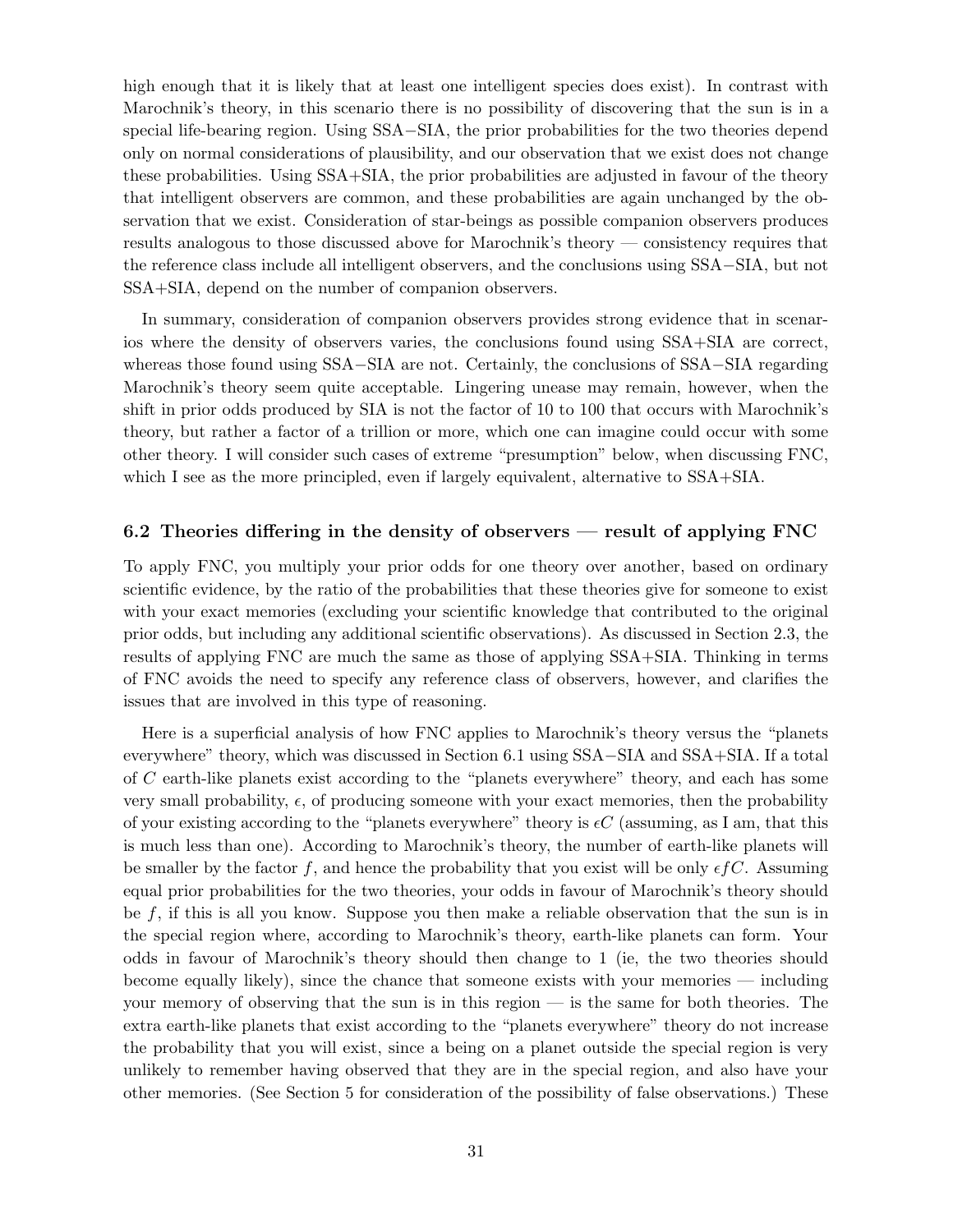conclusions are the same as those found in Section 6.1 using SSA+SIA.

Although I believe that this superficial analysis produces the correct result, it conceals a number of subtleties. One is that, contrary to what is implicitly assumed in the argument above, earth-like planets in other galaxies could not really produce someone having your memories, assuming that you have seen the numerous photos of distant galaxies that most people have seen. From a planet in a different galaxy, these galaxies would be viewed from a different angle, be much larger or smaller, or be obscured. (As discussed earlier, I assume for the moment that the universe is not so large that one would expect to find another galaxy whose views of other galaxies are just by chance virtually identical to ours.) Because of this, it is actually essential to the argument that Marochnik's theory applies not just to most galaxies, but to our galaxy in particular. If our galaxy were a rare exception in which earth-like planets were possible everywhere even according to Marochnik's theory (and you knew this), applying FNC would not change the probabilities of the two theories, since the probability that you would exist in our galaxy (where you clearly are) would be the same for both theories. Careful application of SSA+SIA would also lead to this conclusion, but only because the shift in odds away from Marochnik's theory that is produced by SIA is cancelled by applying SSA, taking account of the greater probability of being in an exceptional galaxy if the other galaxies are less populated. This seems to me to be a rather perverse way of reasoning to the correct conclusion, however.

Furthermore, it is questionable whether a planet in a distant part of our galaxy — likely differing from earth in elemental abundances (as determined by local supernovae), in the local density of stars, in cosmic ray intensities, and in the view of the Milky Way in the night sky — would have even a tiny chance of producing life that evolves in just the way it has on earth, and of then producing an individual with your memories. As an analogy, suppose you are given detailed photographs of a house, which you are told is either in India or in Canada, and are asked to guess in which of these countries the house is located. If you are knowledgeable about architectural styles and construction practices in the two countries, it is quite likely that you would be able to tell which country the house is located in. Of course, someone with less knowledge might not be able to tell where the house is located. Similarly, someone with sufficient knowledge of our galaxy would likely be able to tell where in our galaxy earth is located, without the need for any explicit measurement of location. However, if you lack sufficient knowledge, you will not know where in the galaxy earth is located without an explicit measurement, and so, as far as you know, any earth-like planet in the galaxy might have produced someone with your memories, and the more such earth-like planets there are, the greater the chance that you will exist. Put another way, the narrow region where earth-like planets are possible according to Marochnik's theory leads to a restricted range of possible characteristics of these planets and their inhabitants. Since you do not know what this range is, you do not know whether or not the characteristics of earth and humanity are included. The possibility that they are not reduces the chance of your existing if Marochnik's theory is true. As this example makes clear, the probabilities used in FNC may reflect your ignorance, rather than the operation of some random physical process.

When applying FNC, it is clear that some "presumptuous" conclusions that may appear to follow from SIA are not actually problematic. Consider, for example, the theory that all bacteria are intelligent beings. You may regard this theory as unlikely, and assign it a low prior probability. However, there are approximately  $10^{21}$  times as many bacteria as humans on earth (Whitman, Coleman, and Wiebe 1998). Similar ratios for analogous organisms presumably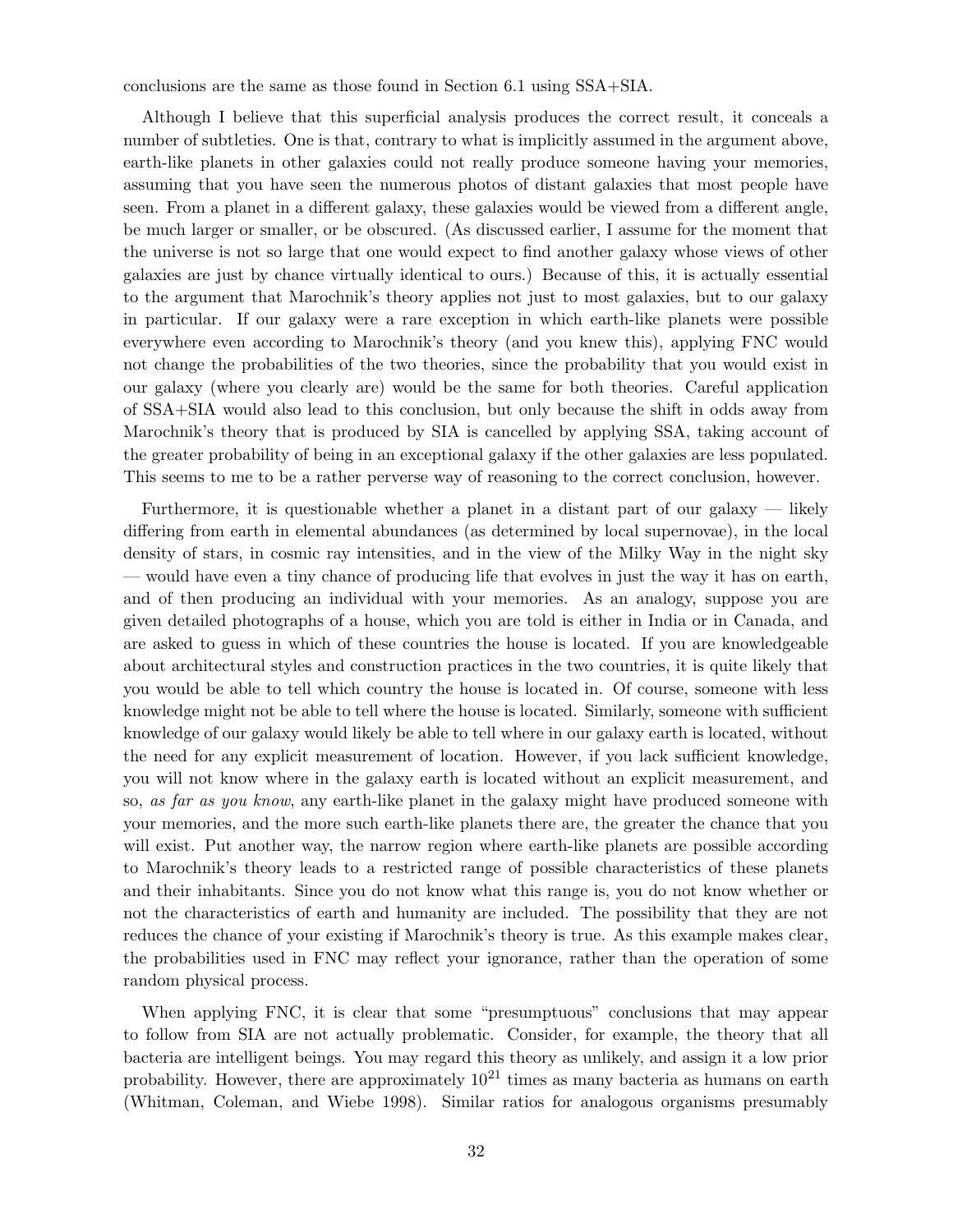hold on other earth-like planets. According to SIA, we should therefore increase the prior odds that bacteria are intelligent by a factor of  $10^{21}$ , which may well make the theory highly probable despite its prior implausibility. However, if you apply FNC rather than SSA+SIA, the probability of this theory will not be increased — whether bacteria are intelligent or not has no effect on the probability that you will exist with all your memories, since you are not a bacterium. One does in fact reach this same conclusion in the end using SSA+SIA, since the huge increase in the theory's probability from applying SIA is cancelled by an equally huge decrease from the low probability of an intelligent observer being human if the theory is true. As was the case above, however, such reasoning based on SSA+SIA seems rather contorted, even if the right answer is obtained, compared to the straightforward application of FNC. Note also that according to SSA−SIA, you should decrease your (presumably already low) odds in favour of bacteria being intelligent by a factor of  $10^{21}$ , on the grounds that if they were intelligent, you would likely be a bacterium. In this scenario it is SSA–SIA, not SSA+SIA or FNC, that could be accused of presumption.

Scenarios more troubling for an advocate of FNC can be imagined, however. Suppose you have calculated that the number of earth-like planets in the galaxy is about one thousand, on the basis of what you believe to be the correct mechanism of planet formation, and assuming that Newton's theory of gravity is an adequate approximation. It occurs to you that perhaps Einstein's theory of gravity would give different results. You think the chances of this are only about  $9\%$  (odds of about  $1/10$ ), since Newton's theory is usually a good approximation, but you decide nevertheless to redo the calculation using Einstein's more accurate theory. This new calculation says that the number of earth-like planets in the galaxy is about one billion  $\overline{a}$ million times more than found with the Newtonian calculation. You judge that mistakes in such calculations happen about 10% of the time (at least without further checking, which you haven't done yet), so the probability of getting a divergent result such as you obtained if Newton's theory is actually an adequate approximation is 10% (since a mistake would need to be made), whereas the probability of a divergent result if Newton's theory is not adequate is about one (since a correct result would differ, and an error would also be fairly likely to produce a different result). Using ordinary reasoning, the result of this calculation should therefore lead you to multiply by 10 the original odds in favour of the Newtonian calculation being wrong, which produces odds of about 1. So at this point, you would consider that the number of earth-like planets in the galaxy is equally likely to be one thousand or one billion.

However, if you now apply FNC (or SIA), you will increase the odds in favour of the Newtonian calculation being wrong by a factor of a million, since the calculation using Einstein's theory leads to a factor of a million more earth-like planets, with a corresponding increase in the probability of someone with your memories existing. This extreme certainty seems presumptuous, particularly when you haven't even checked your calculation yet.

A hint at resolving this problem comes from considering a scenario that is similar except that the calculations are not of the number of earth-like planets, but rather of a numerical quantity that has been precisely measured by experiment. If your calculation using Einstein's theory produces a very good fit to the experimental data, you might indeed be highly confident that it is correct, even before checking it. When calculating the number of earth-like planets, however, no precise target number is matched — FNC and SIA just say that bigger is better, up to whatever limit is imposed by other observations.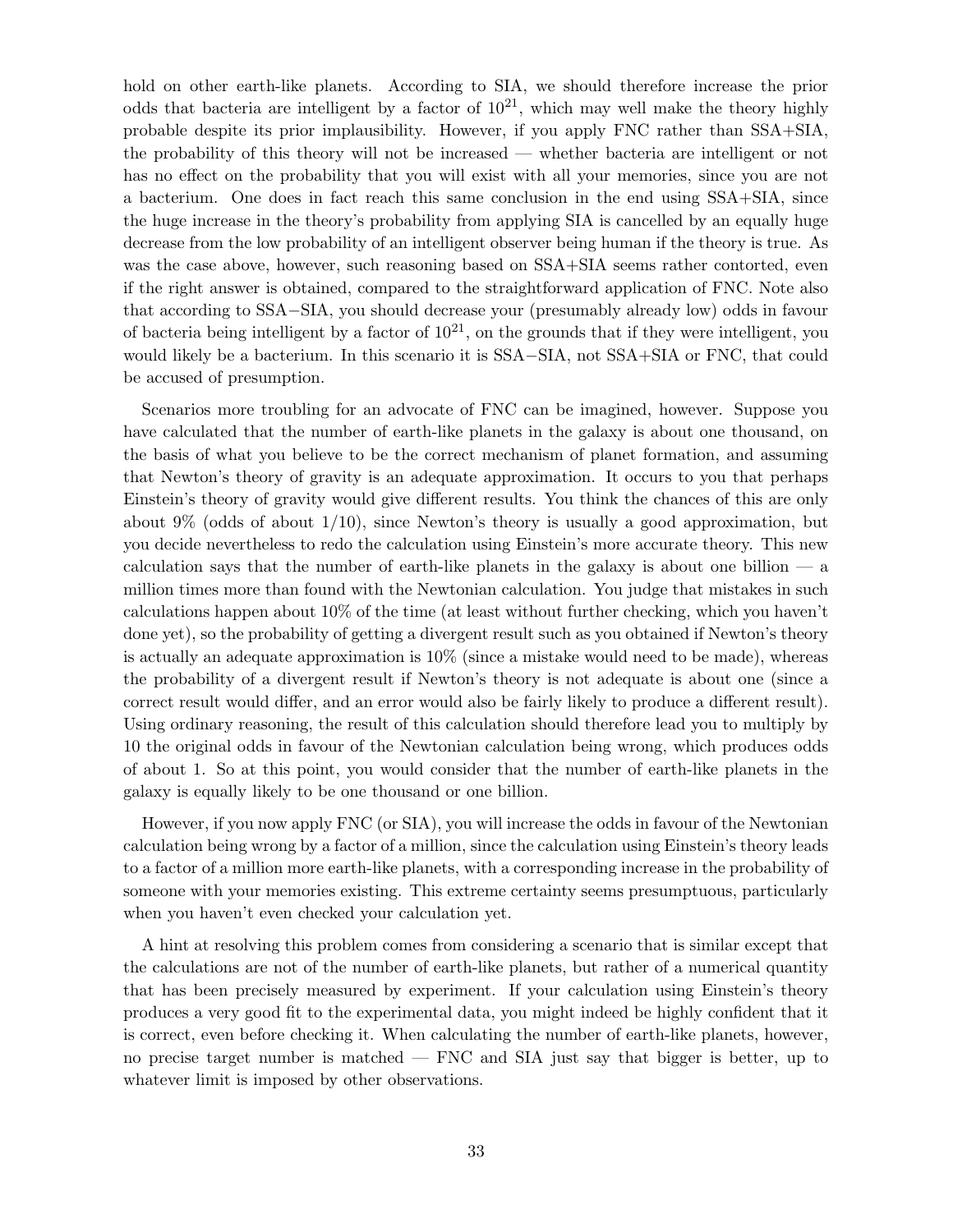Accordingly, even if you accept that the number of earth-like planets with human-like observers must be large, there is no necessity that this number be large for this particular reason. There may be many ways that the probability of your existing could be increased other than by increasing the number of earth-like planets — for instance, by a higher chance of life developing on each planet, or a higher chance that once life develops it produces an intelligent species. If there were no upper limit, FNC or SIA would just favour all of these, but if there is a limit on the density of intelligent observers, only a limited number of these factors can strongly favour more human-like observers, reducing the probability that any one of them in particular does.

At this point, recall the assumption stated at the beginning of Section 6.1 — that intelligent observers in different star systems have no effect on each other. If this is true, we can have no bound from observation on the density of intelligent observers, and the considerations just discussed will not reduce the excessive certainty of the conclusions from FNC and SIA. However, if there is a limit on the density of observers, FNC (and SIA) need not produce unreasonably certain belief in particular theories, such as that the hypothetical Newtonian calculation above is wrong. We in fact know that intelligent species may possibly interact. The implications of this are discussed in detail in Section 7.1, and show that the actual effects of FNC are not what what one would think from a simplistic consideration of the Presumptuous Philosopher problem.

### 6.3 Theories differing in the size of the universe

I will now consider the effect that FNC has on the probabilities of theories that differ in the size of universe that they predict. The effects of applying SSA+SIA are similar, but I will omit the details of this here. As above, I will assume that all theories predict a universe of a finite size, which moreover is not so large that you would expect another observer with exactly your memories to exist. I will also assume that all theories predict a homogeneous universe, in which intelligent observers arise with some density. In practice, different theories might well predict both different sizes of the universe and different densities of observers, but for simplicity, I will assume here that all theories predict the same density, so that the total number of observers is simply proportional to the size of the universe.

With these assumptions, a Presumptuous Philosopher effect can easily arise. Suppose theory A says that the universe contains  $10^{24}$  galaxies, whereas theory B says that it contains only  $10^{12}$  galaxies. If these theories appear equally likely on ordinary grounds, application of FNC will lead you to consider theory  $A$  to be a trillion times more likely than theory  $B$ , since it is a trillion times more likely that someone with your memories will exist somewhere if theory  $A$  is true.<sup>7</sup> Note that this implication of FNC holds regardless of any details of where and how often human-like or other intelligent observers might or might not arise — as long as these details are the same for both theories, the theory producing a bigger universe will also produce a greater probability that a being with your memories exists, in direct proportion.<sup>8</sup>

This factor of a trillion preference for theory A seems unreasonable to most people. FNC will

<sup>&</sup>lt;sup>7</sup>Here "somewhere" could be anywhere in the universe. In Section 6.2, where the large-scale features of the universe could be considered fixed (since the theories did not differ in this regard), I pointed out that someone with your memories could exist only in our galaxy. This is not true in this context, where a galactic neighborhood matching what we see is more likely to exist if the universe is large than if it is small.

<sup>&</sup>lt;sup>8</sup>Theories in which the universe changes more slowly, and so stays longer in something resembling the state you currently observe, might also be favoured. I will not elaborate on this possibility, however, but merely assume that the universe evolves at the same rate in all theories.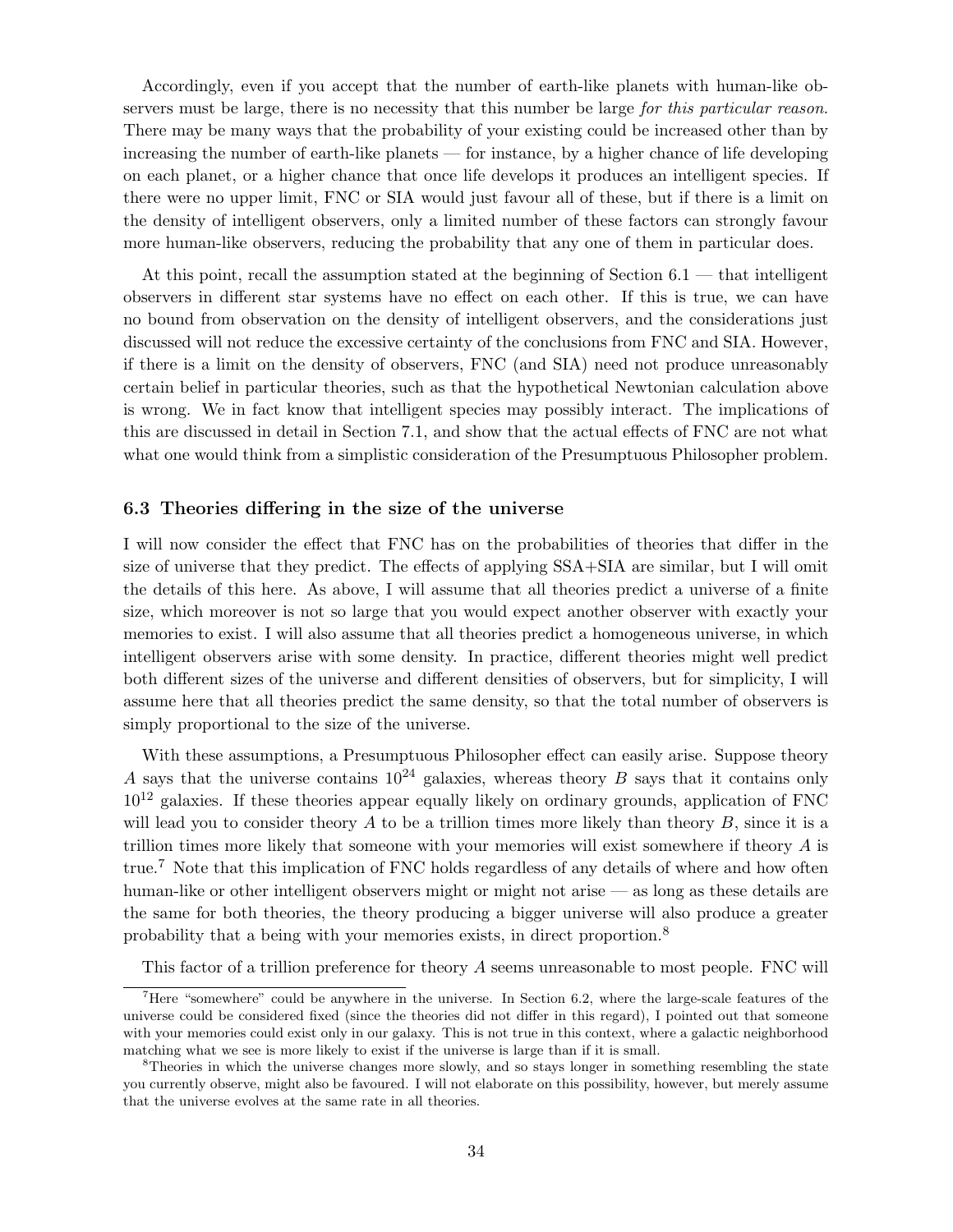produce even greater degrees of certainty in favour of theories predicting even bigger universes, up to odds of  $10^{3000000000}$  or more, before the assumption of no duplicate observers breaks down (see Section 5). Unlike the situation with theories differing in the density of observers, there seems to be no plausible story involving companion observers that would provide any support for this result of FNC — if the star-being companions of Section 6.1 employ FNC in this situation, they will come to the same extreme conclusion, but will also be subject to the same intuition that this is unreasonable.

Olum (2002) offers a way of avoiding the extreme preference for larger universes produced by FNC (or in his case,  $\text{SIA}$ ) — reduce the prior probability of theories in proportion to the size of universe they predict. In the example above, if we assign theory  $A$  a prior probability a trillion times less than that assigned to theory  $B$ , then after the multiplication by a factor of a trillion that comes from applying FNC, the final odds in favour of theory  $A$  will be 1 (ie,  $A$  and  $B$  will be considered equally likely). This seems rather contrived, but it does raise a crucial question — how should prior probabilities for cosmological theories be assigned?

For many theories, we can assign well-justified prior probabilities based on a wealth of background knowledge. Consider, for example, theories regarding where eels spawn. We can assess their prior plausibility using our knowledge of the behaviour of other fish, as well as our knowledge of related matters, such as ocean currents. In other situations, our prior beliefs will have a less detailed basis, but will at least incorporate various common-sense constraints. The background knowledge we use to set priors will itself be based partly on deeper prior beliefs. If we could trace the origins of our beliefs back far enough, we would presumably find some geneticallydetermined prior biases, that result from natural selection. When assessing theories of biology, geology, macroscopic physics, or other earth-bound phenomena, knowing that our prior beliefs have this ultimate origin is reassuring — it gives us some reason to think these prior biases are well founded.

It is difficult to see, however, why natural selection should have provided us with geneticallydetermined biases suitable for assigning prior probabilities to cosmological theories. Suppose, for example, that the crucial difference between theories  $A$  and  $B$  above is that  $A$  says space is flat, with the topology of a torus, whereas B says space is positively curved, with the topology of a sphere. (Assume that for some theoretical reason not in dispute, the torus must have a trillion times the volume of the sphere.) Canceling the effect of FNC by deciding that the spherical universe should have prior probability a trillion times greater than the toroidal universe seems quite arbitrary, but deciding that they should have equal prior probabilities is really just as arbitrary. We simply have no basis for any prior beliefs regarding the topology of the universe.

A further difficulty is that we have no firm basis for excluding "extraneous" multiple universes. Suppose the advocates of theory B above modify it to produce theory  $B^*$ , which is just like B, except that rather than postulating the existence of only the single universe we observe, it claims that there are a trillion similar universes, which differ only in the actual results of random physical processes.<sup>9</sup> The probability of someone with your memories existing in any of these universes is now the same as for theory  $A$ . This maneuver may appear unaesthetic, at least if these trillion universes have no possibility of interacting, but compared to the previous situation

 $9^9$ Of course, this will not work if theory B is deterministic, but there will likely be "pseudo-random" aspects of any theory, sensitive to slight changes in parameters or initial conditions, that would again allow for a multiplicity of similar, but not identical, universes.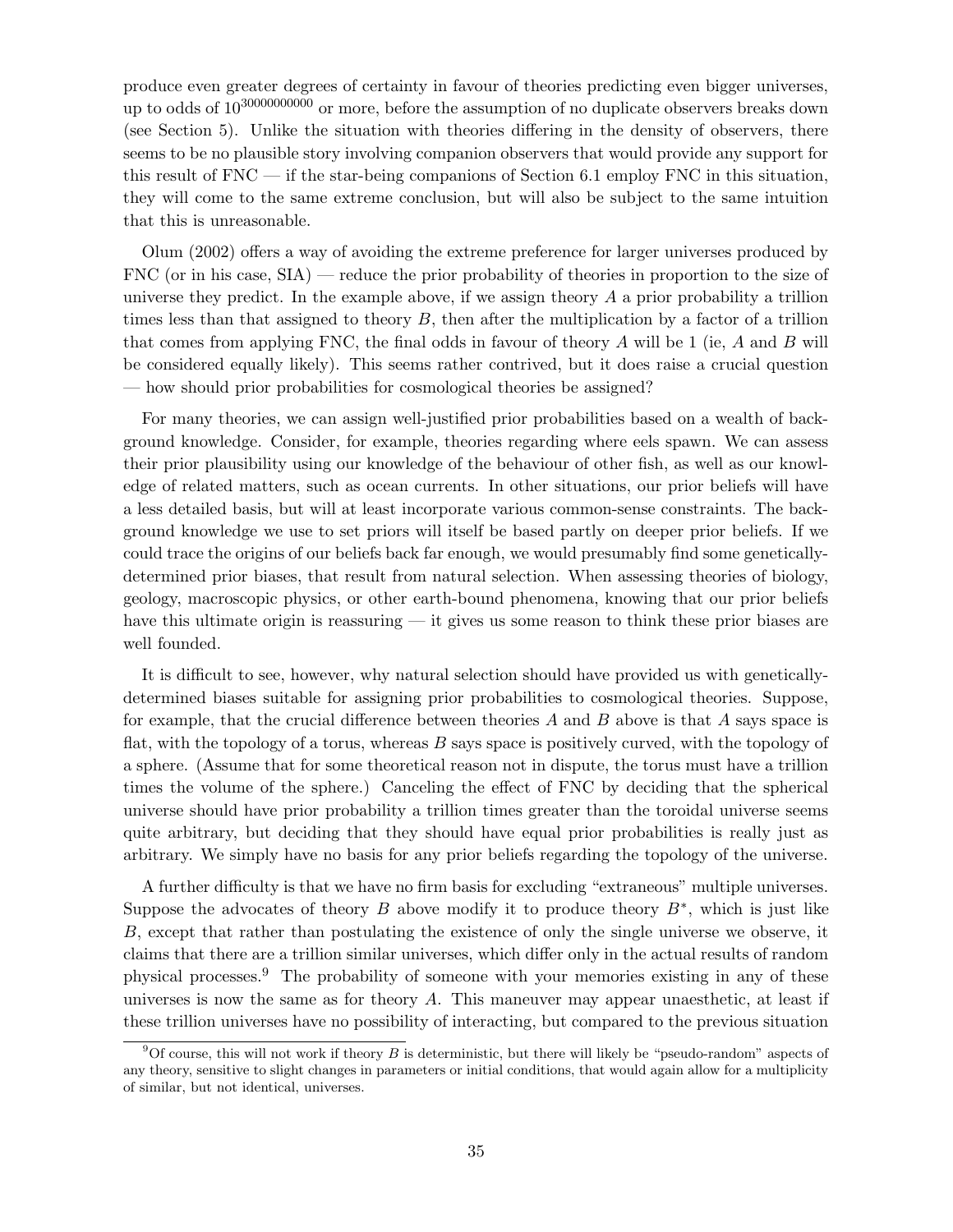with odds of a trillion against theory  $B$ , lack of elegance is a minor problem.

Is rationally assigning prior probabilities to cosmological theories simply impossible? Perhaps not entirely. Sometimes, the theories being compared all assume the same fundamental physical laws, but represent different calculations of the consequences of these laws. Two theories of galaxy formation, for example, are likely to assume the same laws for gravitation and other forces, and may also assume the same initial conditions from the big bang. If so, the theories can be seen a making different approximations to a single mathematical result, whose exact computation is infeasible. We have some experience with mathematical approximations, and so have some basis for assigning prior probabilities to which (if any) of these theories is correct.

Because of the lack of clarity surrounding these issues, I see no clear grounds for rejecting FNC or SIA on the basis of their supposedly counterintuitive consequences regarding theories with differently-sized universes. Greater clarity might be obtained by considering examples of actual cosmological theories that predict universes of different (finite) sizes, but I am not aware of any such examples. Most current cosmological theories favour a universe, or universes, of infinite size, as I discuss below in Section 7.2.

# 7 Anthropic arguments in cosmology

I conclude by applying FNC to some interesting problems in cosmology, some of which will also help further clarify the general issues involving FNC, SSA, and SIA.

#### 7.1 How densely do intelligent species occur?

I start with what can be seen as a continuation of the discussion regarding the density of observers in Sections 6.1 and 6.2, except that I will now apply FNC in conjunction with our actual empirical knowledge, which does not correspond to the earlier assumption that there is no possibility of intelligent species interacting.

Our knowledge of astronomy and technology leads us to believe that if intelligent extraterrestrials exist, it would probably not be tremendously difficult for them, or at least their robotic probes, to visit earth. (We ourselves are likely to have this capability within at most a few hundred years, unless our technological civilization collapses.) Interstellar travel is likely to be costly, of course, and will certainly require patience, due to the speed of light limit. Many extraterrestrials may decide not to undertake such exploration. But if a large number of extraterrestrial species exist, it seems certain that at least a fair number will explore neighboring stars. Sometimes exploration will be followed by colonization, producing a sphere of habitation that expands at perhaps 1% of the speed of light. In this manner, a single species could reach most of the galaxy in around 10 million years, which is a small fraction of the galaxy's age.

Radio communication with extraterrestrial civilizations is much easier than travel, and is well within our current capabilities (at least if transmissions are directed at a particular star).

Despite this, we do not currently observe any extraterrestrials, nor do we see any evidence that they have been in our vicinity in the past.<sup>10</sup> This conflict with expectations has been called "Fermi's Paradox", and has prompted many attempts at explanation, summarized in a review

<sup>&</sup>lt;sup>10</sup>Readers who believe they have observed extraterrestrials may of course apply FNC themselves, and reach different conclusions than I do here.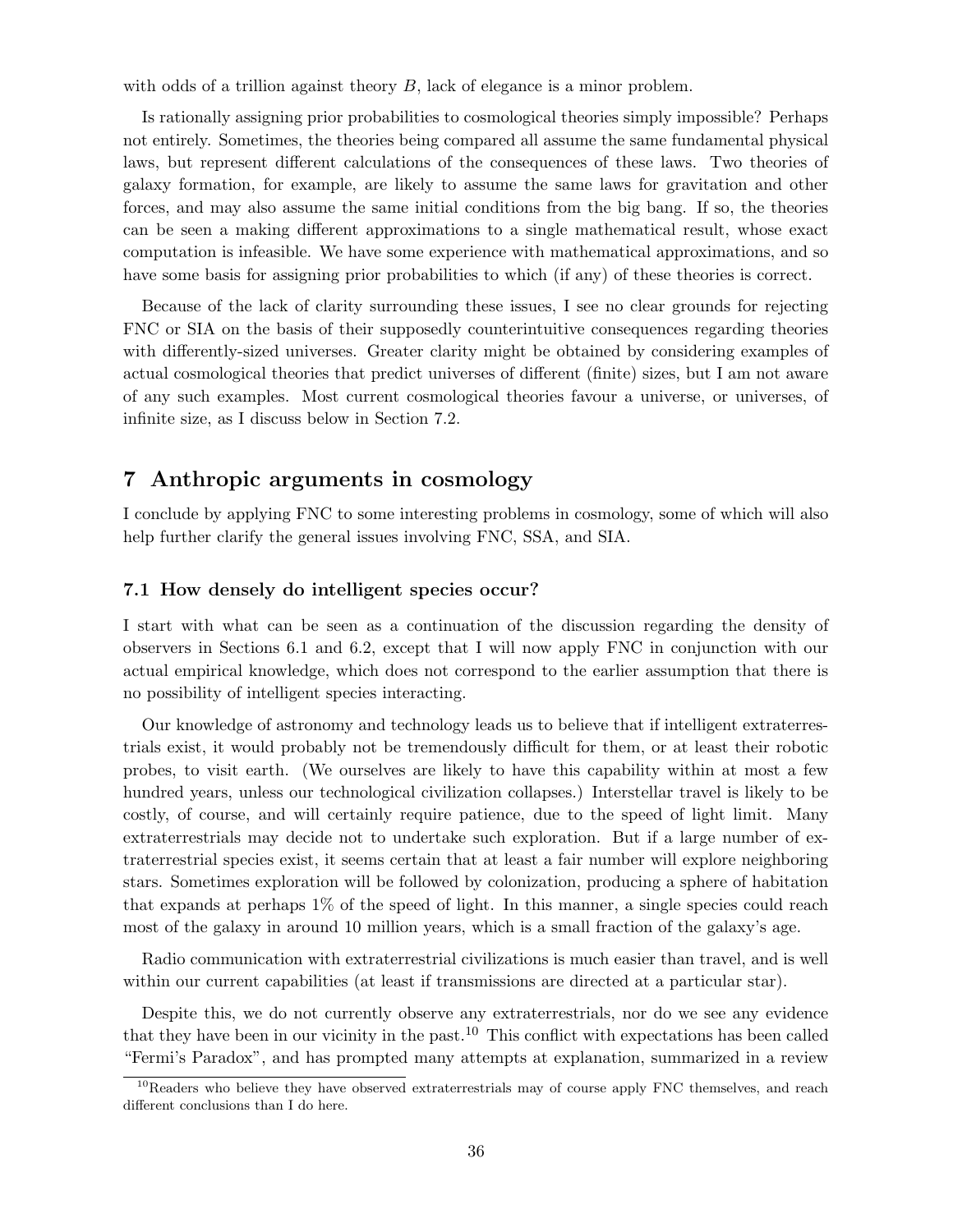by Brin (1983). The paradox seems even more severe if you consider FNC (or SIA) to be a correct principle of inference, since it seems there would then be a further bias in favour of a high density of intelligent extraterrestrial species (of the sort who "might have" produced an observer with your memories).

The application of FNC to this problem is actually more subtle, however. For someone with your memories to exist, it is necessary not only for a suitable planet to exist, but also for the subsequent evolution of an intelligent species on that planet to proceed without disturbance by other intelligent species. Once someone like you is produced, they must remain unaware of contact with any other intelligent species. There is therefore a tradeoff. If earth-like planets are common, if life arises easily on each planet, if intelligence species are likely to evolve, and to develop a technological civilization, the existence of someone with your memories will be more likely, provided there is no interference by some other intelligent species. But these same factors increase the probability that such an interfering species will exist.

A realistic analysis of this situation would be complex, as can be seen from earlier related work on interstellar colonization, such as that of Hanson (1998). I will consider only a fairly simple and abstract model intended to show the general nature of the tradeoff described above. This model has three components.

First, suppose that the mechanisms of galaxy formation are known, and that the pattern of stars in our galaxy is beyond the influence of intelligent life. Someone with your memories, which include your memory of the night sky, can then only have arisen on a planet of our sun, at the current time. Suppose, however, that we have various theories regarding planet formation, the origin of life, the evolution of intelligence, and the development of technological civilization. Any particular combination of theories will produce some (tiny) probability, p, that an individual with your memories will arise, *assuming* that this development is not interfered with by a species from elsewhere. Note that you don't know  $p$ , since you don't know which theories are true, though you have prior probabilities for them based on ordinary scientific knowledge.

Second, suppose the probability that an intelligent species with our level of science and technology will arise in a region of size dw around spacetime point w is  $p M(w) dw$ , where  $M(w)$  is a known function giving the relative densities of intelligent species originating at different times and places.  $M(w)$  will be zero outside of galaxies, and at times too early for life to have developed. Making the probability of such an intelligent species arising elsewhere be proportional to p incorporates the assumption that the unknown factors that influence the probability of your existence are the same as those that influence the probability of other intelligent species arising.

Third, suppose there is a known function,  $A(w)$ , and an unknown factor, f, such that  $f(A(w))$ is the probability that a species arising at spacetime location  $w$  will destroy the possibility of someone with your memories existing — either by colonizing earth and thereby preventing the development of humans, or by simply making its existence known to you before the present time, contrary to your actual memories. Assuming influences are limited by the speed of light,  $A(w)$  will be zero if w is outside your past light-cone. The factor f will depend on how stable technological civilizations are, how easy interstellar travel is, and how often intelligent species are motivated to communicate, explore, and colonize. Assume you have prior distributions for these factors, and hence also for  $f$ .

We can now write the expected number of other species that interfere with your existence as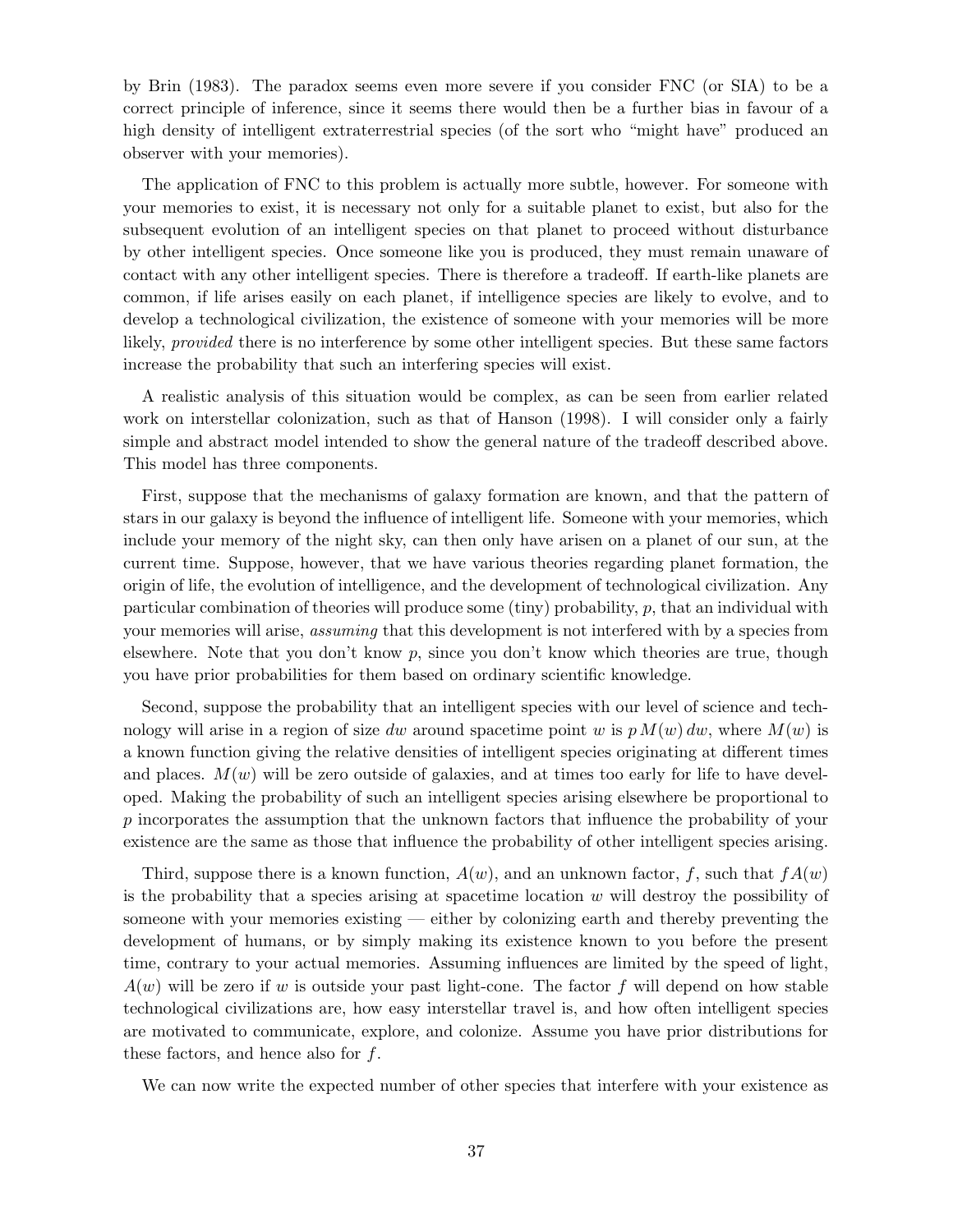follows:

$$
\int fA(w) p M(w) dw = fp \int A(w) M(w) dw = fpV \tag{23}
$$

where  $V = \int A(w)M(w) dw$ . Suppose that either  $f pV$  is small (of order 1 or less), or any interference from distant spacetime points is largely independent, so that the distribution of the number of interfering species will be approximately Poisson. The probability that no species interferes will then be  $\exp(-f pV)$ , and hence the probability that someone with your memories exists will be

$$
P(\text{some one like you exists}) = p \exp(-fpV) \tag{24}
$$

This is maximized when  $p = 1/fV$ , corresponding to  $fpV = 1$ . Thus we see that although FNC favours as large a value of p as possible when there are no interactions between species, this is not true when interactions such as those modeled here exist, thereby justifying the comments at the end of Section 6.2.

The Fermi Paradox now seems unsurprising. If the expected number of other intelligent species to influence earth, which is equal to  $fpV$ , is around one, we should not be especially surprised that we have not seen evidence of any other species. We still have no specific explanation of what factors are responsible for this, however. In the other direction, discovery of another intelligent species would also not be surprising, especially if we looked somewhat more widely than the region where a species would have influenced us without effort on our part.

Further analysis requires some assumptions about your uncertainty regarding  $p$  and  $f$ . If many unknown factors affect  $p$  and  $f$ , in a multiplicative fashion, it may be reasonable (due to the Central Limit Theorem) to suppose that  $log(p)$  and  $log(f)$  have Gaussian prior distributions. It is also plausible that  $p$  and  $f$  are independent, a priori.

Multiplying this prior density for  $log(p)$  and  $log(f)$  by the probability that you exist for given values of p and f, from equation  $(24)$ , and renormalizing, gives the posterior joint probability density for  $log(p)$  and  $log(f)$ . This density is not analytically tractable, but is easily displayed graphically by means of a sample of points, as shown in the accompanying figure. Note that the numerical magnitude of p depends on exactly how detailed your memories are, and hence is probably not of much interest. The scale of  $f$  is arbitrary, since it can be compensated for by a change in the scale of  $A(w)$ , and hence of V. It is convenient to set the scale of f so that the mean of  $\log(p) + \log(f)$  is zero. The parameters of interest are then the value of V and the standard deviations of  $\log(p)$  and  $\log(f)$ . The top-left plot shows a sample of 500 points from the prior with standard deviation for  $log_{10}(p)$  of 1.25, giving a 95% central interval for p that spans a range of 10<sup>5</sup>, and standard deviation for  $\log_{10}(f)$  of 0.75, giving a 95% central interval for f that spans a range of  $10^3$ .

The remaining plots in the figure show samples of points from the posterior for  $log(p)$  and  $\log(f)$  when V is 0.1, 1, and 10. The lines shown are where  $\log_{10}(p) + \log_{10}(f) = -\log_{10}(V)$ , indicating for each  $f$  the value of  $p$  that maximizes the probability that someone with your memories exists.<sup>11</sup> Larger values of V correspond to a greater potential for another species to develop and then interfere with your existence, a potential that is modulated by same factor, p, that controls the likelihood of your development. Accordingly, larger values of  $V$  shift the

<sup>&</sup>lt;sup>11</sup>Some details: The effect of the factor p in equation (24) is to shift the mean of  $\log_{10}(p)$  by  $1.25^2 \log(10)$ , with the distribution remaining Gaussian with the same standard deviation. The remaining factor of  $\exp(-f pV)$  is never greater than one, so rejection sampling can be used to obtain the posterior sample.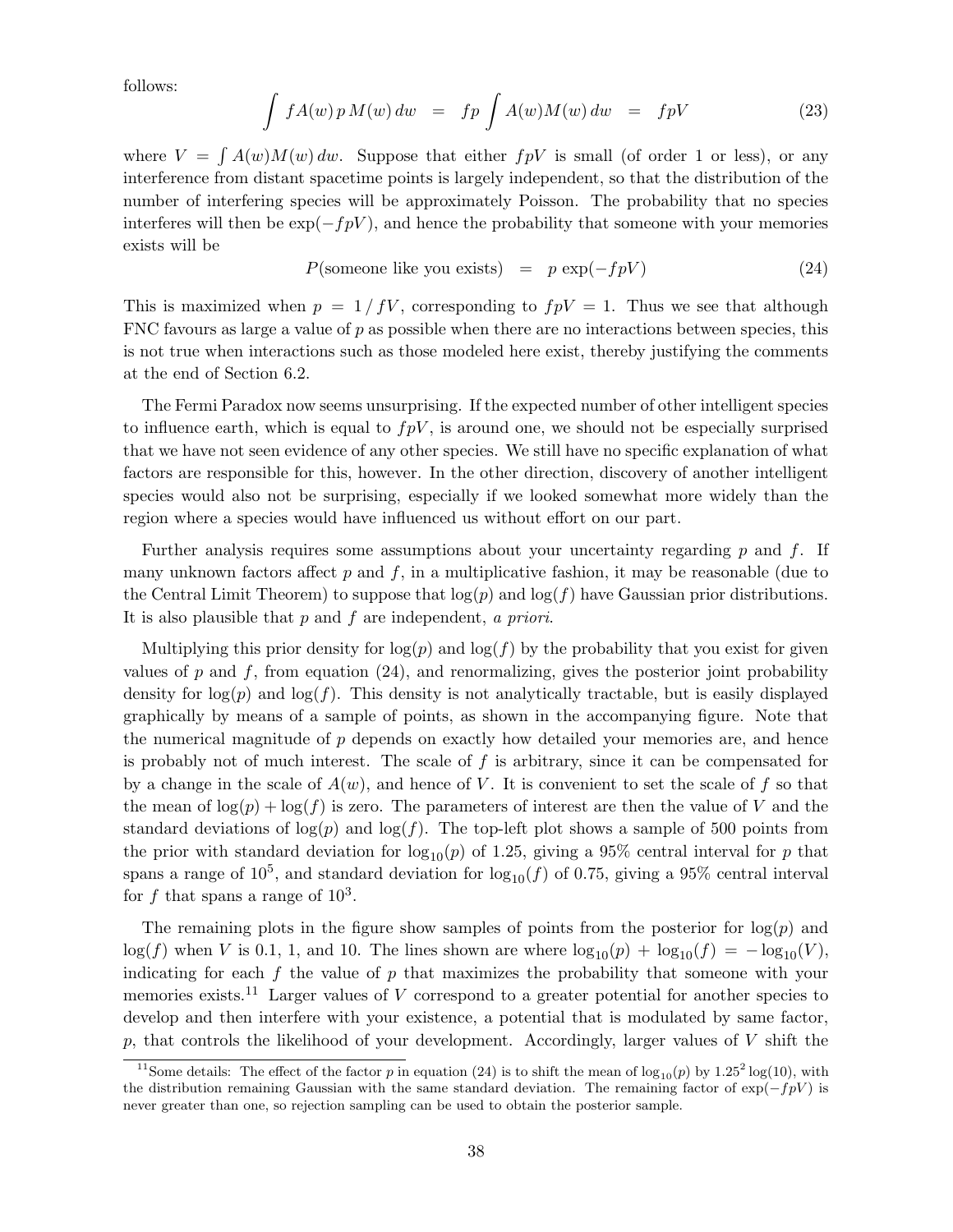

Plots of prior and posterior distributions for  $log_{10}(f)$  (horizontal axis) and  $log_{10}(p)$  (vertical axis). The top-left plot shows 500 points drawn from the prior described in the text. The top-right plot shows 500 points from the posterior distribution given that someone with your memories exists, assuming  $V = 0.1$ . The bottom plots show the posterior distributions assuming  $V = 1$  and  $V = 10$ . Tick marks are spaced one unit apart, representing change in f or p by a factor of 10. The diagonal lines indicate where  $\log_{10}(f) + \log_{10}(p) = -\log_{10}(V)$ .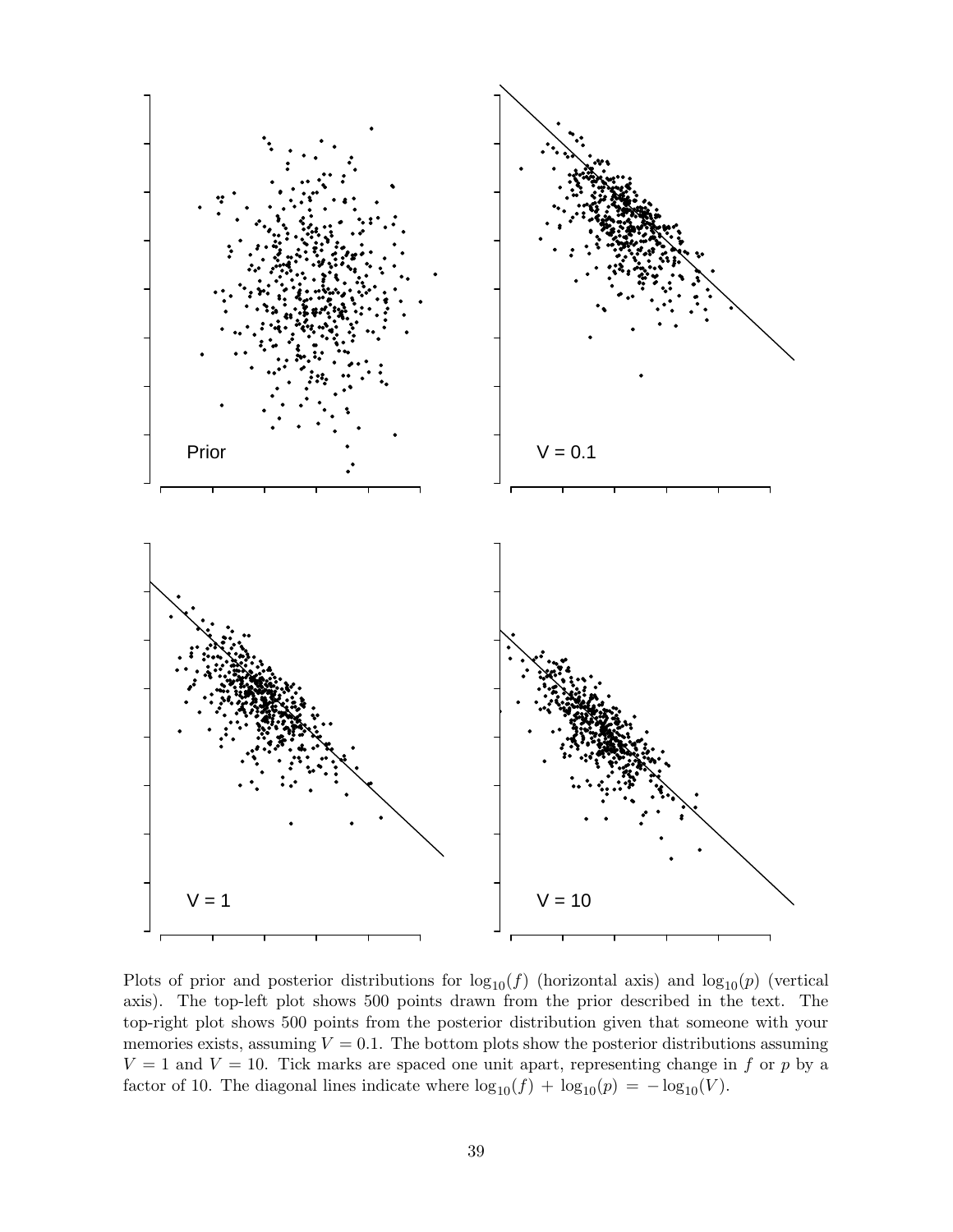posterior distribution towards smaller values of  $p$ . The posterior distribution of  $f$  is also shifted towards smaller values (more so for large  $V$ ), since smaller values of f reduce the probability that another species will interfere.

We can now determine the effect of FNC on your uncertainty concerning one factor that enters into p. Let us write  $p = p_0 p_1$ , where  $p_1$  is a single relevant factor, such as the probability that multi-cellular life will evolve from single-celled life, and  $p_0$  is the product of all other factors. Suppose that  $p_0$  and  $p_1$  are independent, and that your prior distribution for  $\log_{10}(p_1)$  is Gaussian with mean  $log_{10}(0.1)$  and standard deviation 0.2, giving a 95% central interval for  $p_1$  of 0.041 to 0.247, and a mean for  $p_1$  of 0.111. (Your prior for  $\log_{10}(p_0)$  will therefore be Gaussian with standard deviation  $\sqrt{1.25^2 - 0.2^2}$  = 1.234.) The conditional distribution for log<sub>10</sub>( $p_1$ ) given  $log_{10}(p)$  is Gaussian with mean given by

$$
E[\log_{10}(p_1) | \log_{10}(p)]
$$
  
=  $E[\log_{10}(p_1)] + (\log_{10}(p) - E[\log_{10}(p)]) \text{Var}[\log_{10}(p_1)] / \text{Var}[\log_{10}(p)]$  (25)

$$
= \log_{10}(0.1) + (\log_{10}(p) - E[\log_{10}(p)]) 0.2^2 / 1.25^2 \tag{26}
$$

$$
= \log_{10}(0.1) + 0.0256 (\log_{10}(p) - E[\log_{10}(p)]) \tag{27}
$$

and variance given by

$$
Var[log_{10}(p_1) | log_{10}(p)] = Var[log_{10}(p_1)] (1 - Var[log_{10}(p_1)] / Var[log_{10}(p)])
$$
 (28)

$$
= 0.22 (1 - 0.22/1.252) = 0.0390
$$
 (29)

To find the posterior mean of  $\log_{10}(p_1)$  given that someone with your memories exists, we take the mean of (27) with respect to the posterior distribution of  $\log_{10}(p)$ . The posterior variance of  $\log_{10}(p_1)$  is the sum of (29) and the variance of (27) with respect to the posterior distribution of  $\log_{10}(p)$ .

If  $V = 0$ , so other intelligent species have no effect on earth, the result of this computation is that the posterior mean and standard deviation of  $\log_{10}(p_1)$  are  $\log_{10}(0.1236)$  and 0.2, which give a 95% central interval of 0.050 to 0.305, and a posterior mean for  $p_1$  of 0.137. When  $V = 0$ , the posterior distribution of  $log_{10}(p_1)$  is Gaussian, and is the same as would be obtained if  $p_1$ were the only uncertain factor. There is a significant "Presumptuous Philosopher" effect from applying FNC, although it is not as large in magnitude as some previous examples.

In contrast, the effect of FNC on the distribution of  $p_1$  is much less when V is of significant size, even though, as can be seen in the plots, the posterior distribution of  $p$  itself is quite different from the prior. The posterior mean and standard deviation of  $\log_{10}(p_1)$  are  $\log_{10}(0.1080)$  and 0.1985 when  $V = 0.1$ ,  $\log_{10}(0.1042)$  and 0.1984 when  $V = 1$ , and  $\log_{10}(0.1003)$  and 0.1984 when  $V = 10$ . The posterior means of  $p_1$  for these values of V are 0.120, 0.116, and 0.111. The last is nearly identical to the prior mean of  $p_1$ , so there is almost no "Presumptuous Philosopher" effect on inference regarding this single factor of p when  $V = 10$ . With larger values of V, it is possible for the posterior mean of  $p_1$  to be less than the prior mean.

When  $V = 0$ , the posterior distribution of f is the same as the prior, but with larger V, the posterior favours smaller values for  $f$ , as can be seen in the plots. We can look at a single factor entering into f, just as we did for p. If we write  $f = f_0 f_1$ , we can proceed much as above. Suppose the prior for  $log_{10}(f_1)$  is Gaussian with mean  $log_{10}(0.1)$  and standard deviation 0.2,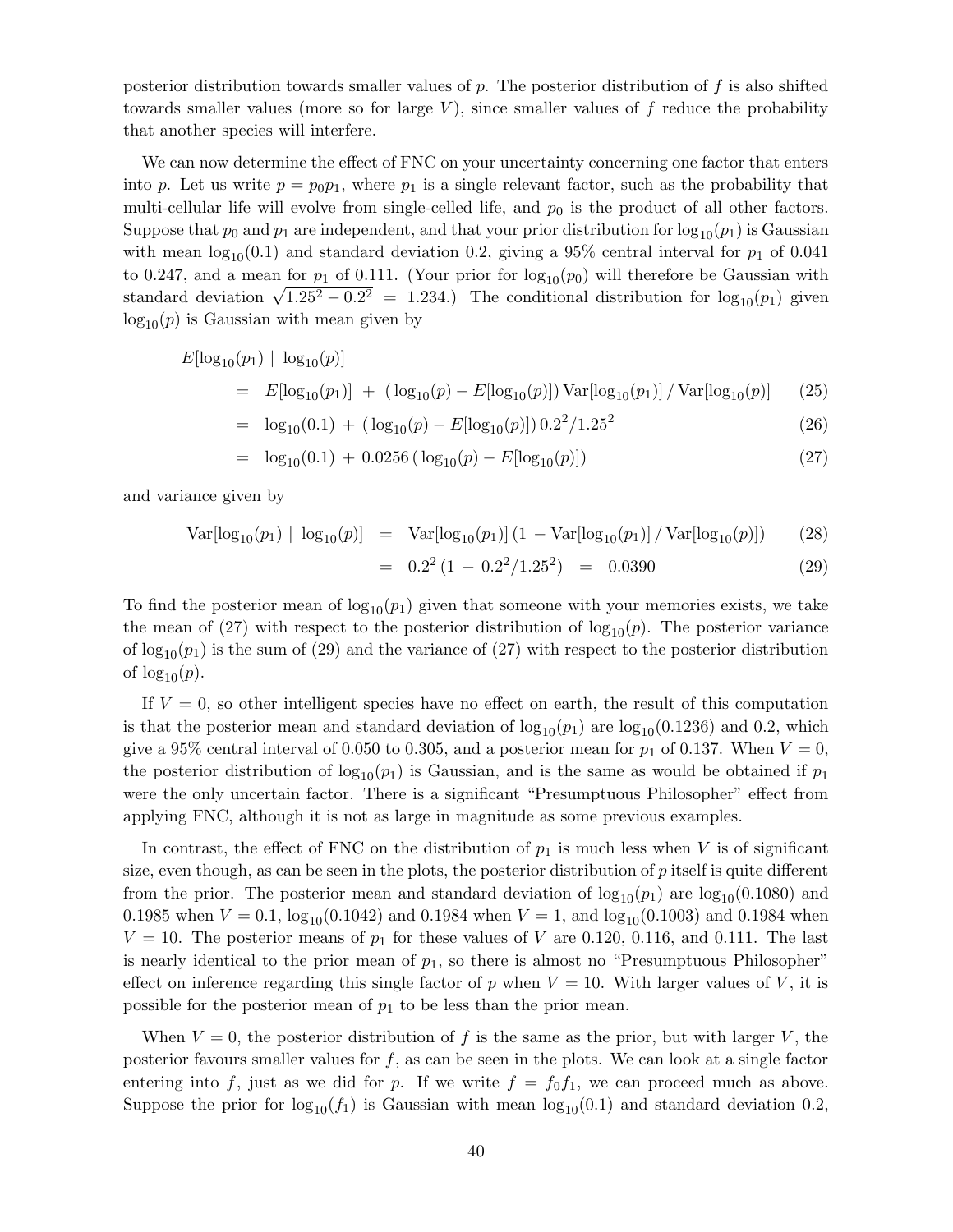giving a prior mean for  $f_1$  of 0.111. The posterior mean of  $f_1$  is 0.111, 0.097, 0.093, and 0.089 for  $V = 0$ ,  $V = 0.1$ ,  $V = 1$ , and  $V = 10$ . A substantial change occurs when you condition on someone with your memories existing, with the effect increasing as V increases.

This is disturbing, since many of the factors contributing to  $f$  — such as the probability of a technological civilization avoiding self-destruction, and the probability that interstellar travel is feasible — are also relevant to human prospects, with larger values being more favourable. (However, some other factors going into  $f$ , such as the probability that an intelligent species will decide to destroy the potential habitat of another intelligent species, are ones that many of us would not wish to be large.) There is thus a "doomsday" aspect to this analysis, since use of FNC has revealed that we should increase the probability we assign to some negative scenarios, above the probability we would assign based on ordinary considerations. The source of this pessimism is quite different from that of the Doomsday Argument of Section 4, however. It is based on the empirical observation that we are not aware of any other intelligent species. One possible explanation of this observation is that most intelligent species are destroyed in some fashion, or at least fail to develop in a way that would make their presence known to us. This is a reason to increase our assessment of the probability of this happening to us.

The magnitude of pessimism that this argument warrants depends on our beliefs regarding a wide range of topics in physics, astronomy, biology, and sociology. In contrast, the Doomsday Argument depends only on the size of the future human population in different scenarios, and can produce very large probabilities of "doom" if the alternative is a future involving interstellar colonization, or even just intensive settlement of the solar system. Arguments based on FNC are unlikely to produce such extreme pessimism.

## 7.2 Inflation and infinite universes

Cosmological theories in which an early period of "inflation" greatly expands the universe imply that the universe we are in is infinite in size.<sup>12</sup> Furthermore, in most such cosmologies, our universe is only one of many within a larger "multiverse". Finally, these theories do not produce any tight linkage between distant parts of the universe, which might constrain them either to be similar in detail, or different. It follows that in an inflationary universe we should expect all possible observers to exist, each an infinite number of times. In particular, there should be an infinite number of distant observers with exactly your current memories.

This is a problem for FNC. If you accept inflationary cosmology as correct, someone with your memories exists with probability one, regardless of what else might be true. Conditioning on the existence of someone with your memories will then have no effect on the probabilities of any other theories. In particular, FNC no longer provides a solution to the Freak Observers problem (Section 5).

However, an infinite universe leads to many other problems as well. For example, Knobe, Olum, and Vilenkin (2006) discuss the ethical implications of an infinite universe. These and other issues with infinities do not seem at all clear to me. As an interim solution, I advocate simply *ignoring* the problem of infinity, which is certainly what everyone does in everyday life.

My primary justification for ignoring the problems FNC has with infinity is that the finite

 $12$ At least according to Knobe, Olum, and Vilenkin (2006), though Olum (2004) says models of finite inflationary universes can be contrived.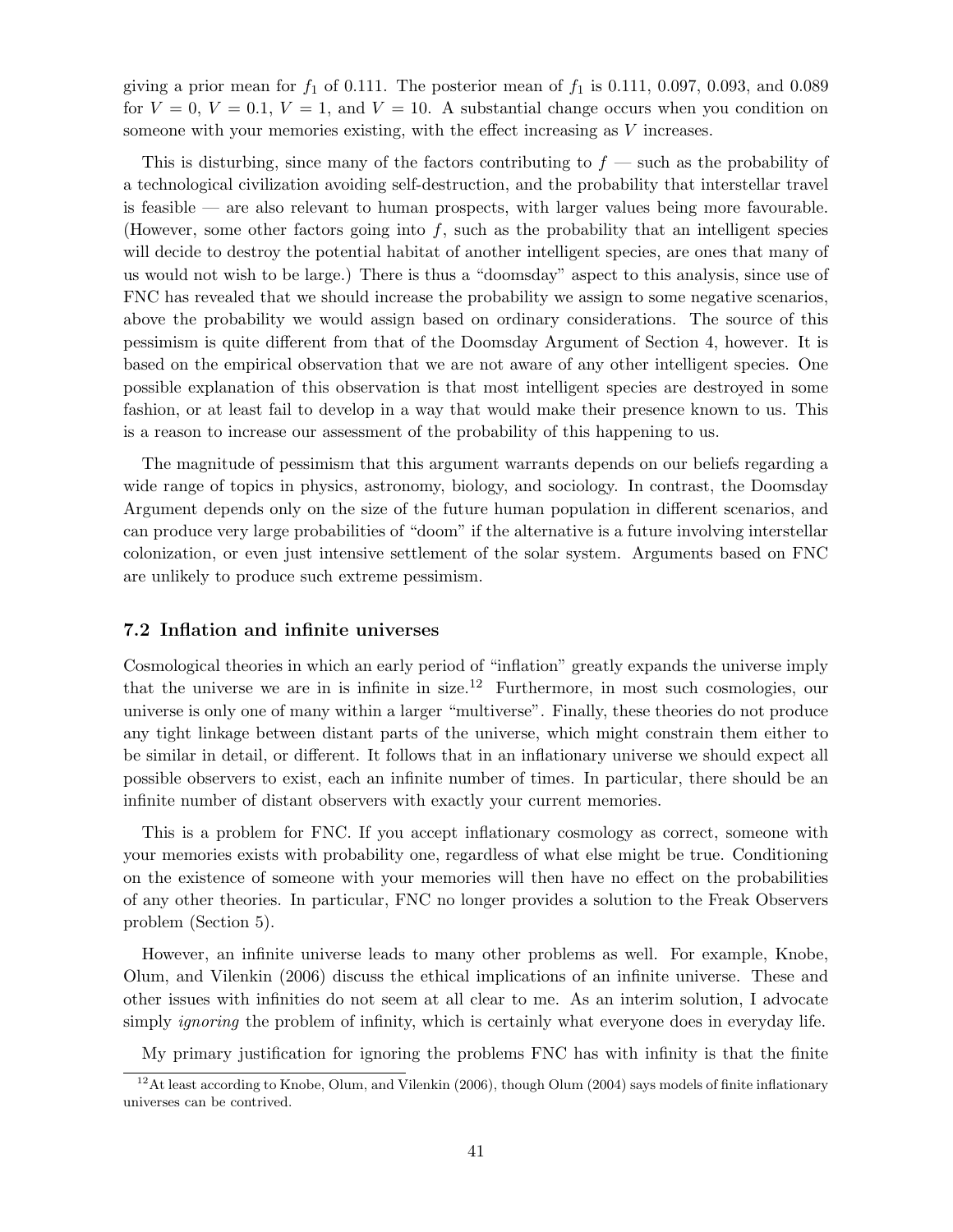size necessary to cause problems is extraordinary large. As discussed in Section 5, for duplicate observers to exist, the universe must be a huge number of orders of magnitude greater than the portion of the universe we presently observe. Can the difference between an unimaginably vast universe and one that is truly infinite actually be crucial to our inferences regarding local matters, which concern only the small region within a few tens of billions of light years of us?

Conceivably, the answer is yes. But it seems more likely to me that either the infinity will disappear once the theory is better understood, or it will turn out that its implications, at least for the questions dealt with here, are not great. The situation is analogous to thought experiments with extreme assumptions, where (as discussed in Section 2.5) there is a danger that our reasoning will implicitly use premises that are not true given these extreme assumptions. The difference, of course, is that the extreme assumption in this case concerns reality, and may ultimately prove unavoidable. But it seems best to try to avoid it at least initially.

Some technical matters also support the strategy of ignoring infinity. First, even if the universe we are in is infinite, our knowledge of it is certainly not infinite, since distant parts of the universe are outside our past light-cone, due to the universe's finite age. This is fortunate, since if we were subjected to non-negligible influences from every part of an infinite universe, our experience would be a incomprehensible jumble. (This is just a more general form of Olbers' Paradox that if the universe is infinite, the night sky should be white.) Should the infinite regions with which we have had no contact really count as part of "our" universe? One might argue that they should, one the grounds the we might be in contact with them in the future. Whether this is so depends on details of the universe's expansion, but let's suppose that any two regions of the universe, even very distant ones, will eventually come into contact. Who will receive information from such distant regions? You will likely be dead, but suppose instead that you have achieved immortality. If you are actually attending to news from distant regions, you must be expanding your memory. But any increase in your memory results in a huge increase in the size of universe needed for a duplicate observer with your exact memories to exist. So it is difficult to imagine any scenario in which the existence of duplicate observers has observational consequences.

It is therefore not surprising that the puzzle presented by Olum (2004) as arising from inflationary cosmology is not really dependent on the universe being infinite.<sup>13</sup> Olum considers the probability that an intelligent species will colonizing its galaxy (or even many galaxies), and thereby achieve an enormous population (eg,  $10^{19}$  individuals), and concludes that the probability of a species doing this, while perhaps substantially less than one, is not minuscule. Accordingly, one would expect most intelligent observers to belong to such a galactic civilization. Yet we don't. Olum sees this as a conflict between observation and "anthropic reasoning", by which he means  $SSA-SIA.<sup>14</sup>$  If you consider yourself to be a randomly selected observer, as advocated by SSA, you should very likely be either a member of some other species that has colonized their galaxy, or be a human from later in our history, when we have done so.

Although Olum doesn't present it as such, this is essentially the Doomsday Argument (applied in the context of many species, as in Section 4.4), except that Olum is sufficiently confident that

<sup>&</sup>lt;sup>13</sup>A universe of the size we observe probably suffices. A bigger universe could be necessary if for some reason life is extraordinary rare, but if so, the larger size will not cause problems for FNC, since the probability of duplicate observers will also be lower if life is rare. It is possible that Olum sees an infinite universe as necessary to justify use of SSA, thinking it would then be the only way to avoid the Freak Observers problem.

<sup>&</sup>lt;sup>14</sup>Previously (Olum 2002), he had advocated SSA+SIA, but he apparently had doubts about SIA at the time of this paper, and more recently (Knobe, Olum, and Vilenkin 2006).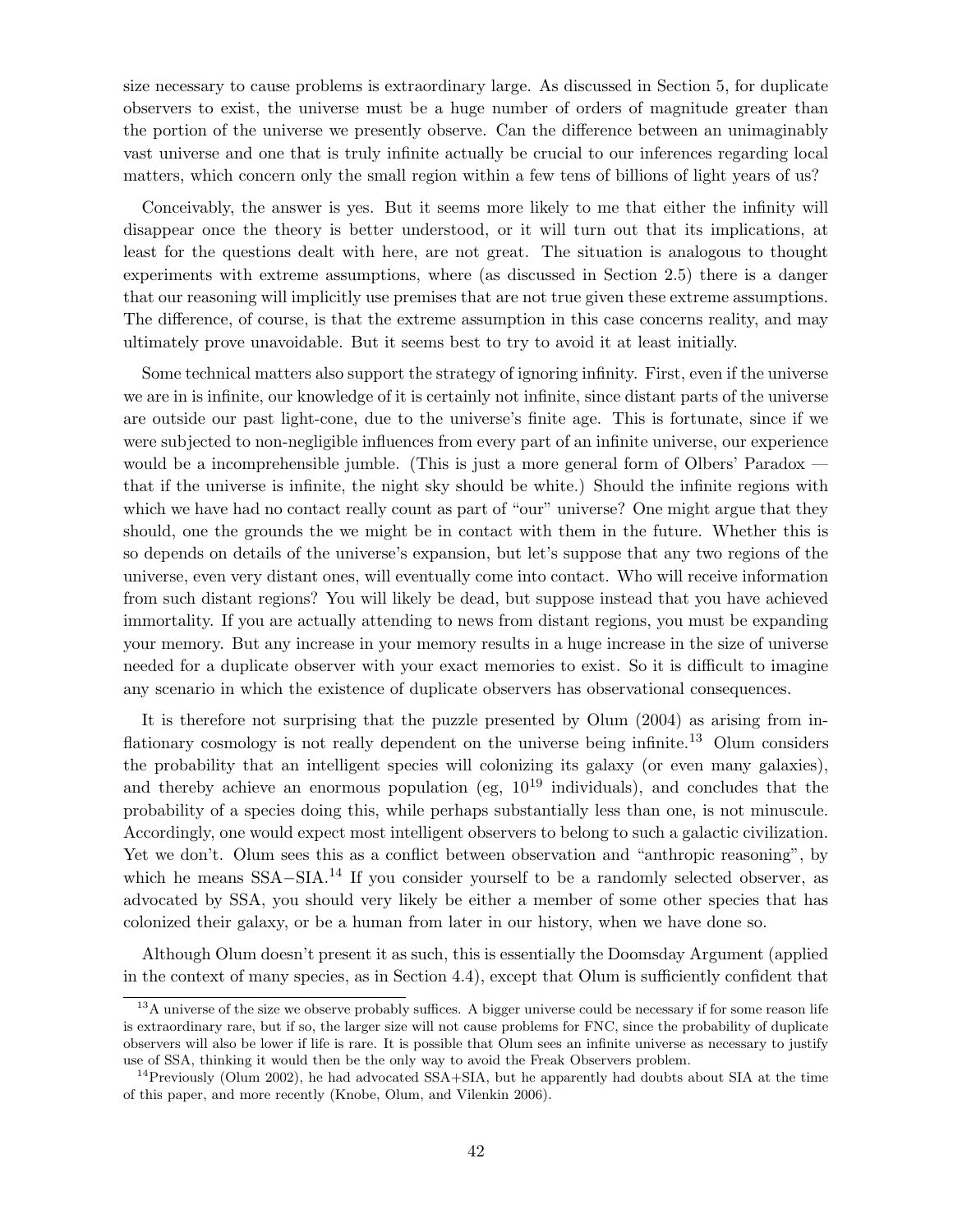doom is not nearly universal that he regards the result of the argument as a paradox rather than a prediction. Trying to resolve the paradox, he considers the possibility that "anthropic reasoning" (SSA−SIA) is invalid, along with other possibilities (eg, galactic colonization is actually exceedingly difficult). He comes to no definite conclusion, but considers that several of these possibilities might together be sufficient to explain the conflict.

My conclusion is that "anthropic reasoning" — meaning SSA−SIA — is indeed invalid. In contrast, application of FNC produces no paradox. Suppose we know that intelligent species are very rare, and hence seldom interact, so that we can ignore the complexities discussed in Section 7.1. The probability of an observer such as you existing, as a member of a species that has not colonized the galaxy, is determined by factors influencing the evolution of species up to our stage of development. It is irrelevant what happens to these species later; hence it is irrelevant whether, for example, galactic colonization is easy or hard.<sup>15</sup>

Anthropic reasoning has also been applied to theories in which multiple inflating universes can have different values of fundamental physical parameters, in particular the "cosmological constant", which influences how rapidly the universe expands. The observed value of the cosmological constant is close to, but not exactly, zero. The most well-accepted theories of the cosmological constant provide no apparent reason for it to be as small as it is  $-$  it might equally well have any value over a range that is  $10^{120}$  larger than its actual value. However, Weinberg (1987) calculated that only a much narrower range of values around zero will lead to the formation of galaxies, which he considered a prerequisite for life to exist. Since subsequent measurements found a non-zero value in this range, this calculation has been taken to be a successful prediction using the Anthropic Principle. I will critique such reasoning below in connection with string theory, where this and related anthropic arguments have recently become prominent.

## 7.3 The landscape of string theory

String theory is an attempt to unify Einstein's theory of gravity with the "Standard Model", which describes electromagnetism and the weak and strong nuclear forces. String theorists originally hoped that the requirement of mathematical consistency would produce a unique theory, which would predict the previously unexplained parameters of the Standard Model, such as the masses of elementary particles. Though this possibility has not been definitely ruled out, many string theorists now think it more likely that hundreds of parameters of the theory can be varied while retaining consistency. This results in a huge "landscape" of possible physical laws, with perhaps  $10^{500}$  or more possibilities, each of which produces different values for the parameters of the Standard Model, and for the cosmological constant. The universe sits in a "valley" in this landscape, to which it "descended" during its inflationary period. If a huge number of inflating universes formed, or if, following the Many Worlds interpretation of quantum mechanics, a single universe has a huge number of superposed versions, almost all valleys of the landscape will be populated by one or more universes. The landscape will then describe not just a set of mathematical possibilities, but an actual multitude of real universes.

This view of string theory and cosmology has been advocated by Susskind (2003, 2006), who

<sup>&</sup>lt;sup>15</sup>Two explanations considered by Olum are not irrelevant: We are part of a galactic civilization without being aware of it, or (perhaps a special case of this) we don't actually live on earth, but rather exist in a computer simulation. Both possibilities could increase the probability of someone with your memories existing, and hence might be favoured by FNC.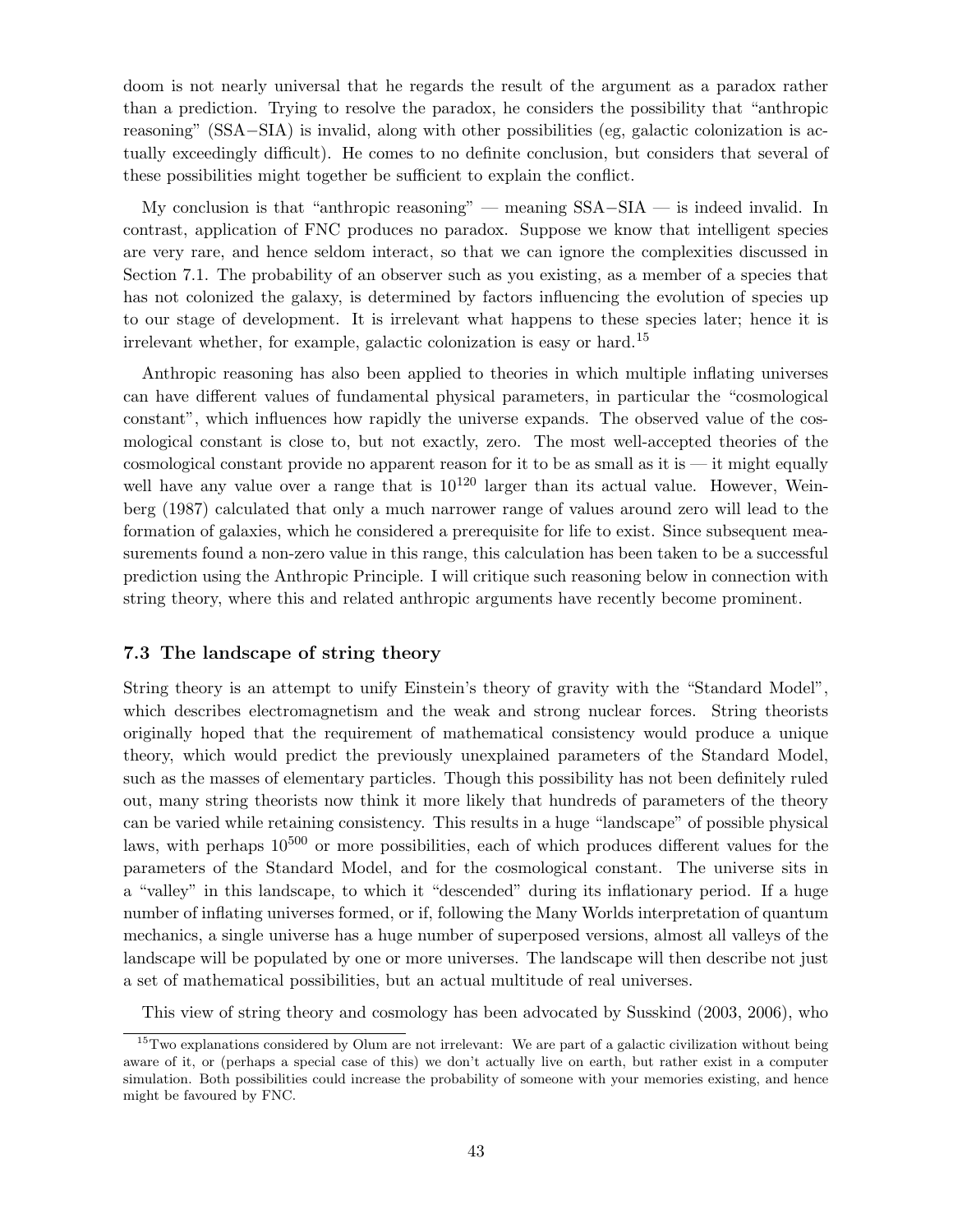then uses it as a basis for anthropic reasoning. In his view, the particular values of the physical parameters we observe, and indeed, even the set of particles we see, cannot be explained by the requirements of any fundamental theory, but they can be explained (at least partially) by the requirement that the universe contain intelligent observers such as ourselves, since otherwise there would be no one to look for an explanation. In other words, we measure the values of the physical constants that we do because only these values (or similar values) allow for the existence of someone to measure them.

Unfortunately, Susskind is not too clear on the exact purpose of this reasoning, or its justification. Before attempting to critique his views, I will try to clarify the issues by discussing what one might conclude by applying FNC.

As discussed in Section 7.2, infinite universes pose a problem for FNC. Accordingly, I will suppose that the landscape is populated by only around  $10^{600}$  universes (more than enough to guarantee at least one in each of  $10^{500}$  valleys) and that each universe has at most  $10^{350}$  galaxies (much more than the  $10^{11}$  we can observe in our universe). If each galaxy has  $10^{10}$  inhabited planets, each of which has a generous  $10^{20}$  inhabitants, who are replaced by equal numbers for  $10^{20}$  generations, the total number of intelligent observers in all universes who ever exist will be at most  $10^{1000}$ . As discussed in Section 5, this is far too few for there to be any non-negligible chance of another observer with your exact memories existing.

In this scenario, we can apply FNC without difficulty. Conceivably, the answers we obtain might not be correct if in reality there are an infinite number of universes of truly infinite extent. However, in none of the anthropic arguments I am aware of does such a distinction between unimaginably vast and truly infinite universes play any apparent role. If infinity is actually crucial, the proponents of anthropic arguments need to make the reason for this more explicit.

Consider two cosmological theories, in both of which there are  $10^{600}$  universes formed by inflation. In theory L, these universes populate a huge number of valleys in a landscape of possible physical laws, as described above. In theory S, there is either no landscape, perhaps because the requirement of mathematical consistency uniquely determines physical laws, or the landscape has only a single valley, which has much the same effect once inflation is over. If string theory is accepted as the correct foundation of physics, and its basic principles are not in dispute, whether  $L$  or  $S$  is the correct theory may be a mathematical question, whose answer we are ignorant of only because of the difficulty of performing the necessary calculations. Alternatively, L and S may have different foundations, even though they both lead to similar collections of inflating universes. In either case, suppose that, on mathematical and physical grounds, you judge the two theories to be equally plausible. What should you judge the probabilities of these theories to be after applying FNC, conditioning on all your memories, both of everyday life, and of the results of whatever scientific measurements have been performed?

We can distinguish two situations. First, suppose that the unique parameters underlying theory S are known, and that at least some of the implications of these fundamental parameters for the parameters of the Standard Model and for the value of the cosmological constant have been worked out. I'll refer to this version of theory  $S$  as theory  $S_1$ . If the implications of theory  $S_1$  contradict experimental measurements, we can clearly rule out  $S_1$ , and conclude that theory  $L$  is true (assuming that these are the only alternatives). Note that "measurement" includes general observations, such as the existence of galaxies, which may rule out certain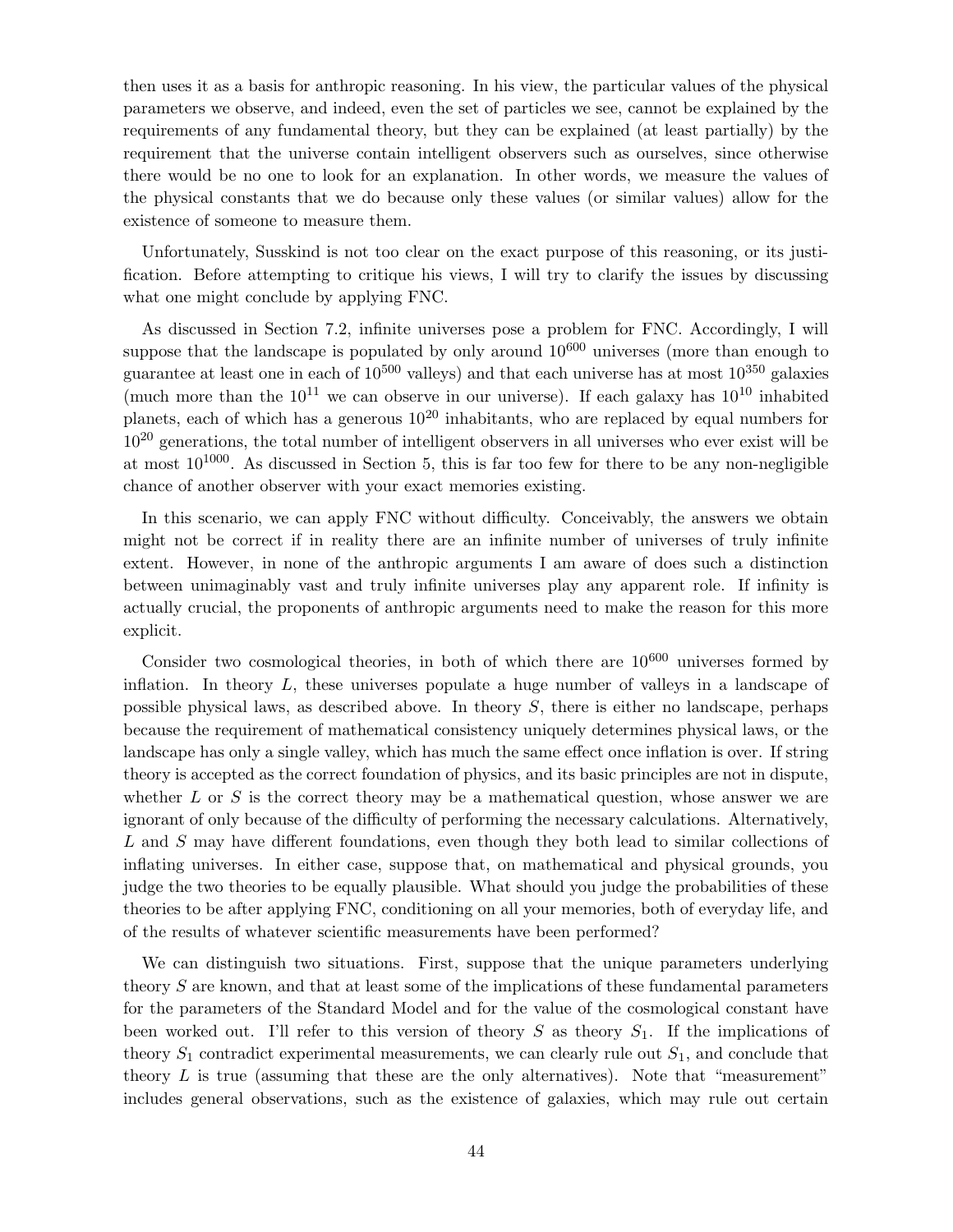values for parameters of the Standard Model or for the cosmological constant. Alternatively, the fundamental parameters of theory  $S_1$  may produced parameters for the Standard Model and cosmological constant that lie within the region,  $Y$ , that so far as you know is compatible with observation. The probability that someone with your memories will exist according to theory  $S_1$  will then be 10<sup>600</sup> times the probability that a universe with parameters in Y will produce an observer with your memories.<sup>16</sup> On the other hand, the probability that someone exists with your memories under theory  $L$  will be  $10^{600}$  times the fraction of valleys in the landscape that produce parameters in region  $Y$  times the probability that a universe with parameters in  $Y$  will produce an observer with your memories. The odds in favour of theory  $L$  will therefore be equal to the fraction of valleys in the landscape that produce parameters in  $Y$ .<sup>17</sup> The landscape of string theory is typically seen as containing valleys with a great diversity of physical laws, so the odds in favour of L in this scenario would be tiny  $-$  ie, theory  $S_1$  would be very strongly favoured.

In the second situation, the fundamental parameters for theory S are unknown. Perhaps, for example, it has been proved that the structure of theory  $S$  (but not theory  $L$ ) must lead to a unique set of parameters, but their actual values are not known, though mathematical intuition allows one to give them some broad prior distribution. Or theory  $S$  might just baldly state that the universes that exist have only a single set of parameter values, but these values are arbitrary, with some broad prior distribution. I'll use  $S_*$  to refer to a theory S of this type. In this situation, the probability that someone with your memories exists under  $S_*$  is equal to  $10^{600}$ times the prior probability of region Y times the probability that someone with your memories will exist in a universe whose parameters are in Y. The odds in favour of theory  $L$  will be equal to the fraction of valleys that produce parameters in Y according to L divided by the prior probability of Y according to S. If the distribution of parameters of valleys in  $L$  is similar in breadth to the prior for parameters in  $S_{*}$ , these odds will be roughly one — ie, neither theory will be favoured, since neither gives any very specific predictions.

In these arguments, a crucial role is played by the region  $Y$ , which encompasses values of the parameters of the Standard Model and of the cosmological constant that are not ruled out by your memories (including your memories of scientific measurements). In contrast, it is irrelevant what region of parameters is compatible with life, or with intelligent life, or with intelligent life that has developed a scientific culture. These regions would likely be much bigger than  $Y$ , since there is no apparent reason why, for instance, life couldn't develop in a universe with only half as many galaxies as we see.

These applications of FNC accord with usual scientific reasoning. If theory S makes specific predictions, and these are compatible with what is observed, it is favoured over theory  $L$ , since L makes no specific predictions. If theory  $S$  also makes no specific predictions, either because it has not been sufficiently worked out, or because it has arbitrary parameters, then neither S nor L are favoured.

How is this different from "anthropic" reasoning? The crucial point seems to be that theory  $S_1$ , whose parameters are known, and match observations, implies that  $10^{600}$  universes much like

<sup>&</sup>lt;sup>16</sup>This probability is (at least roughly) the same for all universes with parameters in Y, since Y is defined to be the region of parameters that can't be ruled out based on your memories.

<sup>&</sup>lt;sup>17</sup>It's possible that theory L defines some non-uniform measure over valleys, in which case the odds would be the total measure for valleys in region Y divided by the total measure for all valleys. This elaboration does not affect the basic argument.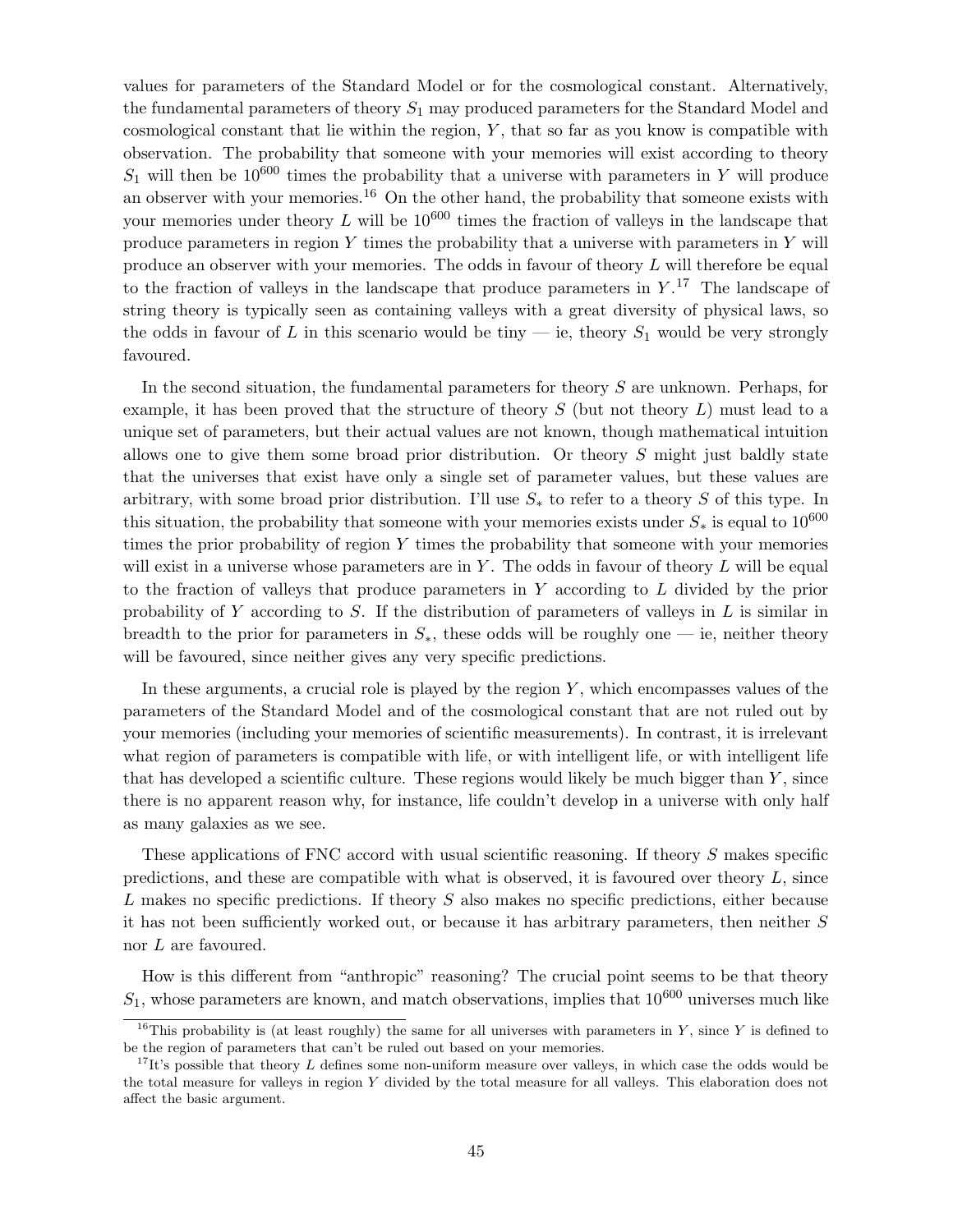ours exist. In contrast, theory  $L$  implies that far fewer universes like ours, or even compatible with life, will exist. (Though it is assumed that theory  $L$  implies the existence of at least one universe with intelligent life.) If one applied  $SSA+STA$ , the prior probability of theory  $S_1$  would be greatly boosted compared to that of theory  $L$ , and the result would be the same as applying FNC. But if one instead applies SSA–SIA, there is no boost for theory  $S_1$ . The crux of the "anthropic" argument seems to be that one should not penalize theory  $L$  for predicting that only a few habitable universes exist, as long as it predicts at least one, since we will naturally find ourselves in a habitable universe, even if they are rare. As a result, the degree to which theory  $S_1$  is favoured over theory L is much reduced.

A numerical example may clarify the situation. Suppose that the landscape of theory L has  $10^{500}$  valleys, whereas theory  $S_1$  has only one valley, whose properties are known. The single valley of theory  $S_1$  is compatible with intelligent life, and furthermore, with your specific memories. Of the  $10^{500}$  valleys of theory L,  $10^{10}$  are compatible with intelligent life, and  $10<sup>6</sup>$  of these are compatible with your specific memories. For simplicity, let's assume that all universes with intelligent life have the same population. Application of FNC then gives odds of  $10^6/10^{500}$  =  $10^{-494}$  for theory L, but the anthropic reasoning described above, based on SSA–SIA, gives odds of  $10^6/10^{10} = 10^{-4}$  for L. So whereas L is essentially disproved if FNC is used, it retains a non-negligible probability under SSA−SIA. This result may seem reasonable if you take an anthropic view, but note the disturbing sensitivity of the odds for L to the definition of "intelligent life", and the need to determine whether such life exists in universes with  $10^{500}$ different physical laws before a conclusion can be reached.

This situation resembles that discussed in Sections 6.1 and 6.2, where Marochnik's theory and other theories in which the density of observers vary were considered. I argued there that the results of FNC and SSA+SIA are correct using the device of companion observers. In the context of inflationary cosmology, the "companions" would need to exist in every universe, regardless of whether it is hospitable to us, even though the physical laws differ radically from universe to universe. Suppose there are a great many such observers in every universe (albeit unobserved by us, so far), and that they know that observers like them exist in every universe. They will take the existence of humans in this universe as evidence that many universes have physical laws that allow beings like humans to exist. Why should we think differently? One might well wonder whether this scenario is stretching the concept of companion observers too far, but I see no specific reason for thinking that these conclusions are inappropriate.

Susskind does not discuss anthropic reasoning in terms of probabilistic principles such as SSA−SIA, nor in reference to any explicit comparison of theories. Instead, his focus seems to be on finding an explanation for our universe's physical laws. In his book, The Cosmic Landscape, he describes how he came to accept use of the Anthropic Principle, beginning with an account of the many "coincidences" that seem necessary for life to exist:

There are multiple ways that things could go wrong with the nuclear cooking [ of heavy elements ... But again, it would do no good for the nuclear physics to be "just right" if the universe had no stars. ... How then did the universe get to have such a large preponderance of matter over antimatter? ... Another essential requirement for life is that gravity be extremely weak. ...

Just how seriously should we take this collection of lucky coincidences? Do they really make a strong case for some kind of Anthropic Principle? My own feeling is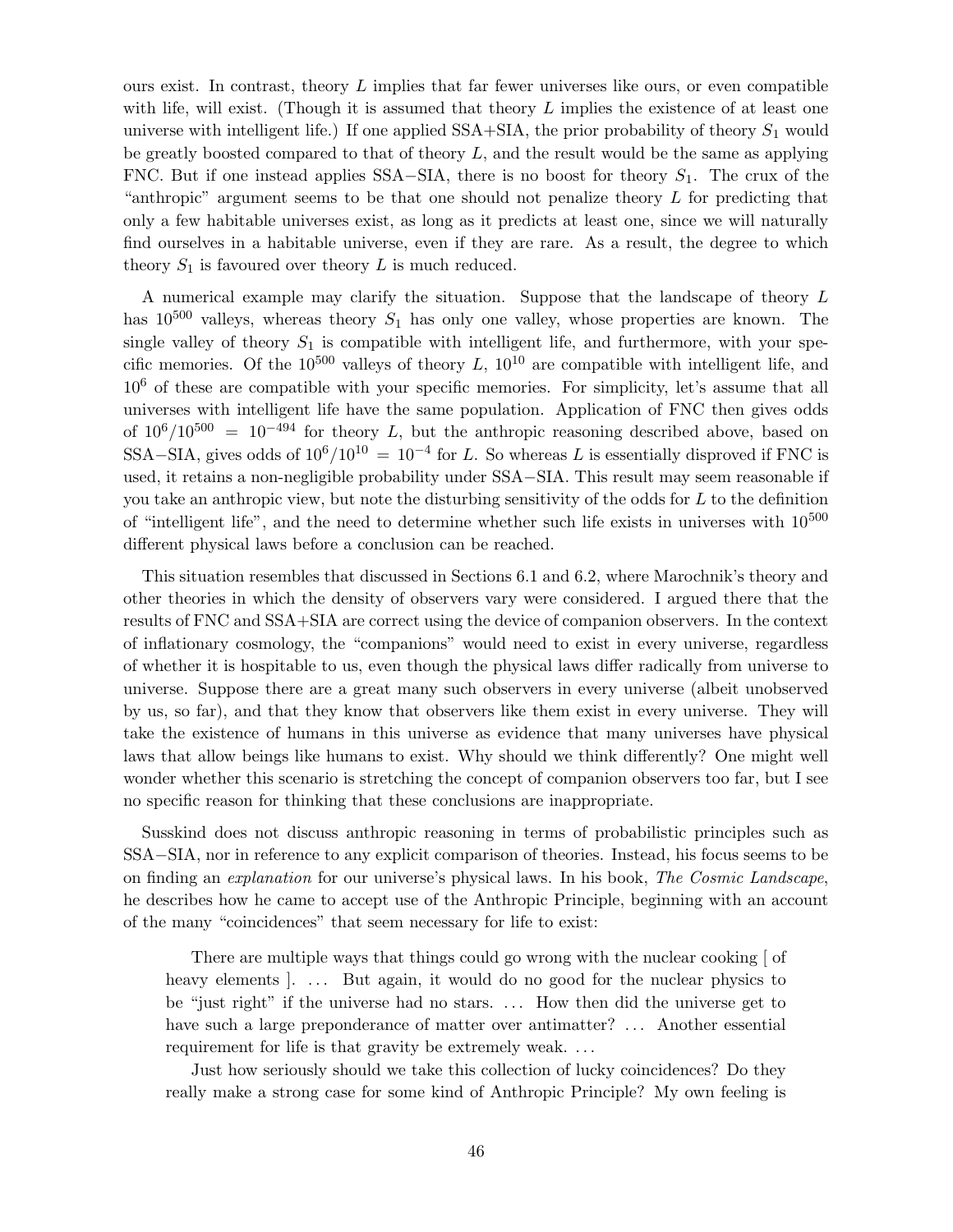that they are very impressive, but no so impressive that they would have pushed me past the tipping point to embrace an anthropic explanation. . . . accidents, after all, do happen.

However, the smallness of the cosmological constant is another matter. To make the first 119 decimal places of the vacuum energy zero is most certainly no accident. But it was not just that the cosmological constant was very small. Had it been even smaller than it is, had it continued to be zero to the current level of accuracy, one could have gone on believing that some unknown mathematical principle would make it exactly zero. . . .

But even the cosmological constant would not have been enough to tip the balance for me. For me the tipping point came with the discovery of the huge Landscape that String Theory appears to be forcing on us. (Susskind 2006, pp. 182-185)

I will discuss the cosmological constant in more detail below, but for now let us count it as just one more "lucky coincidence". The last point above seems crucial. He expands on it later:

. . . in my own mind, the "straw that broke the camel's back" was the realization that String Theory was moving in what seemed to be a perverse direction. Instead of zeroing in on a single, unique system of physical laws, it was yielding an everexpanding collection of Rube Goldberg concoctions. I felt that the goal of a single unique string world was an ever-receding mirage and that the theorists looking for such a unique world were on a doomed mission. (Susskind 2006, p. 199)

In terms of theories of type S and L discussed above, it appears that Susskind initially saw string theory as a theory  $S_{\ast}$ , for which it was believed (though not proven) that the fundamental parameters of the theory were unique, even though they were unknown. If he had thought to compare it to some theory  $L$  (obviously based on some different structure), and had applied FNC, he would have concluded that the two theories were about equally likely, since at that point neither could make specific predictions. Of course, he would have hoped to find the unknown unique parameters of  $S$ , and he would have hoped that the predictions of theory  $S$ with these parameters matched observations. If both hopes had been fulfilled, application of FNC would have produced the conclusion that this theory (now of type  $S_1$ ) was vastly more probable than theory L. Perhaps these applications of FNC approximate the logic Susskind employed at that time.

After abandoning the quest for a unique set of physical laws, accepting instead a landscape of possible laws, populated by multiple universes, Susskind appears to have been concerned with only one competing theory — that the particular laws we see were chosen by an Intelligent Designer, with the purpose of creating a universe containing life. It is this alternative that his anthropic arguments appear aimed at refuting, or at least rendering unnecessary. In his book, which is subtitled "The Illusion of Intelligent Design", he writes:

To Victor's [ a friend's ] question, "Was it not God's infinite kindness and love that permitted our existence?" I would have to answer with Laplace's reply to Napoléon: "I have no need of this hypothesis." The Cosmic Landscape is my answer. . . (Susskind 2006, p. 15)

Obtaining this answer doesn't require anthropic reasoning, however. Intelligent Design can be seen as a theory  $S_*$  in which all universes operate by a single set of physical laws that are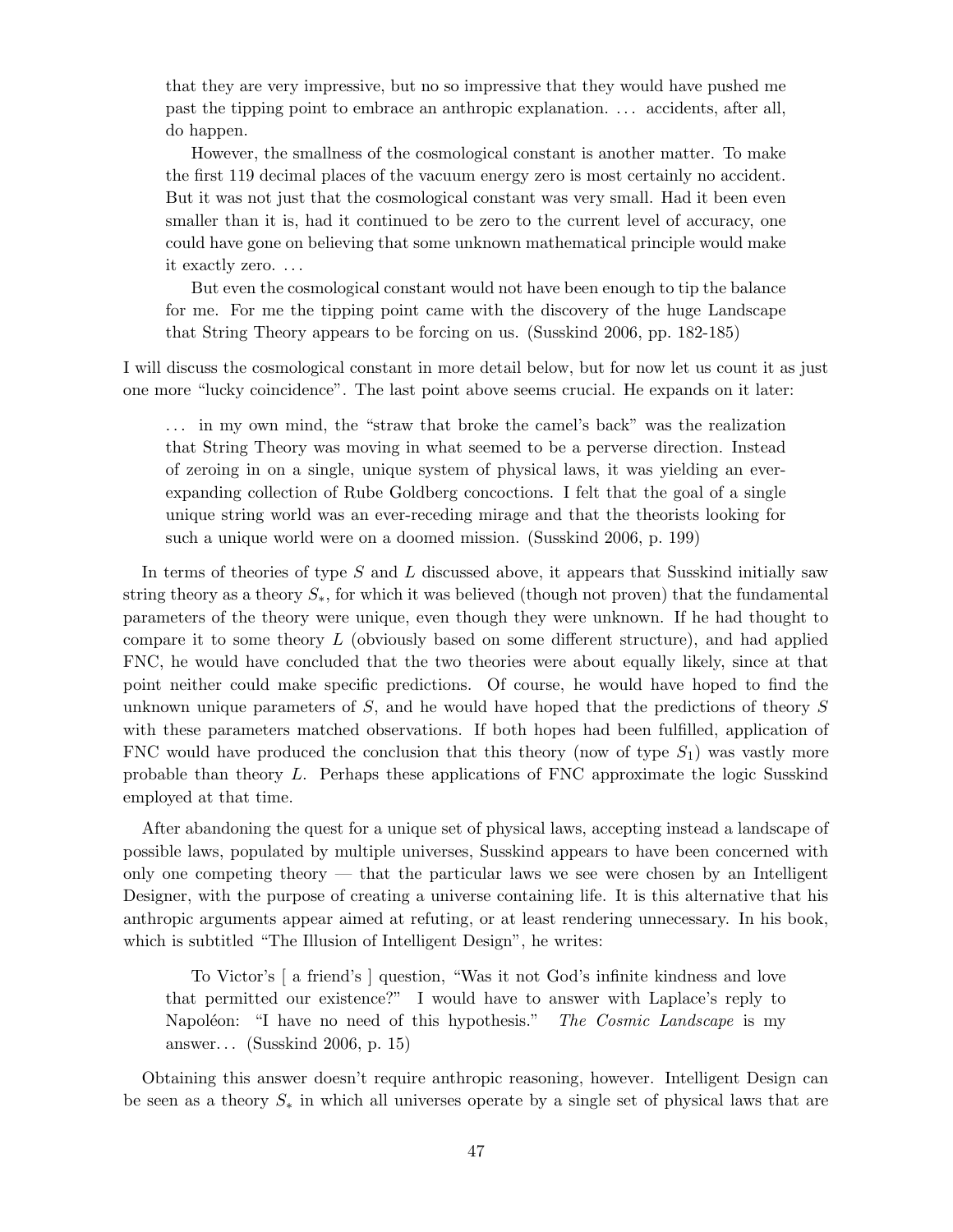fixed to arbitrarily values by the Designer. Supposing we have some broad prior distribution for the parameters of these physical laws, we find that the theory makes no specific predictions. Application of FNC leads to the conclusion that this theory and theory L are about equally likely. There is "no need" for the hypothesis of an Intelligent Designer.

An advocate of Intelligent Design might, of course, maintain that a broad prior is not appropriate — that the prior should be confined to physical laws that will produce a universe containing intelligent life. I'll call this theory  $S_D$ . If you consider  $S_D$  and L equally likely a priori, FNC will lead you to conclude that theory  $S_D$  is much more probable than theory L — extending the numerical example above, theory  $S_D$  will predict that the universe has one of the  $10^{10}$  sets of laws that are compatible with intelligent life, of which  $10^6$  are compatible with your observations, so the odds in favour of L will be  $(10^6/10^{500})/(10^6/10^{10}) = 10^{-490}$ . But why should one think the Designer wished intelligent life to exist, as one must to regard  $S_D$  as plausible? Some may think this, but an argument that has as a premise God's infinite kindness and love for humanity is not a scientific argument, and requires no scientific refutation.

Nevertheless, if one wishes a counter-argument, anthropic reasoning may appear to provide one. Applying SSA–SIA will make the theories of the landscape  $(L)$  and of an Intelligent Designer who likes intelligent life  $(S_D)$  equally likely. Of the 10<sup>500</sup> valleys in theory L, only the <sup>10</sup><sup>10</sup> with intelligent life "count" when applying SSA−SIA, so the probability of <sup>a</sup> universe compatible with what you observe is  $10^6/10^{10}$ , the same as for theory  $S_D$ .

I have argued in this paper that SSA−SIA is not a valid principle of reasoning. If so, one would expect Susskind's approach to produce strange results in other contexts. Consider a comparison of Susskind's theory L, in which there is a landscape of  $10^{500}$  possible physical laws, with a theory  $S_*$  that other string theorists may still be working on, in which it is thought that only one of these  $10^{500}$  apparent possibilities is mathematically consistent, though it is not known which of the  $10^{500}$  it is. As discussed above, applying FNC leads to the conclusion that  $S_*$  and L are equally likely. What is the result of applying SSA–SIA?

SSA $-$ SIA will strongly favour theory L. In the numerical example above, theory L would predict a universe compatible with what you see with probability  $10^6/10^{10} = 10^{-4}$ , since of the  $10^{10}$  valleys in the landscape that allow intelligent life,  $10^6$  are compatible with your observations. The corresponding probability under theory  $S_*$  is only  $10^6/10^{500} = 10^{-494}$ , so it is very strongly disfavoured, with the odds in favour of L being  $10^{-4}/10^{-494} = 10^{490}$ . Another way of looking at this problem is to split theory  $S_*$  into theories  $S^1, S^2, \ldots, S^{10^{500}}$ , one for each possible set of physical laws, and split the prior probability of 1/2 for  $S_*$  into prior probabilities of  $0.5 \times 10^{-500}$ for each of these theories. All but  $10<sup>6</sup>$  of these theories are incompatible with your observations. The total posterior probability of all the sub-theories of  $S_*$  that are compatible with what you see works out to  $10^6 \times 0.5 \times 10^{-500} / (10^6 \times 0.5 \times 10^{-500} + 0.5 \times 10^{-4}) \approx 10^{-490}$ .

This seems unreasonable. Perhaps there are good reasons to think that the old research programme of looking for unique physical laws within string theory has poor prospects, but until it is actually proved hopeless, its chances of success are surely not as low as 10−<sup>490</sup> . Susskind does not explicitly draw such a pessimistic conclusion, but it seems to follow from the logic of anthropic reasoning that he uses.

Susskind does draw an even more surprising conclusion from the anthropic viewpoint. Discussing the idea that the laws of physics might be an emergent phenomenon, of the sort that is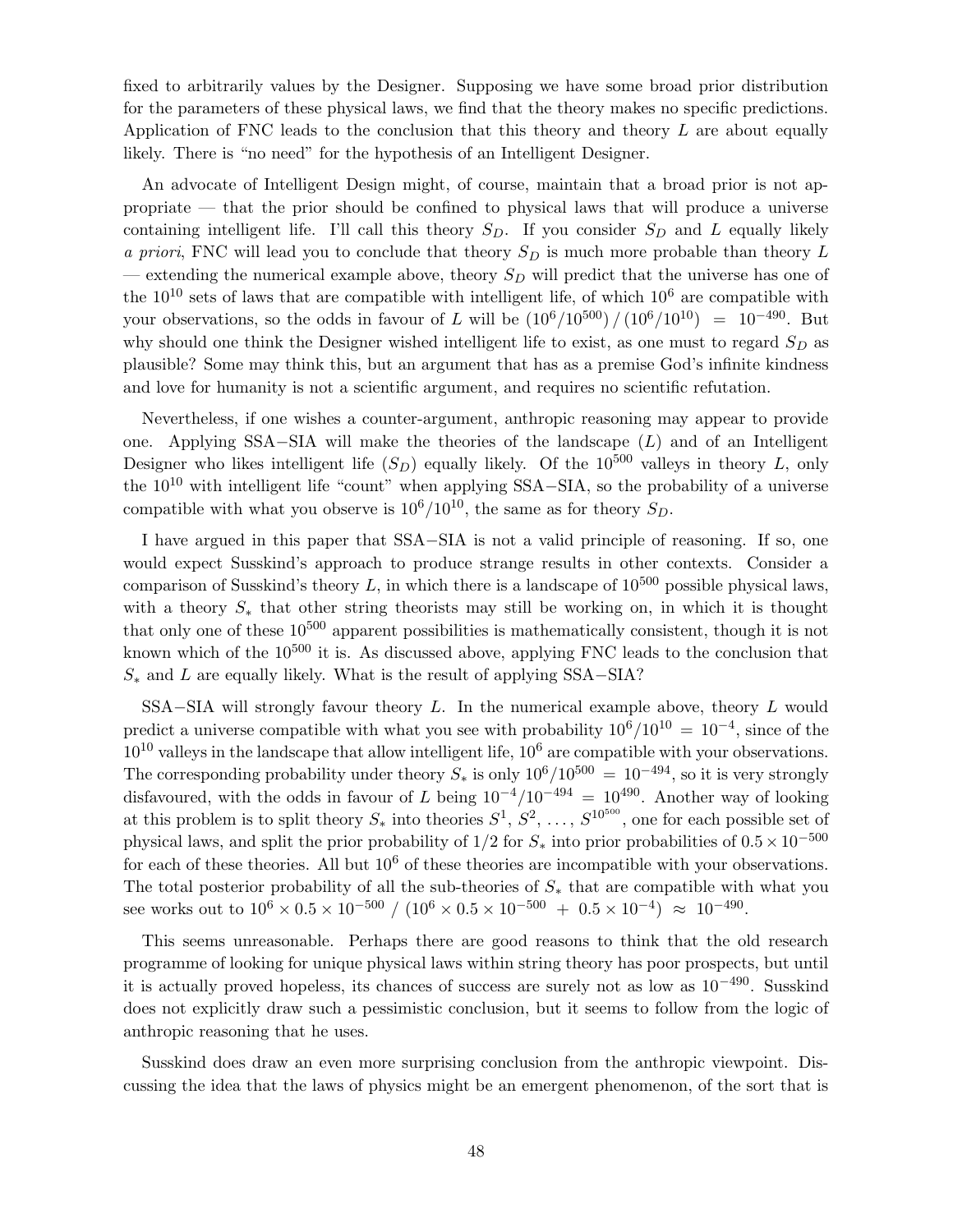well-known in condensed-matter physics, he writes:

The properties of emergent systems are not very flexible. There may be an enormous variety of starting points for the microscopic behavior of atoms, but. . . they tend to lead to a very small number of large-scale endpoints. ... This insensitivity to the microscopic starting point is the thing that condensed-matter physicists like best about emergent systems. But the probability that out of the small number of possible fixed points (endpoints) there should be one with the incredibly fine-tuned properties of our anthropic world is negligible. . . . A universe based on conventional condensed-matter emergence seems to me to be a dead-end idea. (Susskind 2006, pp. 359-360)

This comment is remarkable. An inflexible theory leading to only a small number of possible sets of physical laws (preferably just one) is what Susskind had originally hoped string theory would be! Yet now he sees such a theory as being almost certainly false, not (just) because of detailed problems with it, but because of the very inflexibility, leading to near uniqueness, that he previously saw as one of the most attractive features of string theory. Moreover, even application of SSA−SIA does not lead to this theory being greatly disfavoured, if the details have not been worked out that would show what the small number of possibilities actually predict. Rather than  $10^{500}$  sub-theories as in the example above, there are only, say, 10 sub-theories, each of which has a substantial portion of the prior probability for the theory as a whole. The low probability Susskind assigns to this theory can only come from his assigning a low *prior* probability to the whole theory, based on a prior belief that physical laws do not have any simple explanation, but are instead a "Rube Goldberg concoction".

Such a belief is, of course, contradicted by numerous scientific success stories, such as the use of quantum mechanics to explain the complex features of atomic spectra. However, some other complex phenomena do seem to have no explanation other than accident — the outlines of the continents, for example, have no fundamental geological explanation. Whether a phenomenon has a simple explanation or not cannot be determined a priori. Perhaps a multiplicity of universes with differing physical laws exist; perhaps the set of possible physical laws is much more constrained. One can tell which only by creating and testing theories of both sorts.

Anthropic reasoning has also been criticized by Smolin (2006), who has in addition proposed a third possibility — universes with a great diversity of physical laws can indeed exist, but rather than the physical laws of each universe being chosen at random from some simple distribution, they are chosen according to some dynamical process, which leads to a distribution of universes in which the physical laws we actually observe are much more likely. He proposes a particular theory of "cosmic natural selection", based on the idea that new universes are formed inside black holes, with slightly perturbed physical laws. Selection will then tend to favour physical laws that make a universe produce many black holes. Smolin argues that such a universe will resemble ours.

A successful theory of this sort would be greatly favoured by FNC, in comparison with a theory that distributes universes uniformly over valleys of the landscape, since it would (if successful) greatly increase the probability of a universe similar to ours (in the region Y defined earlier), and hence also the probability that someone with your memories will exist. In contrast, such a theory might not be favoured at all by SSA−SIA. Universes without intelligent life "don't count" with SSA−SIA, so if Smolin's theory (for example) leads to many more universes that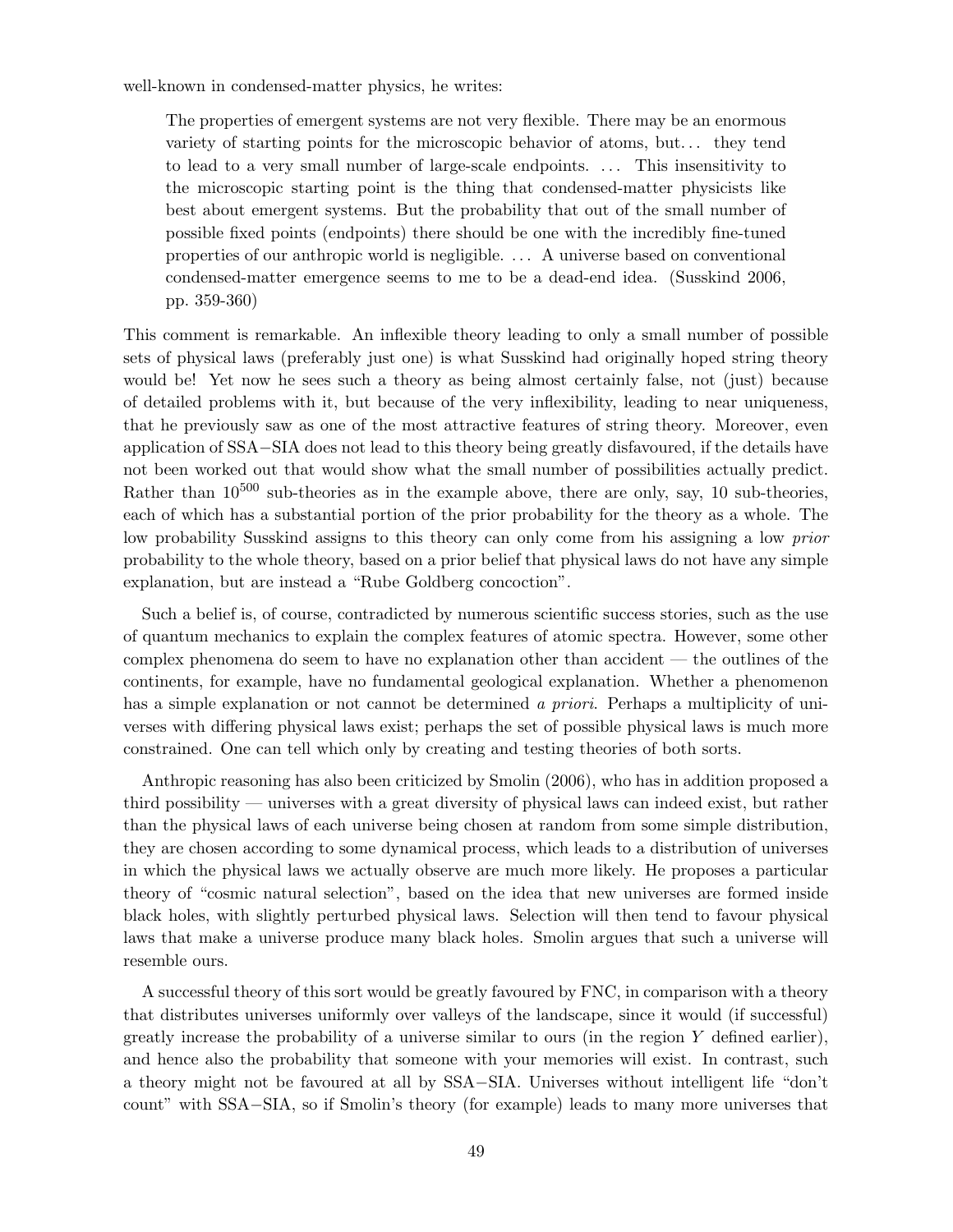contain intelligent life, but fails to further concentrate the distribution towards universes more precisely like ours, it will not be considered more probable by SSA−SIA than a theory in which the physical laws for each universe are drawn from a much broader distribution.

As promised above, I will now consider in more detail the issue of the cosmological constant, which is usually denoted by  $\Lambda$ . As seen from the quote above, Susskind considers the observed small, but non-zero, value for  $\Lambda$  to be the strongest of the "coincidences" that led him to consider anthropic explanations. Two separate aspects of the situation seem responsible for this — the large magnitude of the coincidence, and the special role of the value zero.

The range of values for  $\Lambda$  that are compatible with life (taken to be the range for which galaxies form) is much narrower than the range of values that seem plausible on general theoretical grounds, by a factor of roughly  $10^{120}$ . This ratio of prior range to "anthropic" range (for which life can exist) is substantially greater than for the other parameters of the Standard Model that seem to be "fine-tuned" for life. Someone who accepts the basic anthropic argument (based, so far as I can tell, on SSA−SIA) will naturally be impressed by this. As I argue above, however, application of FNC does not lead one to favour a theory based on the landscape for this reason, so the magnitude of the coincidence is irrelevant.

Does the fact that the observed value of  $\Lambda$  is close to zero, but not exactly zero, modify this conclusion? Consider some other parameter, for which the range of conceivable values is  $(0, 1)$ and the range of values compatible with life is (0.3181, 0.3192). The best measurement of this parameter gives the 95% confidence interval (0.3185, 0.3187). Suppose you consider an anthropic explanation for the value of this parameter to be attractive. Someone now advances a plausible theory that the true value is exactly  $1/\pi = 0.3183...$ , which is somewhat at variance with the measurement, but not hopelessly so. After learning of this theory, should your confidence in an anthropic explanation be greater or less than before? Surely you should be less confident, since it's possible that this new theory provides the true explanation. Certainly you shouldn't be more confident in an anthropic explanation now that before.

Analogously, the fact that the anthropic range for the cosmological constant includes the special value zero, which one might imagine could result from some theoretical constraint enforcing cancellation of terms, does not make an anthropic explanation more likely, but rather the reverse. This is partly because of the possibility that  $\Lambda$  is indeed exactly zero, even though current observations indicate otherwise. More likely, however, is that some theory might explain why  $\Lambda$  is close to, but not exactly, zero.

Even if no good non-anthropic explanation for  $\Lambda$  being near zero can be found, the anthropic explanation may have its own problem — why is the special value zero contained in the rather narrow anthropic range (about  $10^2$  wide compared with a prior range of  $10^{120}$ )? The anthropic range of  $\Lambda$  is a function of the *other* parameters of the physical laws. Why should these other parameters conspire to make this range contain zero? Perhaps there is some plausible cosmological explanation, valid even when the set of particles is much different from what we observe, but I have not seen the issue discussed.

To summarize, at least the following seem possible explanations for the value of  $\Lambda$ :

- 1) Λ must be exactly zero, for theoretical reasons.
- 2) Λ has a specific value that is close to but not equal to zero, for theoretical reasons.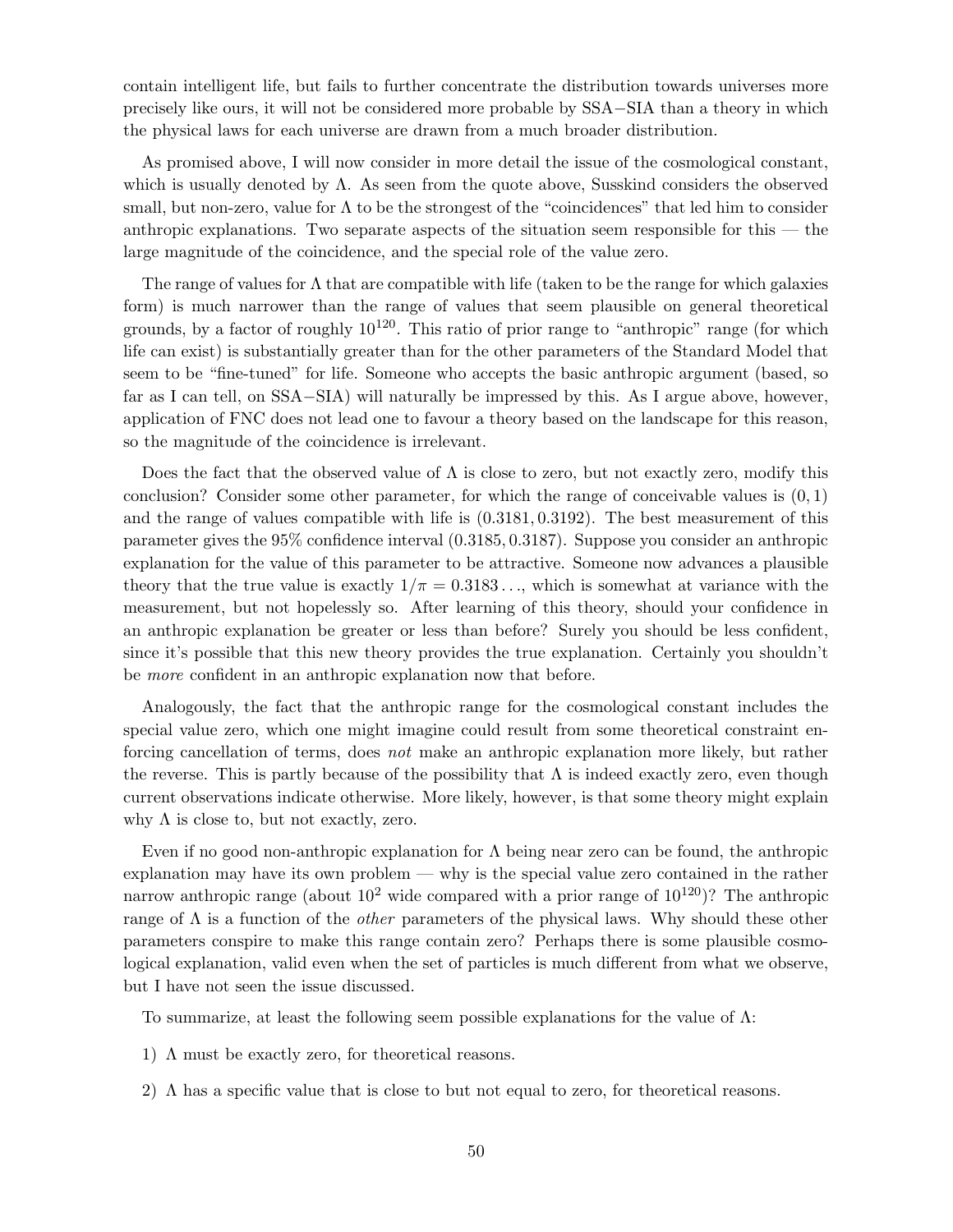- 3) Λ has a value that is not completely determined theoretically, but which theory says is likely to be close to zero.
- 4) Λ takes on various values in different valleys of the landscape. A non-negligible fraction of these values are close to zero, with the others being widely distributed.
- 5) Λ takes on various values in different valleys of the landscape, with no tendency for these values to be close to zero.

Explanation (1) is viable only if current observations are in error. A theory of the sort required for explanation (2) would seem on general grounds to be conceivable — reasons for something to be zero often can be modified to produced reasons for something to be near zero. Explanations (3) and (4) are not entirely distinct. Smolin's cosmic natural selection theory (Smolin 2006) and a recent cyclic model of the universe due to Steinhardt and Turok (2006) provide explanations of this type. Explanation (5) provides a reason to think that a small value of  $\Lambda$  is possible, but explains why we see such a rare value only if you accept anthropic explanations.

Arguments in favour of an anthropic explanation for the cosmological constant seem to generally dismiss explanations  $(1)$  to  $(4)$ , though Weinberg  $(2000)$  remarks that an a priori distribution for  $\Lambda$  with a peak near zero would obviate anthropic explanations. If only explanation (5) is considered, however, anthropic reasoning does no actual work, but just makes one feel more comfortable. The real question is whether the Anthropic Principle provides good reason to increase the probability of explanation (5) compared to the others. The effect of applying SSA−SIA, as discussed earlier, is to let a theory predict many lifeless universes (eg, with  $\Lambda \gg 0$ ) without penalty, as long as it predicts at least one universe with intelligent life. In contrast, when FNC is applied, explanation (5) is heavily penalized compared to an otherwise plausible theory that provides an explanation of type (1) to (4). (This assumes that all theories produces a similar collection of universes — if not, we get into the difficult problem (discussed in Section 6.3) of comparing theories that differ in the size or multiplicity of universes.)

My conclusion is that when FNC can be clearly applied, it does not support the type of anthropic reasoning that has been used to "explain" the apparent fine-tuning of physical constants to values necessary for life, via a multitude of universes populating a landscape of physical laws. Such anthropic reasoning appears to be based on SSA−SIA, and shares with it a disturbing sensitivity to the reference class chosen. Moreover, SSA–SIA, in both this application and its applications to the problems discussed previously, can produce counterintuitive conclusions. When the universe is truly infinite, and especially when different theories predict universes of different sizes, some more general version of FNC is needed. However, I see no reason at present to think that my conclusions regarding anthropic reasoning would be invalid in these situations.

None of this says that a cosmology with multiple universes populating a landscape of physical laws cannot be correct. FNC does give a preference to theories of this sort in which the distribution of universes is concentrated on valleys in the landscape that produce the physical laws we see, but perhaps no such theory is viable. Many ordinary phenomena, such as the outlines of the continents and the radii of the orbits of the planets, are believed to have no explanation other than accident. On cannot rule out a priori the possibility that the cosmological constant and the parameters of the Standard Model have only this explanation, since this might be the truth. Such an explanation is, however, a "last resort", in that any theory that more specifically predicts the observered values, and is otherwise acceptable, should be greatly preferred.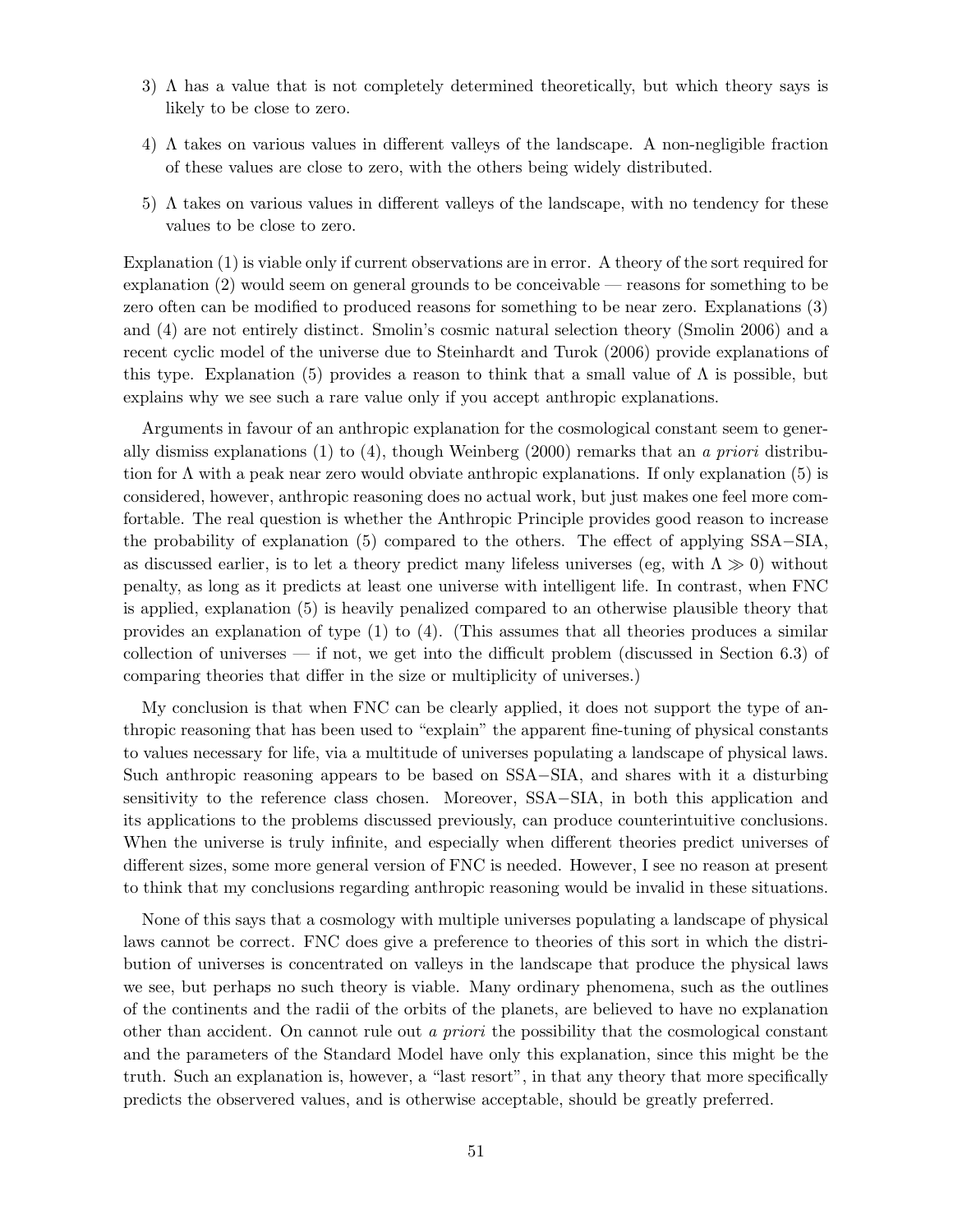# Acknowledgements

I thank David MacKay for helpful discussions. This research was supported by the Natural Sciences and Engineering Research Council of Canada. I hold a Canada Research Chair in Statistics and Machine Learning.

# References

- Bostrom, N. (2002) Anthropic Bias: Observation Selection Effects in Science and Philosophy, New York: Routledge.
- Bostrom, N. (2006) "Sleeping Beauty and self-location: A hybrid model", preprint available from http://www.nickbostrom.com, to appear in  $Synthese$ .
- Bostrom, N. and Cirković, M. M. (2003) "The doomsday argument and the self-indication assumption: reply to Olum", The Philosophical Quarterly, vol. 53, pp. 83-91.
- Brin, D. (1983) "The 'Great Silence': The controversy concerning extraterrestrial life", *Quarterly* Journal of the Royal Astronomical Society, vol. 24, pp. 283-309.
- Carter, B. (1974) "Large number coincidences and the Anthropic Principle in cosmology", in M. S. Longair (editor), Confrontation of Cosmological Theories with Data, Dordrecht: Reidel, pp. 291-298.
- Carter, B. (2004) "Anthropic principle in cosmology", available from the e-print archive at http://arxiv.org/abs/gr-qc/0606117.
- Elga, A. (2000) "Self-locating belief and the Sleeping Beauty problem", Analysis, vol. 60, pp. 143- 147.
- Gott, J. R. (1993) "Implications of the Copernican Principle for our future prospects", Nature, vol. 363, pp. 315-319.
- Hanson, R. (1998) "Burning the cosmic commons: Evolutionary strategies of interstellar colonization", available from http://hanson.gmu.edu.
- Hanson, R. (2006) "Uncommon priors require origin disputes", to appear in *Theory and Decision*, available from http://hanson.gmu.edu.
- Harnad, S. (2001) "What's wrong and right about Searle's Chinese Room Argument?" in: M. Bishop and J. Preston (editors) Essays on Searle's Chinese Room Argument, Oxford University Press. Also available at http://cogprints.org/4023/01/searlbook.htm.
- Knobe, J., Olum, K. D., and Vilenkin, A. (2006) "Philosophical implications of inflationary cosmology", British Journal for the Philosophy of Science, vol. 57, pp. 47-67.
- Lewis, D. (1979) "Attitudes de dicto and de se", The Philosophical Review, Vol. 88, pp. 513-543.
- Lewis, D. (2001) "Sleeping Beauty: reply to Elga", Analysis, vol. 61, pp. 171-176.
- Leslie, J. (1996) The End of the World: The Science and Ethics of Human Extinction, London: Routledge.
- Marochnik, L. S. (1983) "On the origin of the solar system and the exceptional position of the sun in the galaxy", Astrophysics and Space Science, vol. 89, pp. 71-75.